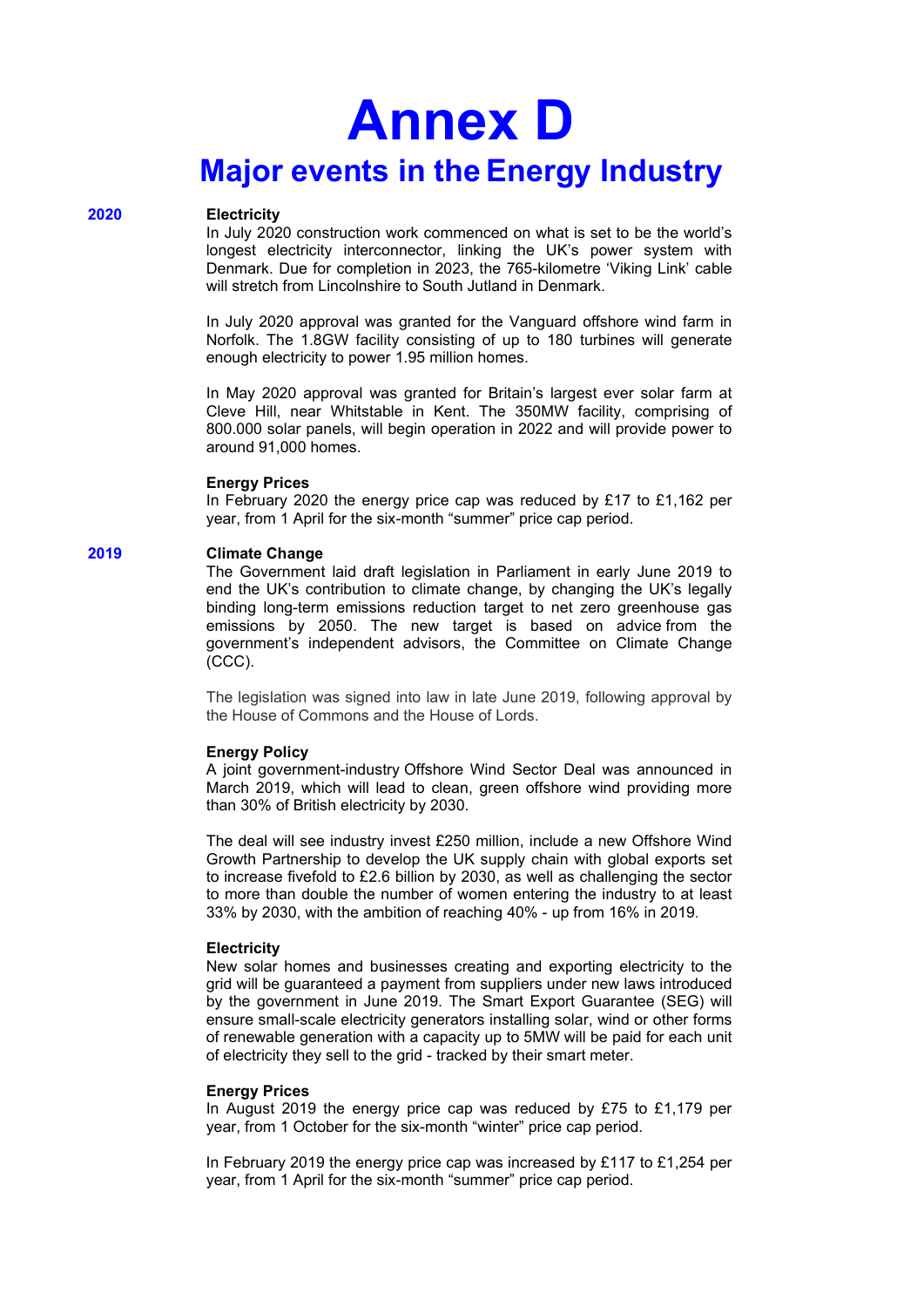# **2018 Energy Prices**

In November 2018 Ofgem announced the final level of the price cap, following the statutory consultation published in September, at £1,137 per year for a typical dual fuel customer paying by direct debit. Price protection for 11 million customers on poor value default tariffs came into force on 1 January 2019. The price cap level will be updated in April and October every year to reflect the latest estimated costs of supplying electricity and gas, including wholesale energy costs.

In February 2018 the Domestic Gas and Electricity (Tariff Cap) Bill was introduced to Parliament, which will put in place a requirement on the independent regulator, Ofgem, to cap energy tariffs until 2020. It will mean an absolute cap can be set on poor value tariffs, protecting the 11 million households in England, Wales and Scotland who are currently on a standard variable or other default energy tariff and who are not protected by existing price caps.

An extension to Ofgem's safeguard tariff cap was introduced in February 2018 which will see a further one million more vulnerable consumers protected from unfair energy price rises.

# **Nuclear**

In June 2018 the Government announced a deal with the nuclear sector to ensure that nuclear energy continues to power the UK for years to come through major innovation, cutting-edge technology and ensuring a diverse and highly-skilled workforce. Key elements include:

- a £200 million Nuclear Sector Deal to secure the UK's diverse energy mix and drive down the costs of nuclear energy meaning cheaper energy bills for customers;
- a £32 million boost from government and industry to kick-start a new advanced manufacturing programme including R&D investment to develop potential world-leading nuclear technologies like advanced modular reactors;
- a commitment to increasing gender diversity with a target of 40% women working in the civil nuclear sector by 2030.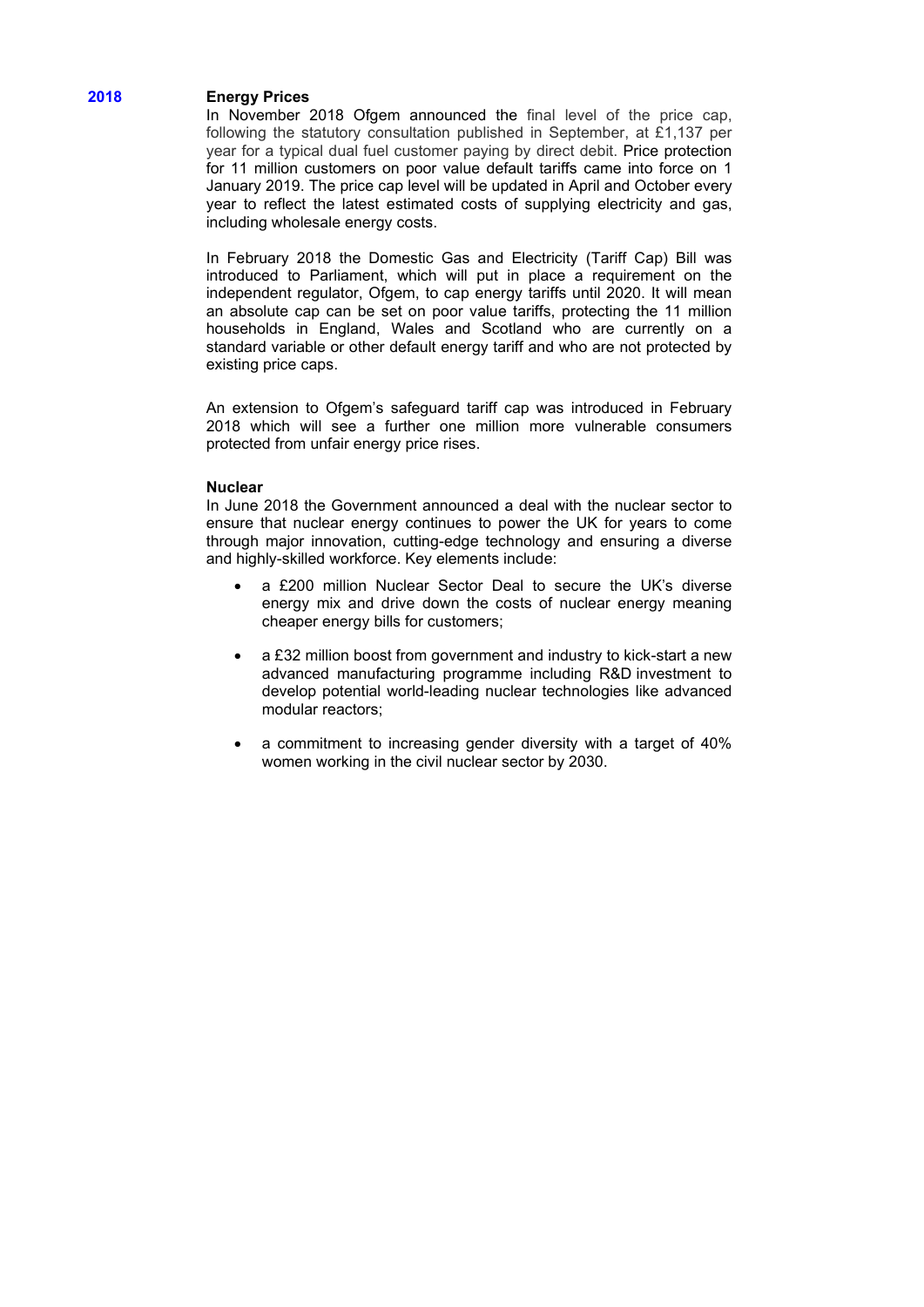# **2017 Energy Policy**

In October 2017 the Government published The Clean Growth Strategy: Leading the way to a low carbon future, which aims to cut emissions while keeping costs down for consumers, creating good jobs and growing the economy.

Measures set out in the Strategy include funding of:

- up to £10 million for innovations that provide low carbon heat in domestic and commercial buildings;
- up to £10 million for innovations that improve the energy efficiency of existing buildings;
- an extra £14 million for the Energy Entrepreneurs Fund, including a new sixth fund;
- up to £20 million in a Carbon Capture and Utilisation demonstration programme;
- up to £20 million to demonstrate the viability of switching to low carbon fuels for industry;
- up to £20 million to support clean technology early stage funding.

#### **Electricity**

As part of the Clean Growth Strategy the Government announced in October 2017 that up to £557 million will be made available for less established renewable electricity projects, to drive economic growth and clean up the energy system.

The foundation stone for the new ElecLink electricity connection between Britain and France was laid in February 2017. The interconnector will run through the Channel Tunnel between Sellindge in the UK and Les Mandarins in France, and will provide 1000MW of electricity, enough capacity to power up to 2 million homes.

# **Energy Efficiency**

Homes across Great Britain will get extra support to make their homes cheaper and easier to keep warm thanks to reforms that came into force in April 2017. Changes to the [Energy Company Obligation \(ECO\)](https://www.gov.uk/energy-company-obligation) will make sure energy companies give support to people struggling to meet their heating bills, with plans announced to extend the scheme from April 2017 to September 2018.

# **Smart Meters**

The Smart Meters Bill was introduced to Parliament in October 2017. The Bill, first announced in the Queen's Speech in June 2017, will enable the Government to continue to regulate the roll-out of smart meters, with every home and small business in Great Britain being offered a smart meter by the end of 2020.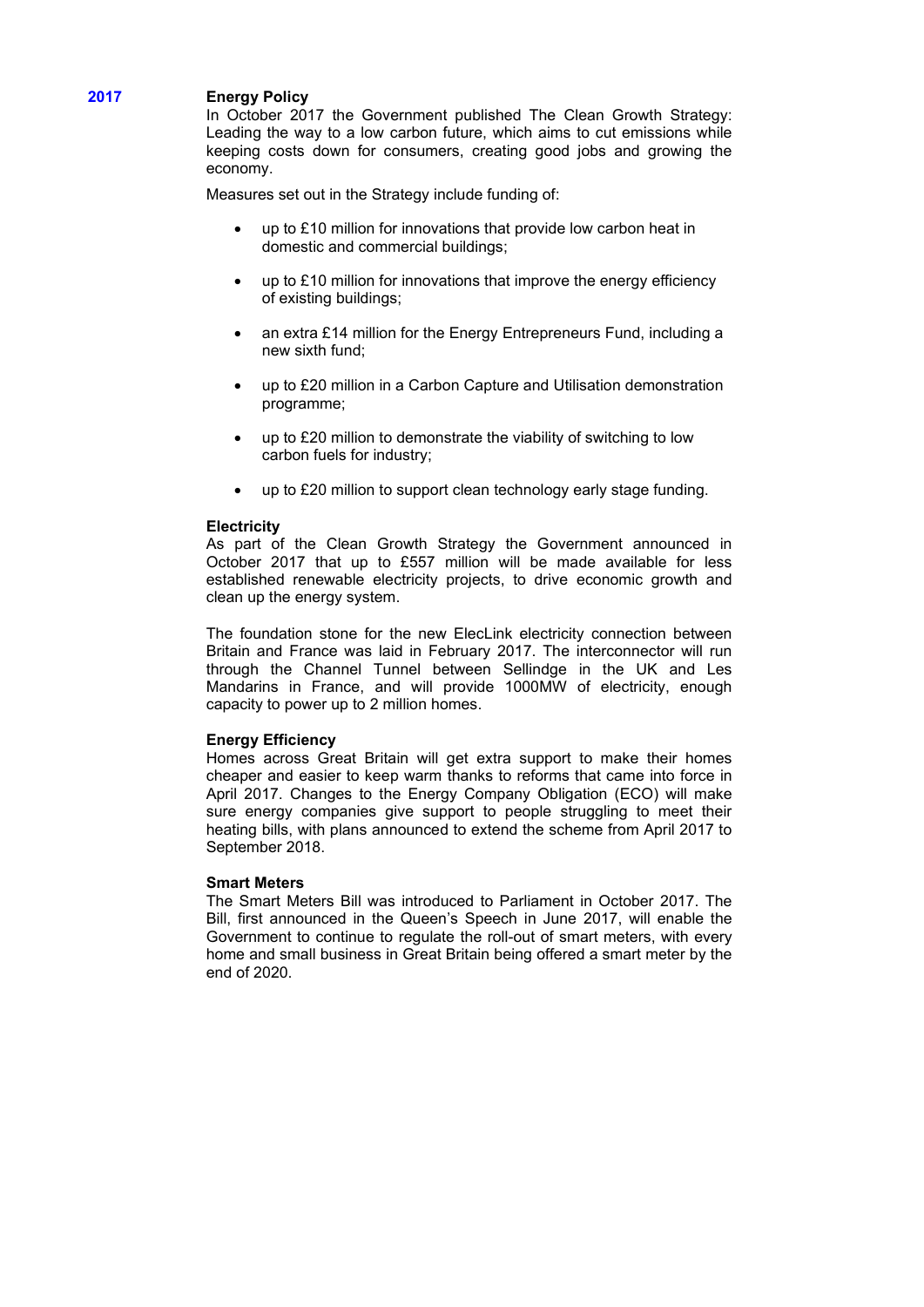# **2016 Energy Policy**

The Energy Bill received Royal Assent in May 2016. In summary the Bill:

- Creates the framework to formally establish the Oil and Gas Authority (OGA) as an independent regulator, taking the form of a government company, so that it can act with greater flexibility and independence. It gives the OGA new powers including: access to external meetings; data acquisition and retention; dispute resolution; and sanctions. It also enables the transfer of the Secretary of State of the Department for Business, Energy and Industrial Strategy (BEIS) existing regulatory powers in respect of oil and gas to the OGA. The Secretary of State's environmental regulatory functions in relation to oil and gas are not transferred to the OGA.
- Enables more comprehensive charging of the offshore oil and gas industry in relation to environmental regulatory functions carried out by BEIS.
- Makes local communities the primary decision makers on new onshore wind developments, alongside measures taken by the Department for Communities and Local Government. It removes the need for the Secretary of State of BEIS consent for large onshore wind farms (over 50 megawatt) in England and Wales under the Electricity Act 1989.
- Brings forward the early closure of the Renewables Obligation subsidy scheme to new onshore wind developments in Great Britain.

#### **Electricity**

The Government gave development consent to the Hornsea Project Two offshore wind farm off the coast of Yorkshire in August 2016. Once built, the windfarm will deliver 1,800 megawatts of low carbon electricity to around 1.8 million UK homes.

The Government gave consent in January 2016 for a new electric line connection, which will form a major part of the infrastructure needed for the transmission of electricity from Hinkley Point C nuclear power station. The project will be the first scheme to use the new T-pylon, which resulted from a competition held in 2011 by the Royal Institute of British Architects, BEIS and National Grid to explore the potential for a new generation of pylon design

#### **Nuclear**

Following a comprehensive review of the Hinkley Point C project, and a revised agreement with EDF, the Government in September 2016 decided to proceed with the first new nuclear power station for a generation. A new legal framework will be imposed on future foreign investment in Britain's critical infrastructure, which will include nuclear energy and apply after Hinkley.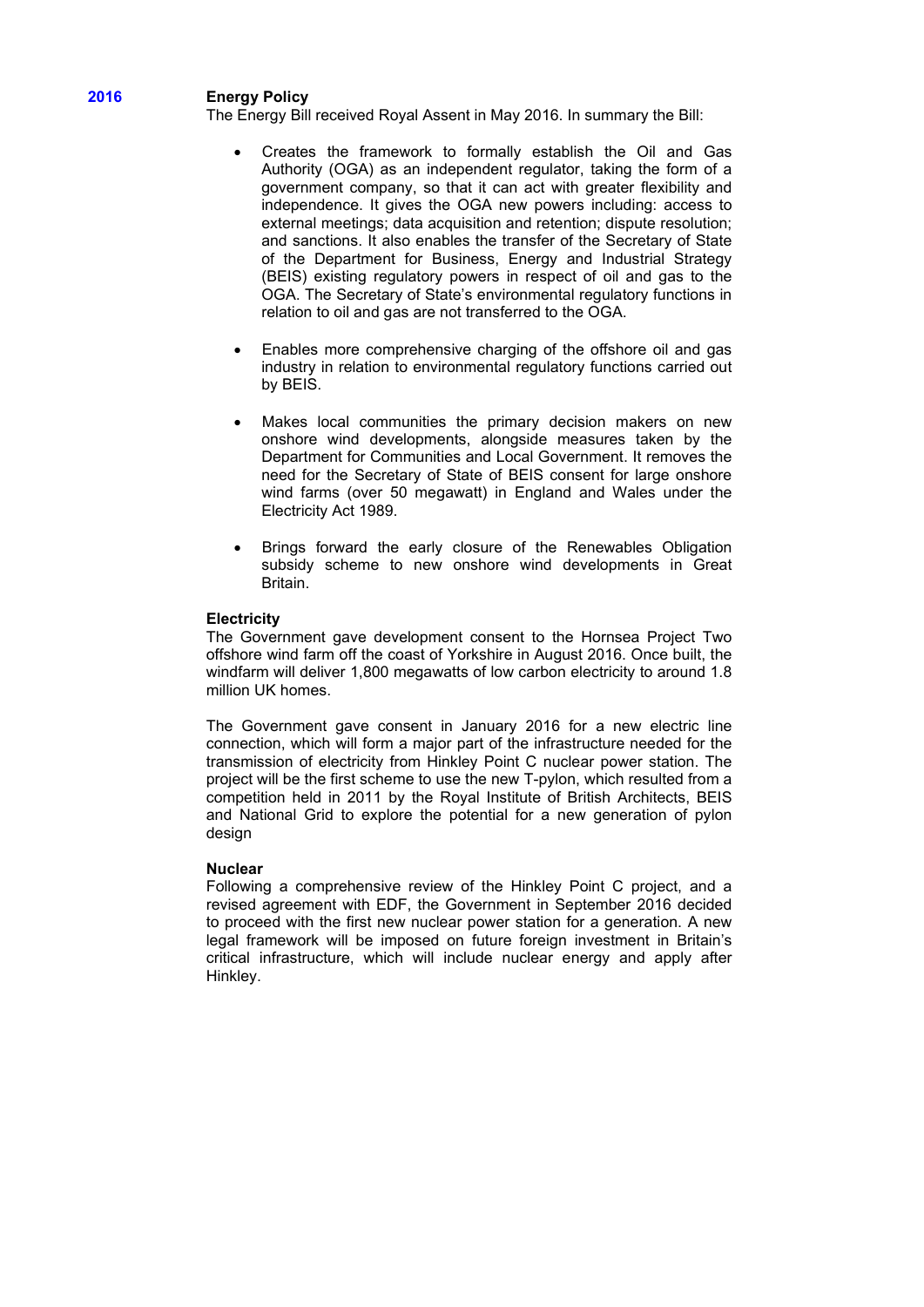# **2015 Climate Change**

A new global climate agreement was agreed at the United Nations conference on climate change in Paris in December 2015. For the first time ever 195 countries, including the world's largest emitters, have committed to act together to combat climate change and be held equally accountable. The agreement sets out a clear long-term goal of net zero emissions by the end of the century, showing that the world is committed to decarbonising. Progress against this goal will be independently assessed in 2018 and every five years thereafter.

#### **Coal**

Kellingley Colliery located at [Beal](https://en.wikipedia.org/wiki/Beal,_North_Yorkshire) in [North Yorkshire,](https://en.wikipedia.org/wiki/North_Yorkshire) closed on 18 December 2015, marking the end of deep-pit coal mining in the UK.

#### **Electricity**

The Government gave approval in October 2015 for the construction of the Ferrybridge Multifuel 2 Power Station at Knottingley, West Yorkshire. If built, the power station will be capable of producing up to 90MWe of electricity, by burning fuel derived from refuse and industrial and commercial waste, such as wood, which would have originally ended up in landfill.

The Government gave approval in September 2015 for the construction of a new gas power plant in Sutton Bridge, Lincolnshire. If built, the station will produce up to 1.8 GW of electricity.

The Government gave approval in August 2015 for the construction of an offshore windfarm off the UK North East coast. If built, Dogger Bank Teesside A and B Offshore wind project will include up to 400 wind turbines in total, across two offshore wind generating stations, each with an installed capacity of up to 1.2 GW. Onshore elements will be located in Redcar and Cleveland, with the potential to generate enough green electricity to power up to 1.8 million British homes.

The Government approved the construction of two gas-fired power generation plants in July 2015 by Progress Power Ltd in Eye, Suffolk, and by Hirwaun Power Limited near Aberdare in South Wales. Both plants will have a generating capacity of up to 299 megawatts of electrical output.

Planning consent was given in June 2015 for the construction of the world's first tidal lagoon. If built, turbines in the proposed six-mile horseshoe shaped sea wall around Swansea Bay in Wales could generate around 500GWh per year of low carbon electricity.

The Government gave consent to the Dogger Bank Creyke Beck A and B offshore wind project off the coast of Yorkshire in February 2015. Once built it will generate enough electricity to power almost 2 million homes.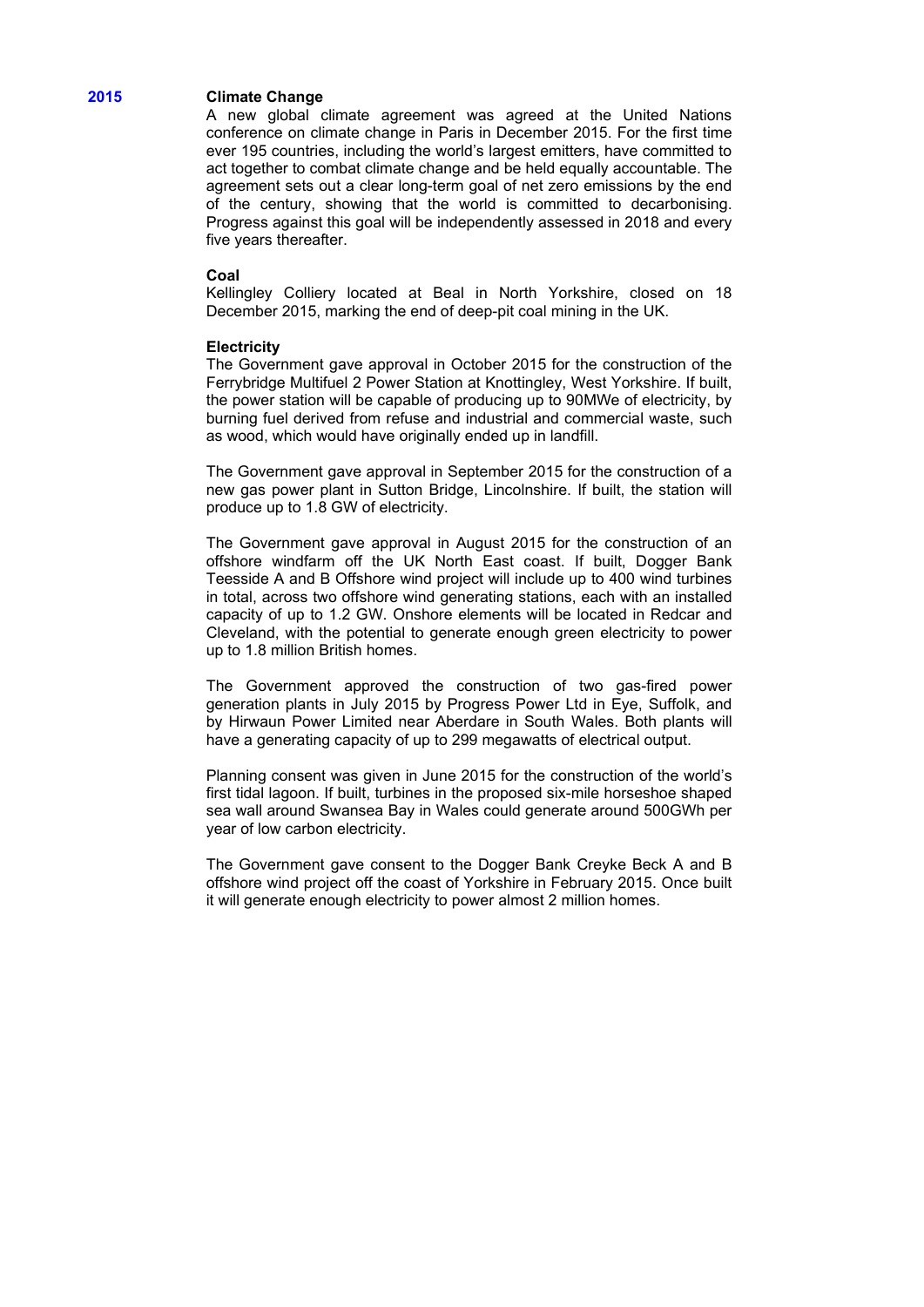# **Energy Policy**

**2015 (continued)**

The Government set out in November 2015 their vision for an energy system that puts consumers first, delivers more competition, reduces the burden on bill-payers and ensures enough electricity generation to power the nation, supported by 4 key policy priorities:

- Consultation on ending unabated coal-fired power stations by 2025
- New gas-fired power stations a priority
- Commitment to offshore wind support completes commitment to secure, low-carbon, affordable electricity supplies
- Move towards a smarter energy system

A new Energy Bill was proposed in the Queen's Speech in May 2015 which will:

- Ensure there will be affordable and reliable energy for businesses and families;
- Give the Oil and Gas Authority the powers it needs to become a robust, independent and effective regulator, and enable it to maximise the economic recovery of oil and gas from UK waters.
- Change the law to give local communities the final say on wind farm applications.

The Infrastructure Act became law in February 2015 enshrining new measures to make it easier, quicker and simpler to get Britain building. The legislation will give local people the right to buy a stake in renewable energy projects, as well as boosting energy security and economic growth by extracting domestic shale gas, which has the potential to create jobs, making the UK less reliant on imports from abroad and so help tackle climate change.

# **Fuel Poverty**

A new Fuel Poverty strategy, the first for over a decade, was launched in March 2015 which outlines the challenges and actions for the next 15 years to ensure Government take the right steps to tackle fuel poverty and to get help to those who need it most. A new legally binding target, in force since December 2014, forms a key part of the new strategy; it requires that as many fuel poor homes as reasonably practicable, achieve a minimum energy efficiency rating of a Band C, by 2030. The strategy also set out interim milestones: to lift as many fuel poor homes in England as is reasonably practicable to Band E by 2020; and Band D by 2025 .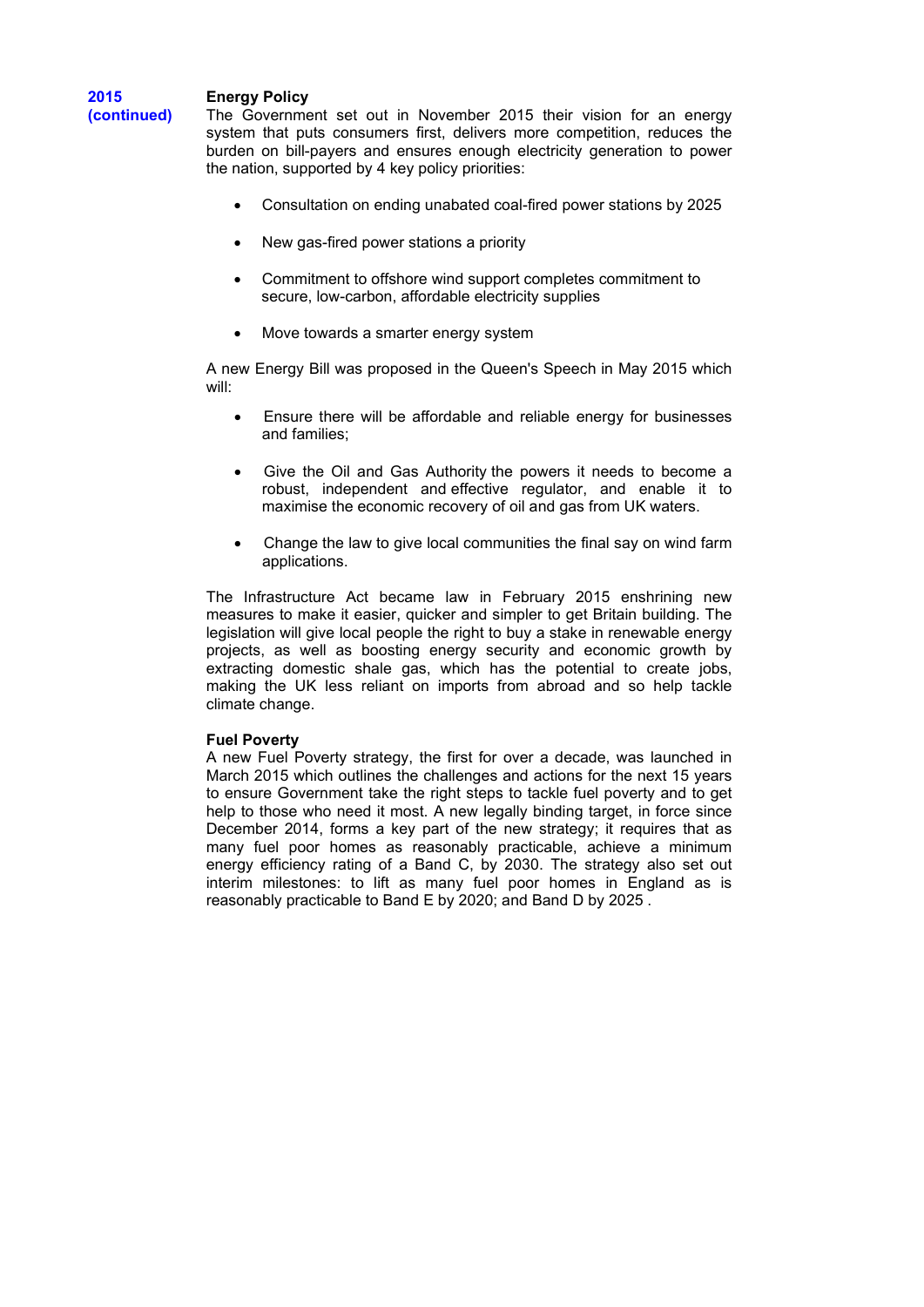# **2014 Carbon Capture and Storage (CCS)**

In February 2014 the Government agreed a multi-million pound contract for engineering, design and financial work on the Peterhead CCS project in Aberdeenshire with Shell, to take their gas carbon capture and storage (CCS) project into the next stage of development. The world's first planned gas CCS project, Peterhead involves installing carbon capture technology onto SSE's existing Peterhead gas power plant, and transporting the CO2 100km offshore for safe, permanent storage 2km under the North Sea in the old Goldeneye gas field. If built, the project could save 1 million tonnes CO2 each year and provide clean electricity to over 500,000 homes.

#### **Climate Change**

At a meeting in October 2014 the European Union reached a deal to cut greenhouse gases by at least 40% domestically by 2030. The target is part of a package of measures to make Europe's energy system more secure, sustainable and competitive.

#### **Electricity**

The Government gave consent to the Hornsea Project One offshore wind farms off the coast of Yorkshire in December 2014. Once built, the wind farms are expected to generate enough electricity to power more than 800.000 homes.

The Government gave consent to the Walney extension offshore wind farm in the Irish Sea in November 2014. Once built, the wind farm is expected to generate enough electricity to power over half a million homes.

In October 2014 the Norwegian Government granted a licence for the longest sub-sea electricity interconnector in the world, to be built between the UK and Norway. The interconnector, known as NSN, will have a capacity of 1400 megawatt (MW), and is planned to be commissioned in 2020.

The Government provided £10 million worth of grant funding to the Meygen project in August 2014. The project will see the world's biggest tidal array be built in North Scotland and will provide enough electricity to power 175,000 homes.

The Government gave consent to the Rampion offshore wind farm off the coast of Sussex in July 2014. Once built it is expected to generate enough electricity to power approximately 450,000 homes.

The Government gave consent to the East Anglia One offshore wind farm in June 2014. Once built it is expected to generate enough electricity to power approximately 820,000 homes.

In April 2014 the Government announced that eight renewable electricity projects were offered under the Final Investment Decision Enabling Programme (launched in advance of the Contracts for Difference (CfD) regime being put in place, which forms part of the Electricity Market Reform programme). They include offshore wind farms, coal to biomass conversions and a dedicated biomass plant with combined heat and power, which could add a further 4.5GW of low-carbon electricity to Britain's energy mix (or around 4% of capacity), generating enough clean electricity to power over three million homes.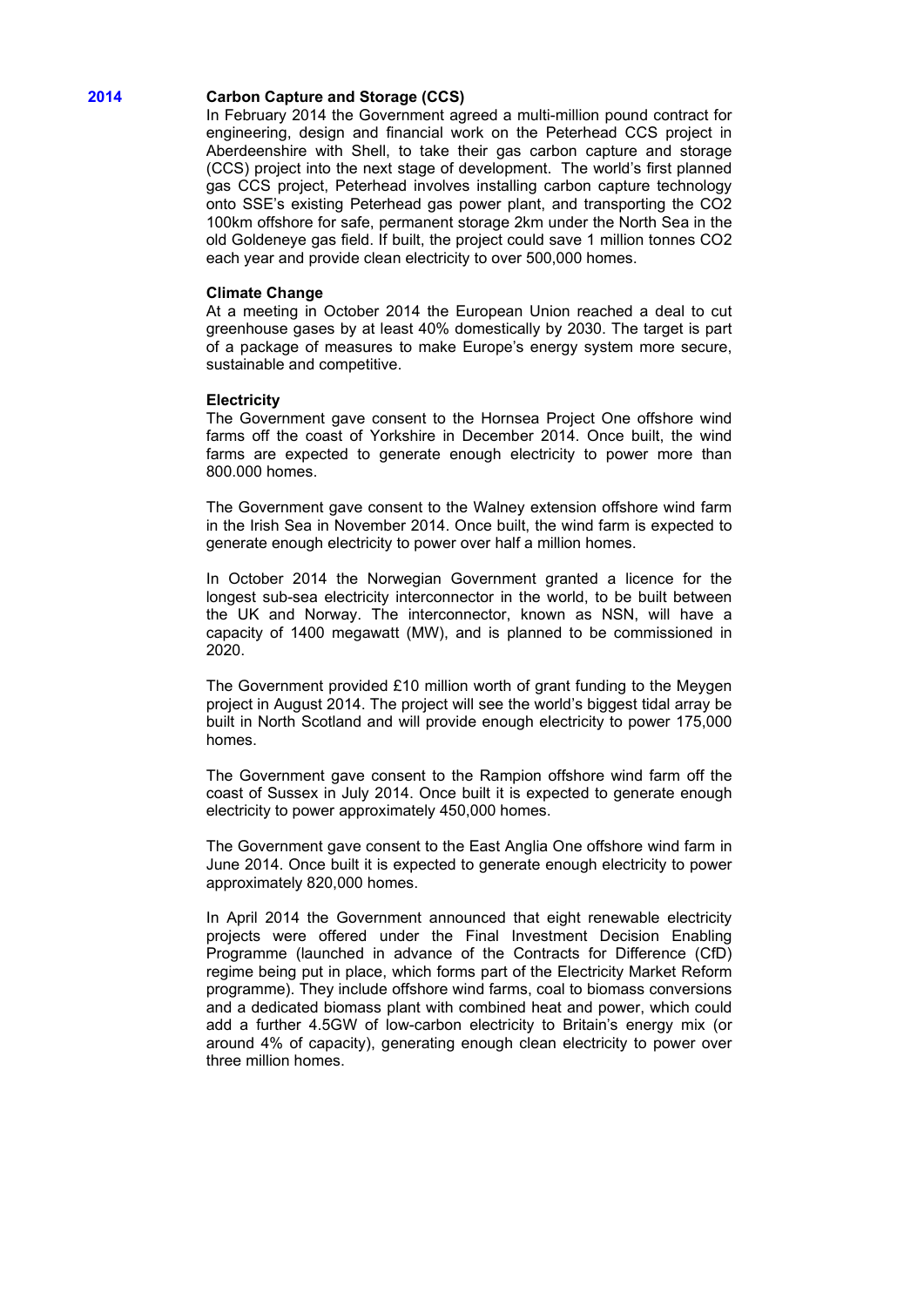# **Energy Efficiency**

**2014 (continued)**

The Green Deal Home Improvement Fund (GDHIF) was launched in May 2014 with up to £120m available in 2014-15. The GDHIF is a new, innovative home improvement scheme open for all householders from early June. The scheme means householders could get up to £7,600 back on incentives covering a range of 13 energy efficiency improvements, including solid wall insulation, new heating systems and glazing.'

The Government announced proposals for a [set of changes to ECO](https://www.gov.uk/government/news/govt-action-to-help-hardworking-people-with-energy-bills) in December 2013. These include: extending through to 2017, with new targets; reducing the ambition of the Carbon Saving Target element; and allowing new measures (loft and standard cavity wall insulation, and district heating) to be eligible under that element. The Government published a consultation on [these proposals](https://www.gov.uk/government/consultations/the-future-of-the-energy-company-obligation) in March 2014, and intends subject to consultation that revised regulations will come into force later in 2014, but with many changes taking effect as from 1 April 2014.

# **Energy Policy**

.

In March 2014 a range of energy policy measures were announced in the Budget, these include:

- Carbon Price Floor (CPF) capping the Carbon Price Support (a tax on fossil fuels used to generate electricity) at £18.00 from 2016– 17 to 2019–20;
- Energy intensive industries  $-$  these industries will continue to be compensated for the costs of the EU Emissions Trading Scheme (ETS) and Carbon Price Floor (CPF) until 2019–20. There will be a new compensation scheme for the price of the Renewables Obligation and small scale feed-in-tariffs from 2016–17.
- CHP the Government is exempting fuel used to generate good quality electricity by Combined Heat and Power plants from the Carbon Price Floor (CPF), where that electricity is used onsite.
- Competition and small businesses reaffirming the Government's commitment to make energy markets more competitive for small and very small businesses.
- Oil & Gas industry investment to the tune of £1.9 million for 2014–15 and £5 million for 2015–16 to fund the establishment of a new body to take stewardship of the UK's oil and gas resources; introducing a new tax allowance to encourage offshore operators to invest further in new and existing ultra-high-pressure, high-temperature fields in the North Sea, and bringing forward a new tax allowance which will encourage further exploration of promising onshore shale gas resources.
- Carbon Capture and Storage innovation the Government is providing £60m for low carbon energy innovation to Carbon Capture and Storage (CCS) technologies that have significant potential to reduce the cost of low carbon generation to the UK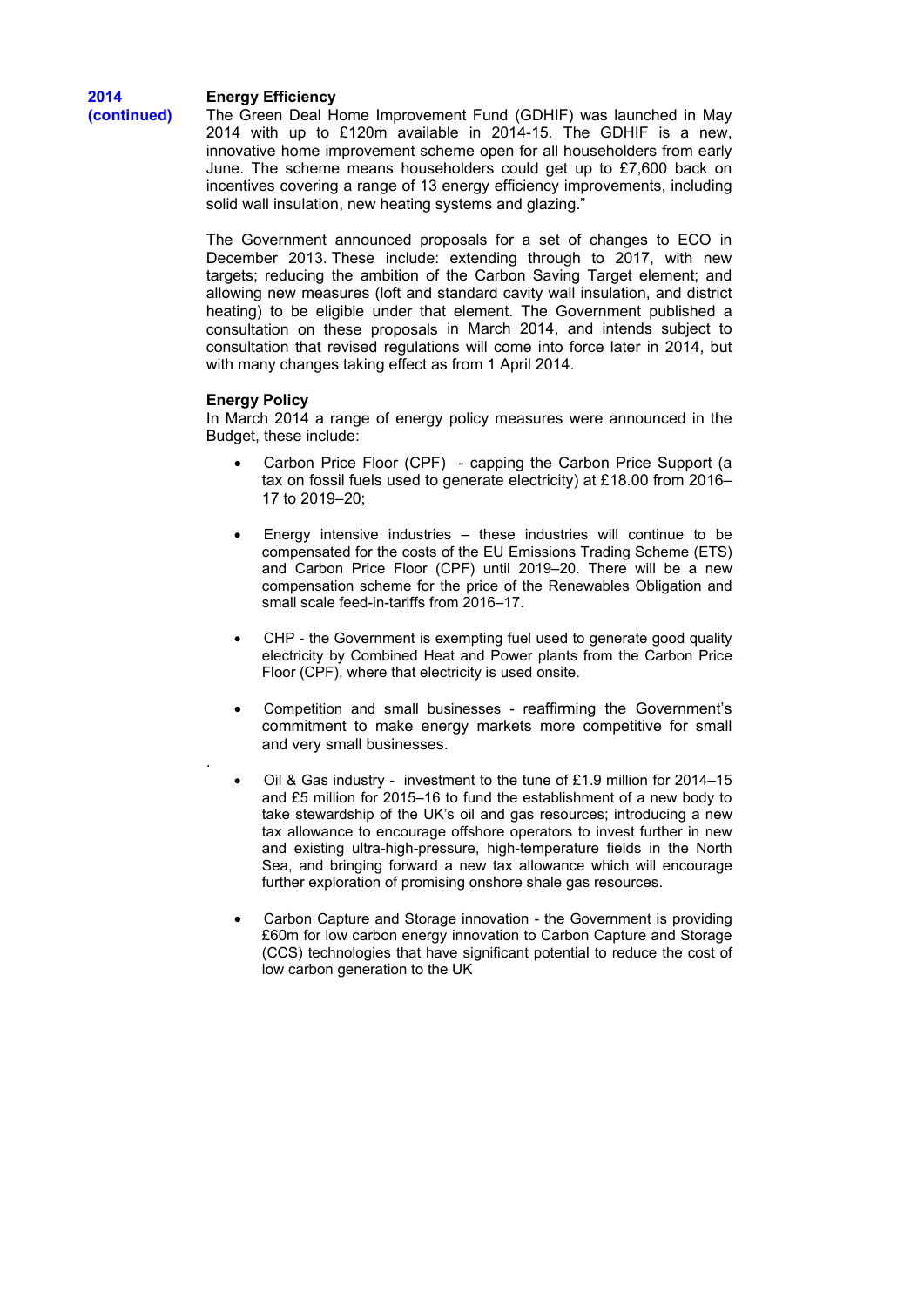# **Oil and Gas**

**2014 (continued)**

As part of the Budget announcement in March 2014, details of how the Capacity Market is being designed ahead of the first auction being held in December 2014 were published. The Capacity Market will help drive new investment in gas demand side capacity, and get the best out of the existing generation fleet as the UK moves to a low carbon electricity future. The Capacity Market is designed to ensure:

- 15 year capacity agreements will be available to new capacity providers;
- Existing capacity will be able to access rolling one year agreements;
- Penalties for unreliable capacity will be capped;
- The capacity auction's prices will be capped to protect consumers.

Sir Ian Wood's review into maximising North Sea oil and gas reserves was published in February 2014. The Review announced:

- a joint commitment between government and the industry to ensure production licences are awarded on the basis of recovering the maximum amount of petroleum from UK waters as a whole;
- greater collaboration between industry and government;
- a new independent regulator to supervise licensing and ensure maximum collaboration between companies to explore, develop and produce oil and gas.

# **Renewable Heat**

In April 2014 the Government launched the domestic Renewable Heat Incentive to encourage a switch to renewable heating system in the domestic sector. This financial incentive scheme is open to homeowners, private landlords, social landlords and self-builders and is targeted at, but not limited to, homes off the gas grid. The scheme supports air to water heat pumps; biomass only boilers and biomass pellet stoves with integrated boilers; ground to water and water to water source heat pumps; flat plate and evacuated tube solar thermal panels.

# **Renewables**

In March 2014, Siemens announced its decision to invest £160 million in wind turbine production and installation facilities in Yorkshire creating more than 1,000 new jobs in the Hull area. The plan will be spread across two sites comprising:

- the Green Port Hull project construction, assembly and service facility, and
- a new rotor blade manufacturing facility in East Riding.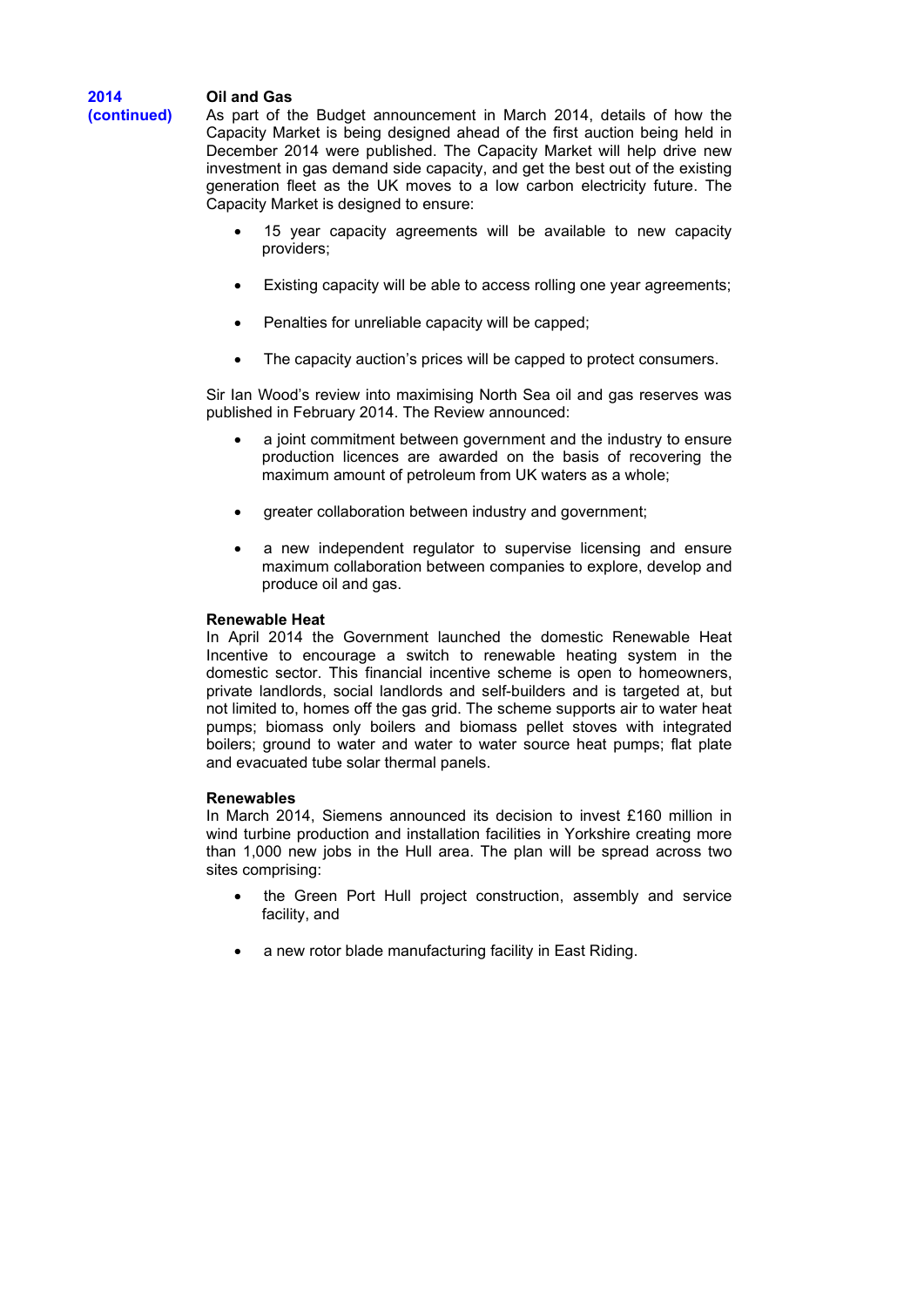# **2013 Carbon Capture and Storage (CCS)**

In December 2013 the Government announced its intention to award a contract for detailed design and planning, known as a FEED study to the White Rose CCS project, based at the Drax site. The White Rose proposal is to build a new state-of-the-art 426 MWe (gross) clean coal power plant with full carbon capture and storage, bringing clean electricity to over 630,000 homes and capturing approximately 2 million tonnes of CO2 per year.

# **Coal**

In March 2013 the Daw Mill Colliery in Warwickshire closed following a major fire. The fire, the largest seen in a UK coal mine in over 30 years, brought an end to 47 years of coal production at Daw Mill.

# **Electricity**

In July 2013 National Grid announced that T-pylon, the winner of the Pylon Design Competition, is being offered for the first time in the UK for a new electricity connection in Somerset. The Hinkley Point connection which runs between Bridgwater and Avonmouth is needed to carry all the new electricity generation planned for the South West.

The Government gave consent to Galloper Wind Farm Limited in May 2013 to construct a 504MW wind farm off the coast of Suffolk and related infrastructure at Sizewell which will connect the wind farm to the electricity grid system. The 140 turbine development is expected to provide enough electricity to power the equivalent of as many as 500,000 homes a year when completed in 2017.

The Government gave consent to Ecotricity in February 2013, to construct a 66MW wind farm in East Heckington, Lincolnshire. It is estimated that the turbines will provide enough electricity to power the equivalent of as many as 39,700 homes a year.

# **Energy Efficiency**

The Green Deal scheme, the Coalition Government's new initiative to transform Britain's homes, was launched in January 2013, giving people the opportunity to transform their homes by paying for energy efficient home improvements with the savings on their energy bills.

At the same time the Energy Company Obligation (ECO) came into force, working alongside the Green Deal, with the aims of saving carbon by supporting energy efficiency measures in harder to treat homes and enabling the installation of efficient boilers and insulation into the homes of vulnerable people across Great Britain.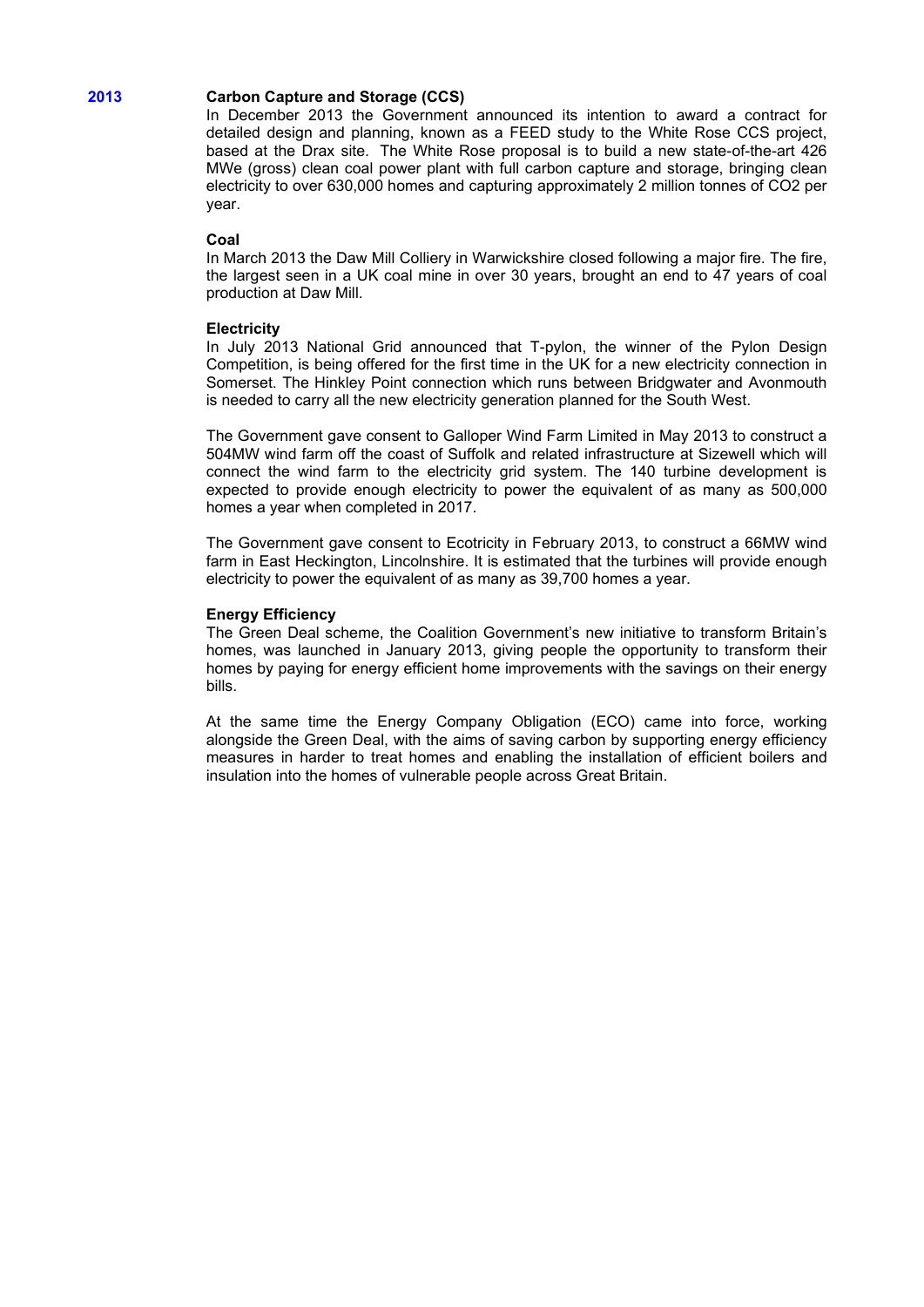# **Energy Policy**

**2013 (continued)** 

The Energy Bill completed its passage through both Houses of Parliament and was granted Royal Assent in December 2013. The Energy Act 2013 will now establish the legislative framework for delivering secure, affordable and low carbon energy. The Act includes provisions on:

- Electricity Market Reform (EMR) the Act puts in place key measures to attract £110 billion investment needed to replace current generating capacity and to upgrade the grid by 2020, and to cope with the UK's rising demand for electricity;
- Decarbonisation the Government will set a 2030 decarbonisation target range for the electricity sector in secondary legislation;
- Protecting consumers the Act includes provisions on setting a limit on the number of energy tariffs offered to domestic consumers; requiring the automatic move of customers from poor value closed tariffs to cheaper deals, and requiring suppliers to provide information to consumers on the best alternative deals available.

In December 2013 the Government announced a series of proposals to reduce the impact of energy company price rises which should make British households on average £50 better off. These include:

- No reduction in help currently available to vulnerable households;
- Safeguarding green jobs;
- For people moving home there will be help in installing energy saving measures in order to cut their bills through improved energy efficiency.

In October 2013 the Government published its Annual Energy Statement, alongside the Statutory Security of Supply Report. The statement detailed a number of new important measures aimed at giving consumers more control including:

- Energy companies must make switching suppliers faster for consumers;
- Energy companies will be required to include a QR (Quick Response) code on energy bills;
- Energy companies should be more open about how they treat credit balances in consumers' accounts, making every effort to return money to customers with closed accounts;
- Ofgem will carry out a market assessment every year, working with the Office of Fair Trading and the new Competition and Market Authority to monitor market participants and ensure the market is working for residential and small business consumers and that all suppliers can compete fairly;
- Ofgem will also carry out a detailed assessment of energy suppliers' financial reporting practices and set out necessary steps to improve transparency – so consumers can see where their money is going.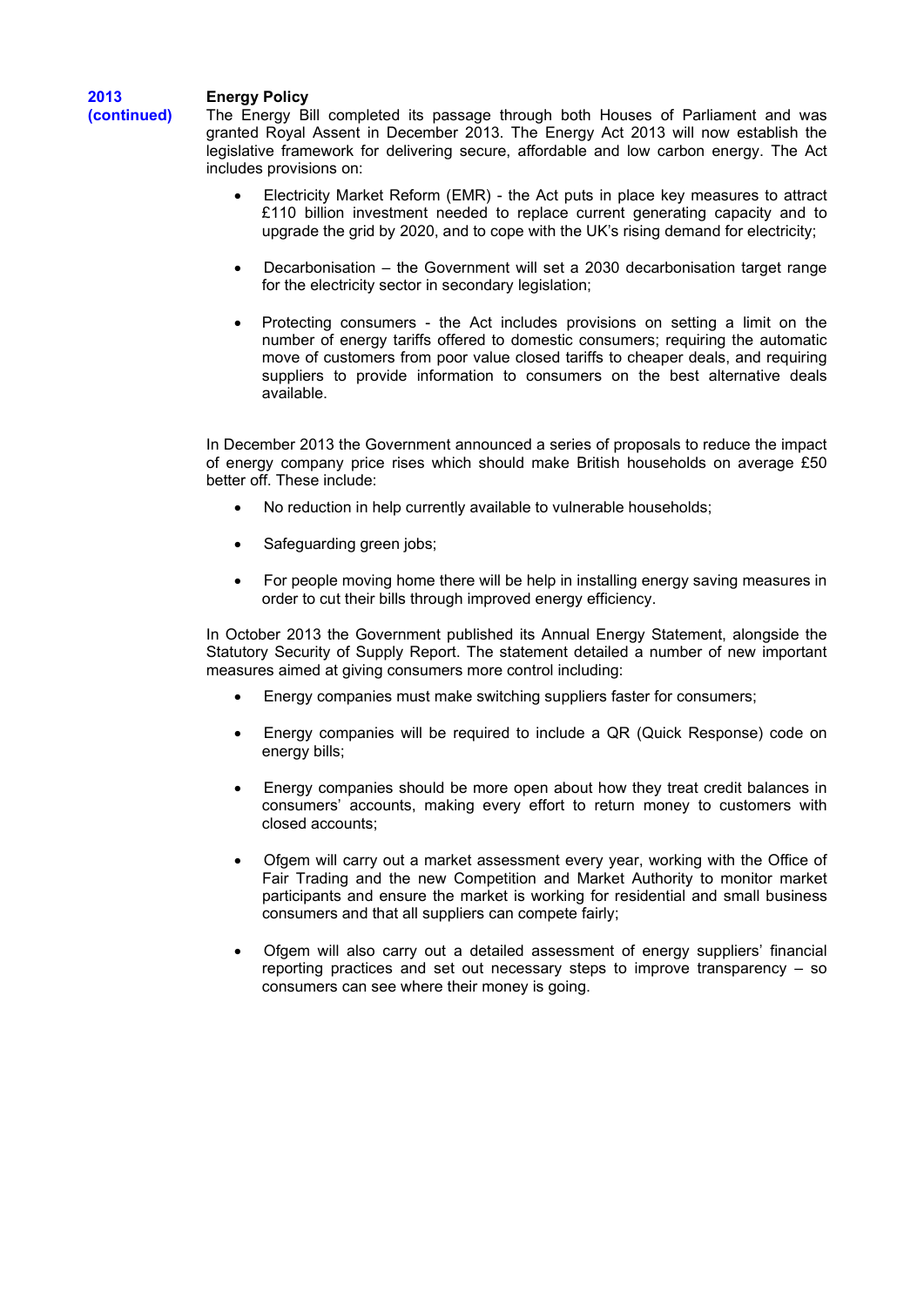In June 2013 the Government announced details of vital reforms for keeping the lights on and emissions and bills down. These reforms also highlighted the potential scale of investment, growth and job opportunities available in the energy economy. The reforms include:

- Government action to unlock up to £110 billion energy infrastructure investment and support up to 250,000 jobs by 2020;
- Capacity Market to be initiated in 2014 to bring on gas and other flexible electricity supply to meet future demand and reduce risks to security of supply from winter 2018;
- Renewable Strike Prices to help renewables contribute more than 30 per cent of total power by 2020.

In April 2013, the carbon price floor - a tax on carbon - came into effect. As part of the scheme, changes were made to the Climate Change Levy (CCL), setting up new carbon price support (CPS) rates of CCL for gas, solid fuels and liquefied petroleum gas (LPG) used in electricity generation.

In March 2013 Ofgem published the final domestic proposals from its Retail Market Review (RMR), proposing a new set of rules for the retail market to allow consumers to make better choices about their gas and electricity supply. The proposals from this review included reducing complexity for consumers when choosing tariffs, and arming consumers with more useful information when choosing their gas or electricity supplier.

In March 2013 the Government published 'The Future of Heating: Meeting the Challenge' setting out an action plan to ensure affordable, secure, low carbon heating plays an important role in the nation's energy mix. The action plan looks at the potential to cut emissions from heat across the whole UK economy and focuses on a number of key actions to spur on the move to low carbon heating alternatives and drive forward green growth.

In January 2013, the Office of Fair Trading reported that on the basis of evidence gathered, that competition is working well in the UK road fuel sector, although it identified an absence of pricing information on motorways as a concern. In response to the report, the Government announced in March 2013 that it would work with motorway service stations and other relevant bodies to improve the availability and visibility of motorway fuel price information for motorway users.

The Government tabled new clauses to the Energy Bill in February 2013, to ensure that consumers get a better deal on their energy bills, and to press ahead with decarbonising the power sector by 2030. The complexity and number of energy tariffs available for consumers will be reduced, and bills simplified, to deliver on the Prime Minister's commitment to help consumers get the cheapest tariff available. Clauses were also tabled to grant Government powers to set a 2030 decarbonisation target range for the electricity sector in 2016, once the Committee on Climate Change has provided advice on the level of the 5th carbon budget, and when the level of this carbon budget is set in law.

# **Fuel Poverty**

Through the Energy Act 2013, the Government has laid the ground for a new legal framework to monitor fuel poverty in England using the Low Income High Costs Indicator (LIHC). This new measure of fuel poverty was first proposed in Professor Hills' review of Fuel Poverty and following consultation, the Government confirmed its intention to adopt the indicator in July 2013. In the strategic framework document, 'Fuel Poverty: a framework for future action' the Government set out how the new indicator will inform the strategic approach to tackling fuel poverty, including setting a new fuel poverty target which will be underpinned by a new fuel poverty strategy.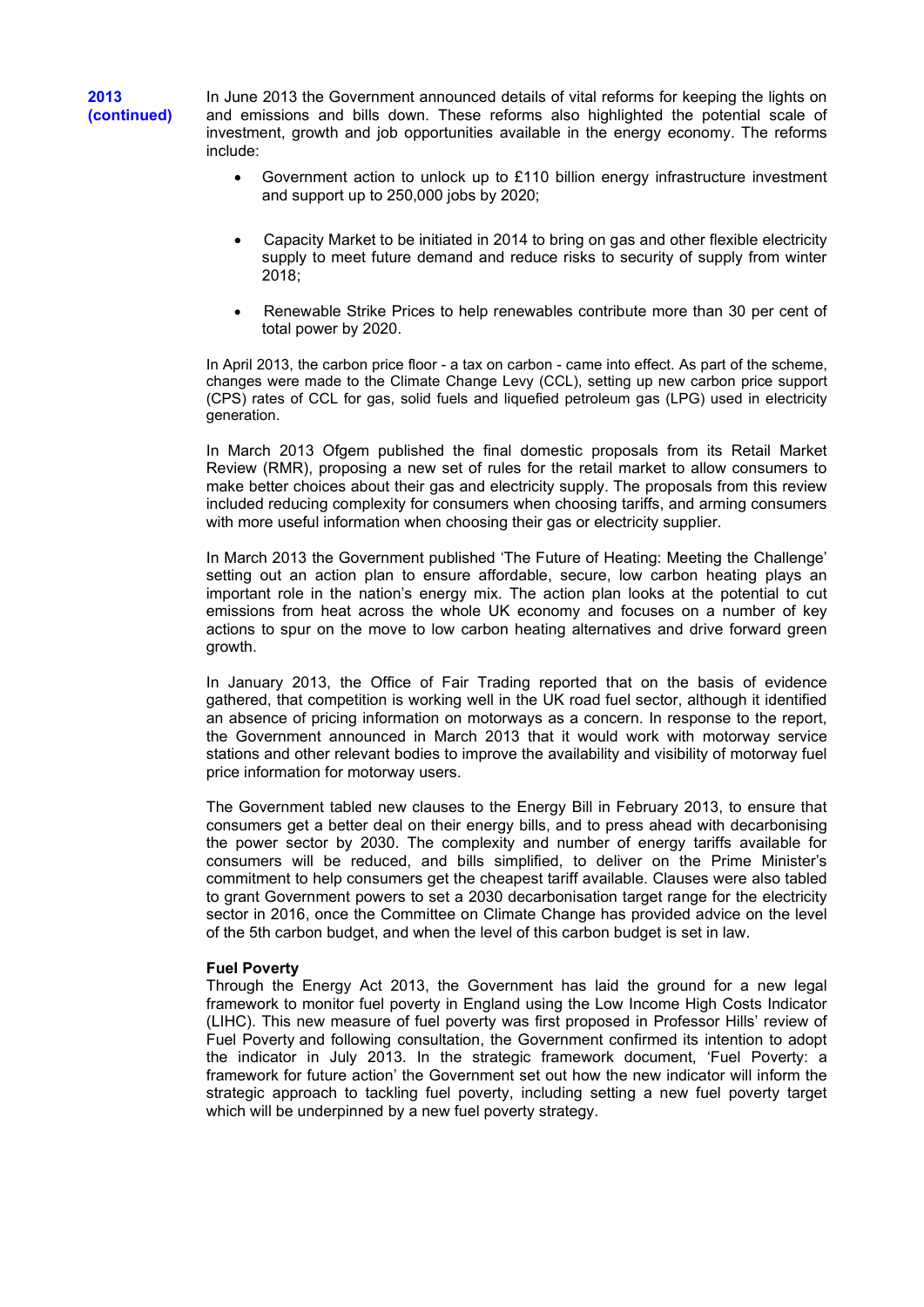# **Nuclear**

**2013 (continued)** 

Planning consent was given by the Government in March 2013 for construction of the first new nuclear power station in the UK since 1995. The station at Hinkley Point, Somerset – to be operated by NNB Generation - will generate enough low carbon electricity to power the equivalent of five million households, making it one of the largest power stations in the UK.

# **Oil and Gas**

In October 2013 the Government worked closely with the management, union, key stakeholders and the Scottish Government to help resolve the industrial dispute at Grangemouth oil refinery, ensuring that 800 jobs were saved. The Grangemouth complex, Scotland's largest industrial site, produces petrochemicals and supplies fuels primarily to customers in Scotland, northern England and Northern Ireland.

In May 2013, officials from the European Commission carried out unannounced inspections at the premises of several companies active in the crude oil, refined oil products and biofuels sectors. The Commission had concerns that the companies may have colluded in reporting distorted prices to a Price Reporting Agency to manipulate the published prices for a number of oil and biofuel products.

The Government gave consent to Statoil in February 2013, to drill the Mariner heavy oil field. At its peak the field is expected to produce around 55,000 barrels of oil per day, five per cent of UK daily production.

#### **Renewables**

In December 2013 the Drax coal-to-biomass conversion plant in North Yorkshire was officially opened. The plant will burn wood pellets rather than coal, which will reduce carbon emissions by 80 compared to coal and provide enough low carbon power to supply around 1 million homes

In July 2013 the Government gave approval for a 288 turbine offshore wind farm off the Lincolnshire and Norfolk coast, which will be capable of providing power to 820,000 homes.

In July 2013 the Government gave approval for a 99.9MW biomass power station at Blyth Harbour, Northumberland, which will be capable of providing power to 170,000 homes.

In March 2013 the Government gave approval for a 28 turbine wind power development at Brechfa Forest West, Carmarthenshire, which will be capable of providing power to 39,700 homes.

In February 2013 the Government gave approval for an extension at one of the first offshore wind farms built in the UK. Up to 17 new turbines will be added to Vattenfall's Kentish Flats offshore wind farm, which already hosts 30 turbines. Once extended it is estimated that the wind farm will be capable of providing power to an additional 35,000 homes.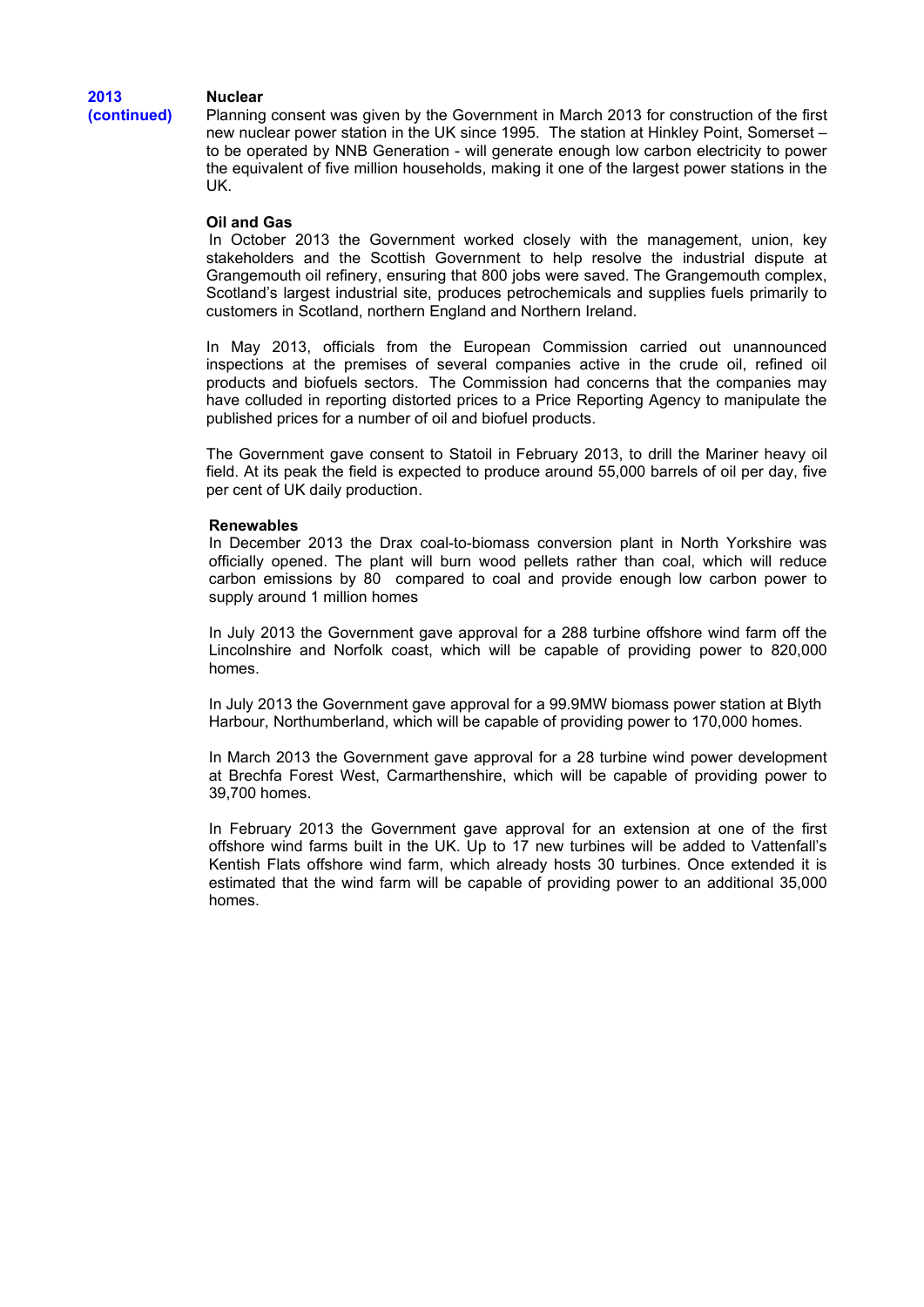# **2012 Carbon Capture and Storage (CCS)**

In April 2012, the Government launched a new £1bn competition for CCS. At the same time a road map was published setting out the steps that the Government is talking to develop the industry.

#### **Electricity**

In September 2012 Ireland's first electricity link to Great Britain was officially opened. The EirGrid East West Interconnector runs between Deeside in North Wales and Woodland, County Meath in Ireland. Approximately 260km in length, the underground and undersea link has the capacity to transport 500 megawatts - enough energy to power 300,000 homes. The Interconnector will carry electricity both ways, benefiting consumers by helping to improve security of supply, increase competitiveness and to encourage the growth of renewable energy generation.

In July 2012, consent was given by the Government for the construction of two wind farms off the Norfolk Coast with a combined capacity of over 1GW. This means that 6.6GW of offshore wind power is now either operational, under construction or consented in the UK. The two wind farms at Race Bank (580MW) and Dudgeon (560MW) in the Greater Wash could generate enough electricity to power around 730,000 homes. The projects represent around £3bn of investment.

In May 2012, the Government gave consent to Vattenfall for the Pen Y Cymoedd project, a 299MW wind farm between Neath and Aberdare in South Wales. Made up of 76 turbines, it will have the highest generating capacity of any onshore wind farm in England and Wales, generating enough electricity to power up to 206,000 homes a year.

In March 2012, the Government gave consent to E.ON Climate and Renewables for a new biomass power station at Royal Portbury Dock in the Port of Bristol, North Somerset. The 150MW power station will be able to power up to 160,000 homes.

In February 2012, the world's oldest operating nuclear power station, Oldbury, near Bristol, finally stopped producing electricity, after 44 years of safe generation. Since it opened in 1967, Oldbury's twin reactors have generated 137.5 TWh of electricity, enough to power one million homes for over 20 years.

#### **Energy Efficiency**

A new EU Energy Efficiency Directive was introduced on 4 December 2012 with most of its provisions having to be implemented by Member States by 5 June 2014. The Directive establishes a common framework of measures for the promotion of energy efficiency within the EU in order to ensure the achievement of the EU's 2020 20 per cent headline target on energy efficiency and to pave the way for further energy efficiency improvements beyond that date. All EU-28 countries are required to use energy more efficiently at all stages of the energy chain – from the transformation of energy and its distribution to its final consumption. The new Directive will help remove barriers and overcome market failures that impede efficiency in the supply and use of energy and provides for the establishment of indicative national energy efficiency targets for 2020.

In September 2012 seven cities across England were awarded a share of £12m by the Government to help them kick-start the Green Deal in their regions. The cities - Birmingham, Bristol, Leeds, Manchester, Newcastle, Nottingham and Sheffield - put forward ambitious proposals to lower their carbon emissions and this funding will support their plans to test key elements of the Green Deal.

The secondary legislation underpinning the Green Deal and Energy Company Obligation was laid in Parliament in June 2012. Alongside this, DECC is publishing supporting guidance for participants in the Green Deal, such as a Code of Practice.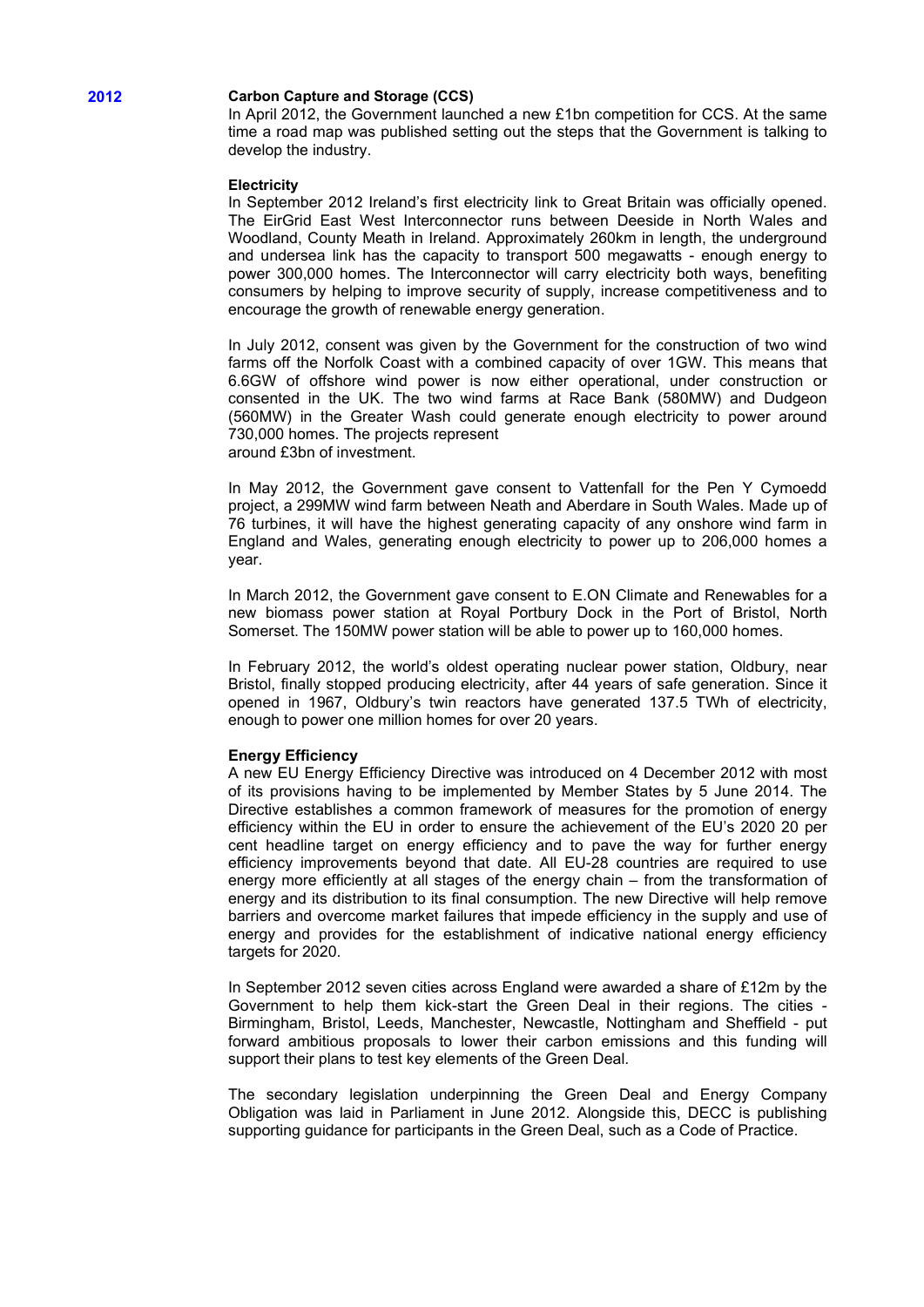**2012 (continued)** The legislation will begin to take effect over the summer, with the Energy Company Obligation in operation from October 2012. DECC has confirmed the Green Deal will be introduced through a controlled approach from October with full national systems testing to ensure consumer quality standards are embedded from the start.

#### **Energy Policy**

In November 2012, the Government introduced a package of energy measures, setting a clear and comprehensive framework for energy policy combined with substantial clarity on much of the detail investors need to continue investing in the UK's energy infrastructure.

The Energy Bill was introduced in Parliament, alongside a series of other key documents including the Annual Energy Statement, the Energy Security Strategy and a consultation on electricity demand reduction.

The Energy Bill will establish a legislative framework for delivering secure, affordable and low carbon electricity. It will put in place measures to attract the investment which is needed to replace current generating capacity and rising demand for electricity. In addition, the Bill contains measures to reform the electricity market to deliver secure, clean and affordable electricity, including:

- Contracts for Difference (CfDs) will stabilise revenues for investors in lowcarbon electricity generation projects helping developers secure the large upfront capital investment required for low carbon infrastructure while protecting consumers from rising energy bills;
- A new company to be established to act as a single counterparty to the CfDs with eligible generators;
- Powers to introduce a Capacity Market, allowing for capacity auctions from 2014 for delivery of capacity in the winter of 2018/19, if needed, to help ensure the lights stay on even at times of peak demand;

An Emissions Performance Standard (EPS) which will curb the most polluting fossil fuel power stations.

In November 2012, the Government published the Energy Efficiency Strategy. The Strategy is aimed at changing the way energy is used in sectors such as housing, transport and manufacturing over the coming decades. It also includes immediate action to kick start a revolution in UK energy efficiency, including:

- £39 million to fund five centres examining business and household energy demand.
- An energy efficiency labelling trial with John Lewis.
- A drive on financing energy efficiency for business and the public sector.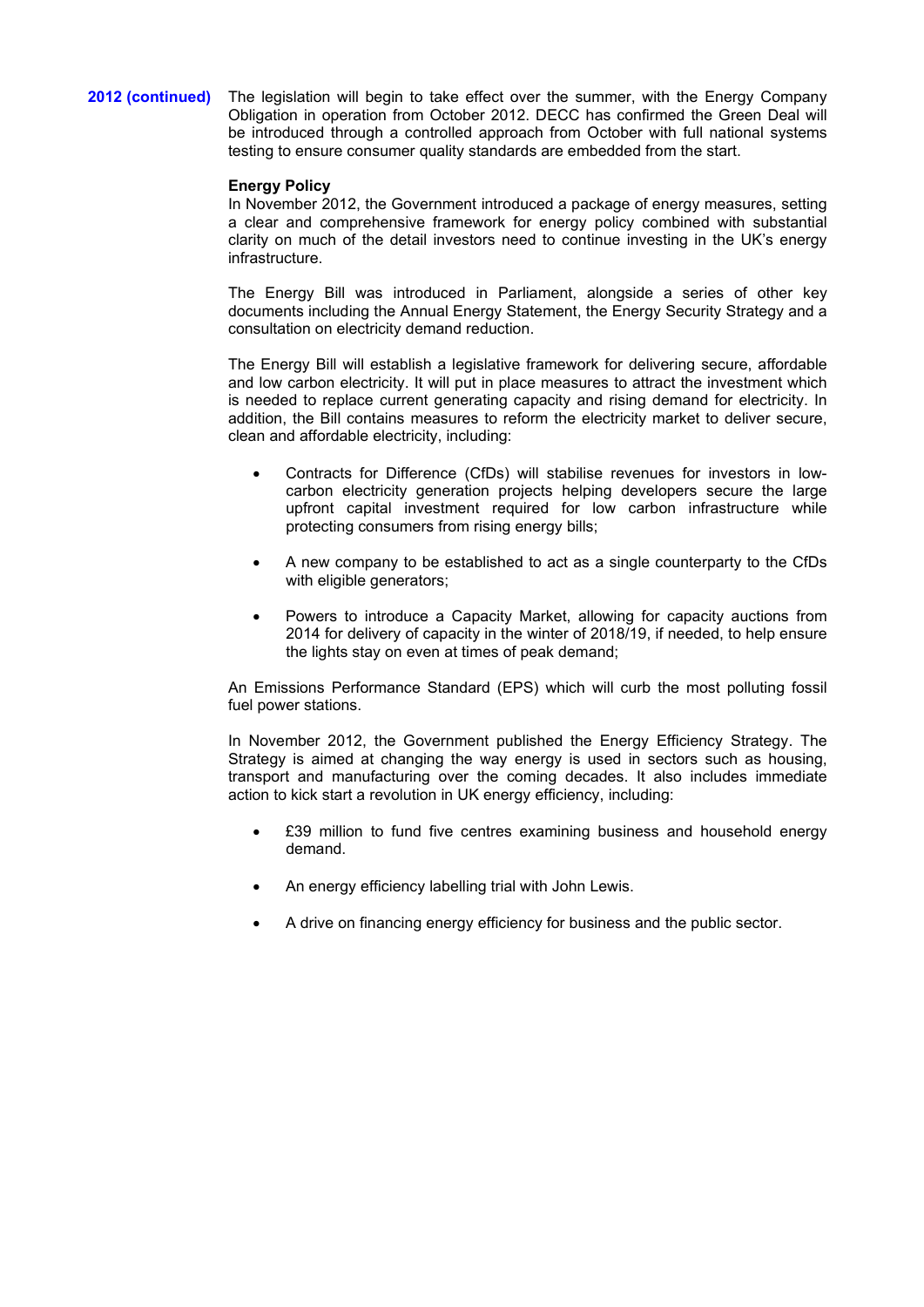- **2012 (continued)** In September 2012 the Government set out measures to help ensure that energy consumers are treated fairly and to make it easier for households get a better deal for their gas and electricity, including:
	- New powers for Ofgem. Ofgem will be able to require companies who have breached licence conditions to compensate consumers who have lost out directly, rather than necessarily having to rely on a voluntary approach. Consumers will benefit directly instead of fines just going to the Treasury. The Government has already strengthened Ofgem's hand by making it harder for energy companies to block licence changes, and introducing tougher rules on the information suppliers have to provide to their customers.
	- Help for prepayment meter customers in debt. The Government wants energy consumers wherever possible to be able to choose the best energy tariff for them. At the moment, prepayment meter customers who are more than £200 in debt to their energy supplier cannot switch to another company - which means they could be missing out cheaper deals elsewhere. Following a review by Ofgem, a voluntary agreement with suppliers means that this threshold will be raised to £500. From 1 November tens of thousands more households will be able to shop around for a better tariff and switch if they find a cheaper deal.
	- Collective Switching Competition a scheme where people can club together to get a better deal on their energy. 'Collective purchasing and switching' as it is known has the potential to help the most vulnerable households to save. A £5m competition for the most innovative local authority or third sector schemes is to be launched.
	- Better billing. Energy bills are rising, but fewer people than ever seem to be shopping around and switching to a better deal. The Government is working with Ofgem to ensure that consumers have clear information on their bills about the supplier's cheapest tariff and the savings consumers could make by switching. The Government is also working with suppliers to get better information for consumers, including the possibility of putting Quick Response (QR) codes on energy bills/annual statements to make it possible to switch through mobile phones.
	- An independent suppliers summit. 99 per cent of domestic households are customers of only six main energy suppliers. The Government wants to see more competition in the market, with companies working harder to win and then keep consumers' business. Building on the work the Government has already carried out to reduce barriers to entry and growth, a summit with independent suppliers will explore what more can be done.

A new Energy Bill was announced in the Queen's speech in May 2012. The purpose of the Bill is to reform the electricity market to enable large-scale investment in lowcarbon generation capacity in the UK and deliver security of supply, in a cost-effective way.

# **Feed in Tariffs**

At the start of April 2012, changes were made to the feed in tariffs for small scale solar PV installations. This followed a consultation process and subsequent legal challenges.

Further changes, following a consultation process, to solar PV tariffs and a PV tariff degression mechanism, came into effect in August 2012, whilst further tariff changes and degression for all other technologies as well as scheme administration issues came into effect in December 2012.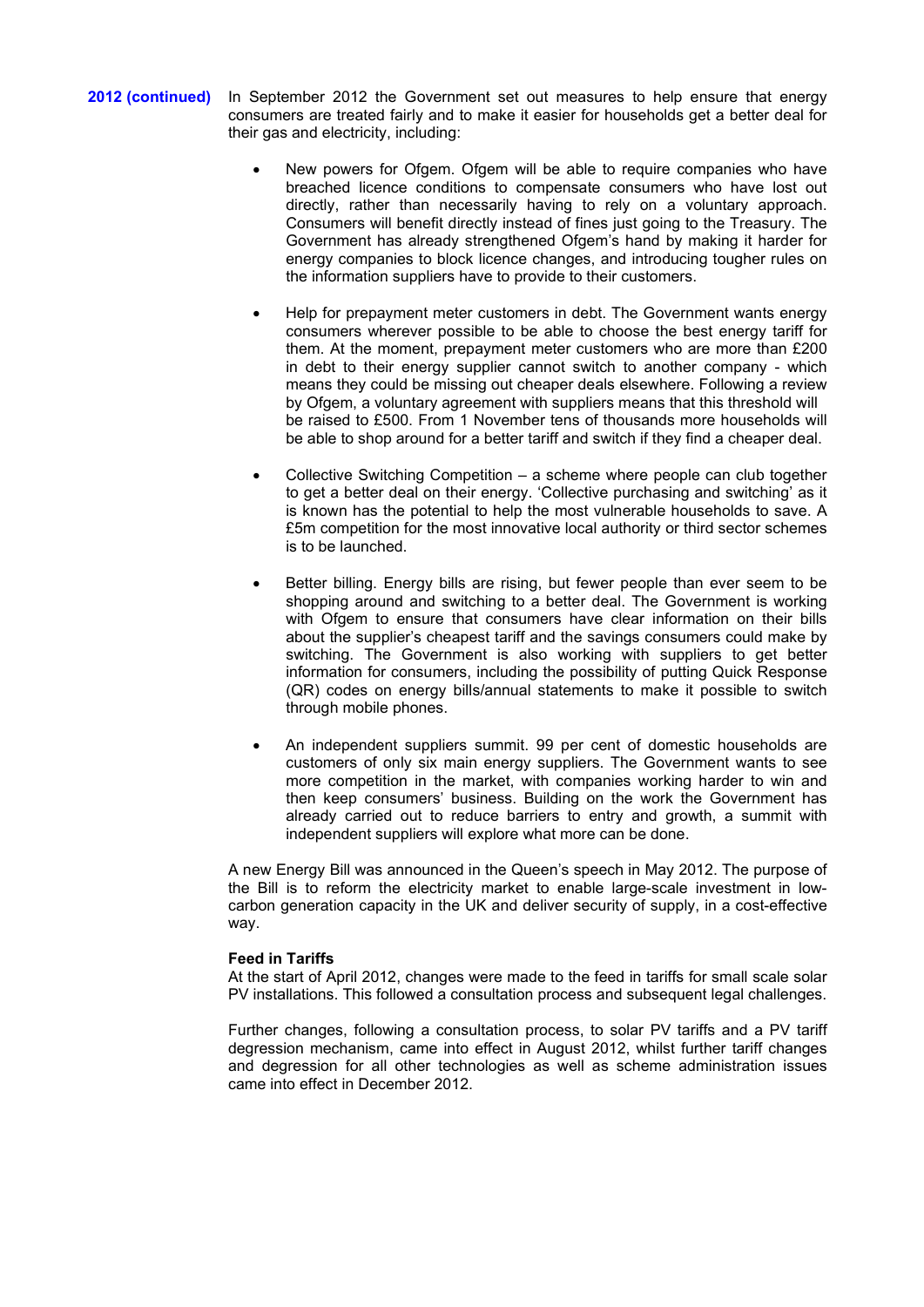#### **2012 (continued) Fuel Poverty**

A new way to measure fuel poverty in England was proposed by the Government in September 2012, following the independent review on this issue by Professor John Hills of the London School of Economics (LSE).

The proposal is to adopt a new definition based on the overall framework suggested by Hills in his review. The new definition includes dual indicators separating the extent of the issue (the number of people affected) from its depth (how badly people are affected) as a way to measure the problem.

Ensuring more accurate measurement will help to design effective solutions to fuel poverty, allowing the resources available to be targeted where they are needed most.

The Government is currently considering the responses to this consultation.

An independent report, by Professor John Hills of the London School of Economics, was published in March 2012, which advised the government how it could best tackle the problem of fuel poverty. Professor Hills started his research in March 2011 and looked at the definition of fuel poverty, targets, and the effectiveness of different policy interventions. Recommendations included in the report are:

- Professor Hills is clear that fuel poverty is currently measured in a way that is both flawed and unhelpful;
- Professor Hills has proposed a new way to define fuel poverty, separating the extent of the issue (the number of people affected) from its depth (how badly people are affected);

Professor Hills also shows how the impact of Government policies can be assessed against this new proposed definition, showing the positive impact current Government policies are having on tackling fuel poverty

# **Oil and Gas**

In December 2012, the Government announced that exploratory hydraulic fracturing (fracking) for shale gas could resume in the UK, subject to new controls to mitigate the risks of seismic activity.

In December 2012, the Government confirmed gas will continue to play an important role in the energy supply mix. The Gas Generation Strategy sets out a number of steps that will be taken to stimulate investment in gas generation. New gas-fired power stations (which emit half the CO2 of coal) will need to be built over the next two decades to replace retiring coal, older gas and nuclear power stations. The Strategy also confirms the Government's commitment to supporting the development and commercialisation of Carbon Capture and Storage (CCS) technology, which will help to decarbonise gas, as well as coal, in future.

In November 2012 the Government gave Chevron North Sea Ltd consent to drill the deepwater Cambo-5 well, West of the Shetland Isles.

In October 2012 the Government gave Shell consent for a new oil and gas development that will add two per cent to UK daily production. The Fram field, off the East Coast of Scotland, is one of the biggest developments to be given the go ahead in the past five years. Once production starts, the field is expected to recover an average of 35,000 barrels of oil equivalent per day.

In May 2012 it was announced that the Coryton refinery would close due to the refinery's administrators having failed to find a buyer. The refinery will now be turned into a diesel import terminal by Vopak, Shell and Greenergy; initially it will have a capacity of 500,000 cubic metres (18,000,000 cu ft).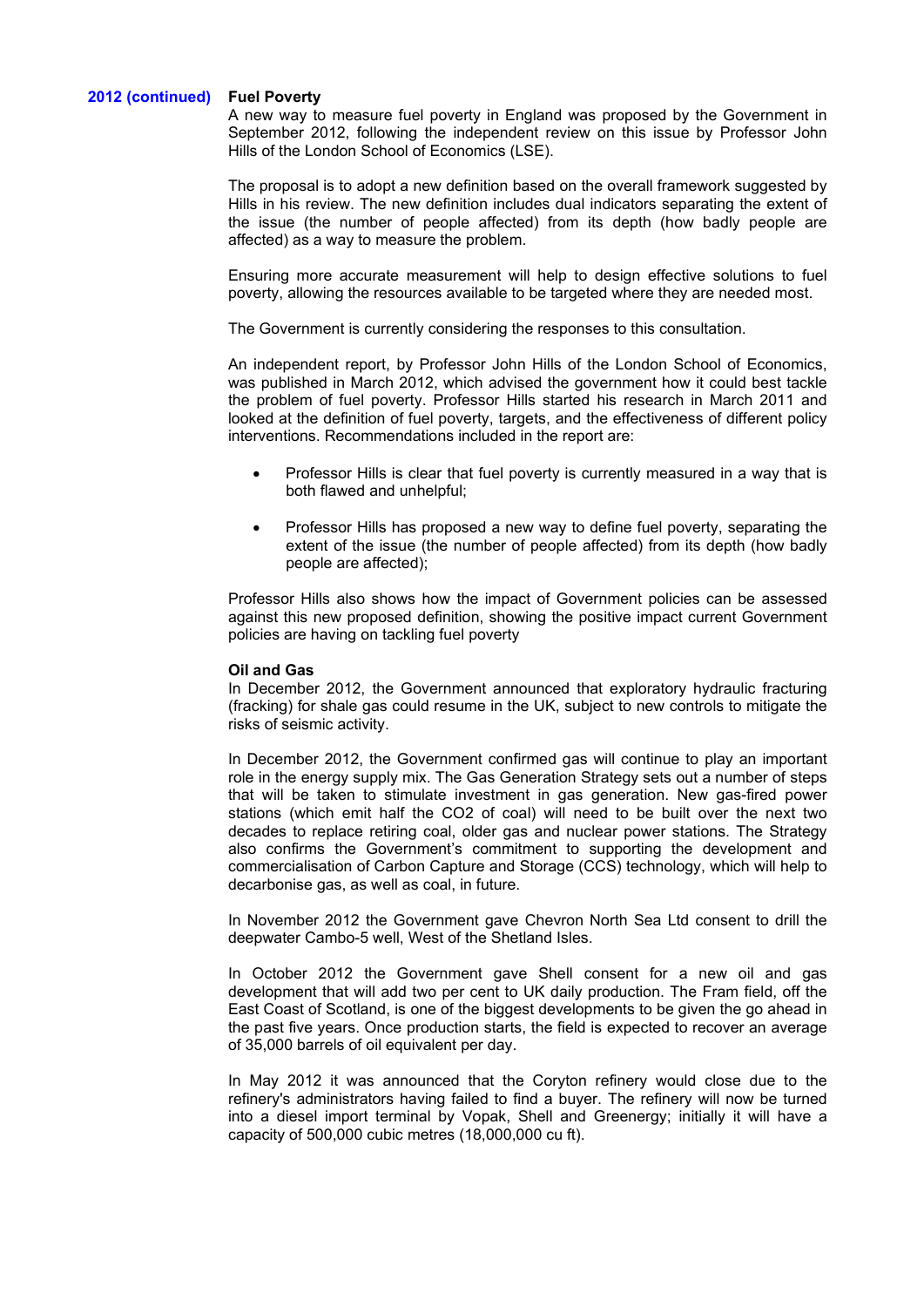**2012 (continued)** In May 2012, Total announced that the gas leak from the Elgin platform that started on the 25th March 2012 had been stopped. A dynamic kill operation successfully used heavy mud to stem the flow of gas from the gas well.

> In May 2012, the Government announced that the latest North Sea licensing round for oil and gas drilling has broken all previous records for the number of applications received by the Government. A total of 224 applications were submitted for the 27th Licensing Round covering 418 blocks of the UK Continental Shelf. It is the largest number since offshore licensing began in 1964 and is 37 more than the previous high total received in the last licensing round.

> In March 2012, the Government gave BP consent to drill the deepwater North Uist well, northwest of the Shetland Islands.

#### **Renewable Heat**

In March 2012 the Government announced further support for the domestic sector under a second phase of the Renewable Heat Premium Payment Scheme (RHPP).

#### **Renewables**

In October 2012, the Government gave consent to a new 19 turbine/57 MW wind farm near Frodsham, Cheshire with the potential to generate enough power to supply the equivalent of 25,000 homes.

In October 2012, the Government gave consent to the construction of a 60MW energy from waste generating station at Lostock in Cheshire, which will generate enough power to supply 80,000 homes.

#### **Smart Meters**

In April 2012, the Government published its responses to consultations on the licence conditions and technical specifications for the roll-out of gas and electricity smart metering equipment, and on licence conditions for a code of practice for the installation of smart meters. At the same time, it published consultations on a consumer engagement strategy, data access and privacy, the Smart Energy Code, and elements of the regulatory framework for the Data and Communications Company. It also published its conclusions relating to the Smart Metering Equipment Technical Specifications and notified these to the European Commission, as required under the Technical Standards Directive.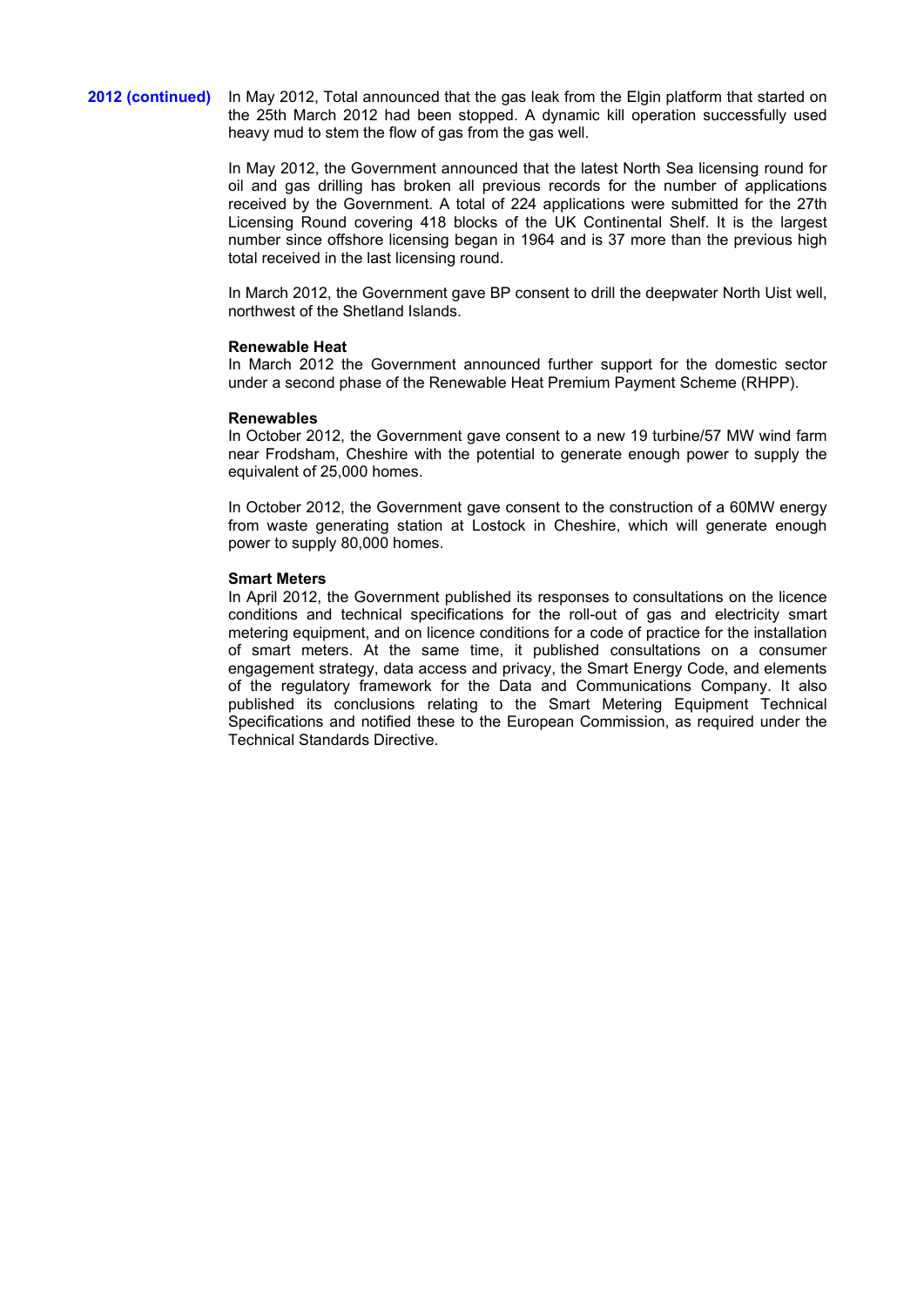# **2011 Carbon Capture and Storage**

At a meeting in April 2011 in the United Arab Emirates, Energy Ministers from around the world agreed to proposals to help speed up the global deployment of carbon capture and storage. The proposals include:

- Advance policies that address the financial gap and risks associated with early-mover carbon capture and storage (CCS) projects;
- Identify and advance appropriate funding mechanisms to support the demonstration of large-scale CCS projects in developing economies;
- Advance the development of legal and regulatory frameworks for CCS;
- Promote the importance to global CCS deployment of ratifying key international marine treaty amendments;
- Support and encourage the development of best practice knowledge-sharing from early mover projects, in particular those with public funding;
- Review key gaps in storage data coverage and knowledge including capacity assessment; and
- Recognise the potential of CCS for industrial emission sources and review demonstration opportunities.

#### **Climate Change**

The United Nations climate conference in Durban took place from 28 November to the 11 December 2011. In the end, the talks resulted in:

- the adoption of a roadmap the 'Durban Platform' to a global legally binding agreement applicable to all countries.
- recognition that there is a global gap in ambition between existing emissions reduction pledges for the period to 2020 and the minimum necessary to stay below a global temperature increase of 2°C.
- agreement to adopt, next year, the second commitment period of the Kyoto Protocol.
- Operationalisation of the Green Climate Fund to support mitigation and adaptation policies and activities in developing countries, following a successful process over the last year of designing its structure and operation.
- establishment of a work programme to look at sources of long-term finance for developing countries (including, but not limited to, the Green Climate Fund), with the aim of mobilising at least \$100 billion per year by 2020.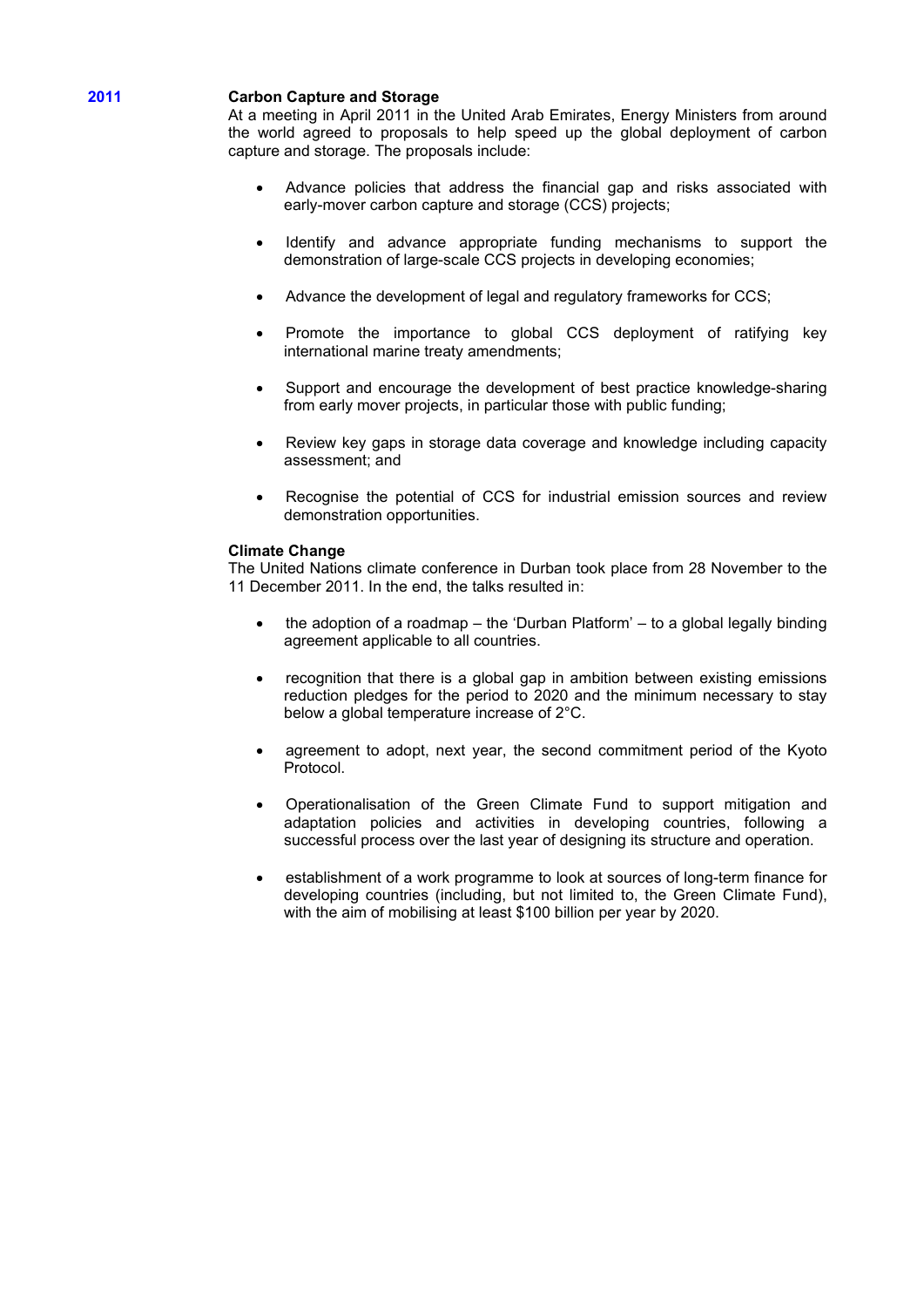# **2011 (continued)** In December 2011, the Government published the Carbon Plan, which sets out plans to meet the fourth carbon budget and which shows how doing so puts the UK on a plausible pathway to 2050. The Plan sets out plans to halve emissions (from 1990) in the fourth carbon budget period of 2022 to 2027 by:

- insulating all cavity walls and lofts, where practicable, and up to 1.5 million solid wall insulations by 2020.
- insulating a further 1-3.7 million solid walls by 2030.
- completing 100,000 low carbon heat installations by 2020 and up to 8.6 million by 2030 as natural gas heating is phased out by 2050.
- building between 40 and 70 GW of low-carbon electricity capacity by 2030, on the path to 90 and 140 GW in 2050.
- reducing average new car emissions from 144gCO2/km to between 50 and 70g CO2/km in 2030, on the path to decarbonising road transport by 2050.

A fourth carbon budget of 1950 MtCO2e for the period that will span from 2023 to 2027, putting the UK on course to cut emissions by at least 80% by 2050, was announced by the Government in May 2011. The carbon budget will place the British economy at the leading edge of a new global industrial transformation, and ensure low carbon energy security and decarbonisation is achieved at least cost to the consumer.

#### **Electricity**

In December 2011, Tilbury B, a 1,062MW coal fired plant was converted to a 742MW biomass plant, to become the largest biomass burning power generating facility in the world.

In December 2011, the Government gave consent to Dalkia for a new waste wood biomass power station in Yorkshire. The 53MW power station at the former RAF airfield at Pollington will be fuelled by 360,000 tonnes of waste wood per annum, powering around 55,000 homes per year.

In October 2011, the government published a consultation on feed in tariffs, detailing a number of proposals.

In October 2011, the Government gave approval for two new power stations in Yorkshire that will generate enough energy to power almost two million homes. The plants are Ferrybridge, a 108 MW Multifuel (biomass and energy from waste) power plant in Wakefield, and Thorpe Marsh, a 1,500 MW Combined Cycle Gas Turbine power plant in North Doncaster.

In September 2011, the Government gave approval to Anglesey Aluminium Metal Renewables to construct a biomass fuelled power station at Penrhos Works, Holyhead, Anglesey. When operational the plant will generate 299 MW of electricity, enough to power approximately 300,000 homes – equivalent to around a quarter of the homes in Wales.

In August 2011, the Government gave approval for InterGen's proposals to construct a new 900MW gas power plant at the London Gateway Logistics Park, Coryton, Essex. The plant will consist of up to two CCGT generating units, each around 450MW in capacity.

In August 2011, the Government gave approval for the construction of two new biomass stations in Yorkshire and North Lincolnshire, which combined will produce enough electricity to meet the needs of over a million homes. A 299MW biomassfuelled power station will be constructed on land at the existing 4000MW Drax Power Station site in Selby, North Yorkshire, and a 299MW biomass-fuelled power station will be built at South Killingholme near Immingham.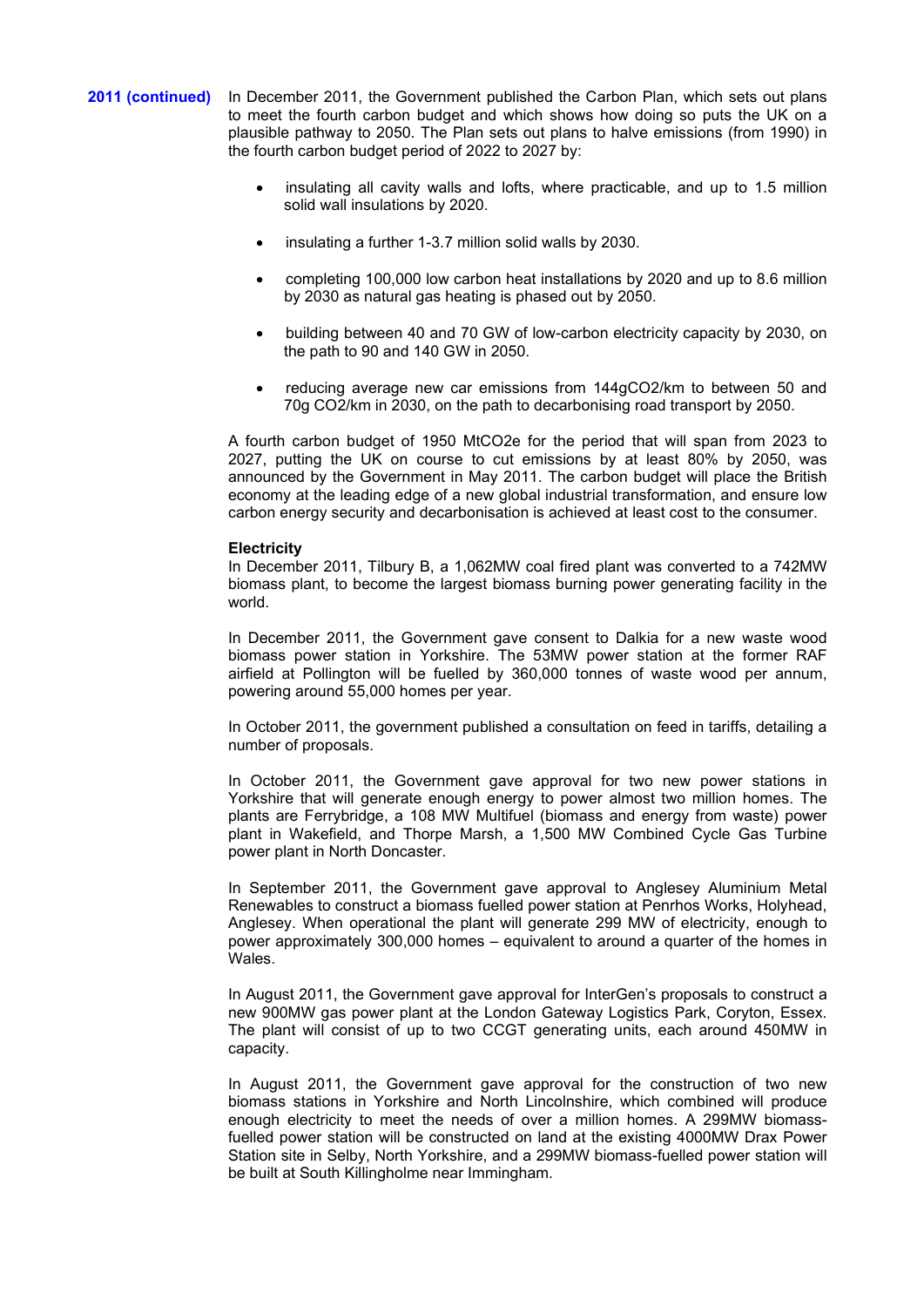**2011 (continued)** In March 2011, the Government gave approval for RWE npower to build a 2400 megawatt gas power plant on the site of the former Willington A and B power stations in South Derbyshire.

> In February 2011, the Government gave approval for SSE to build a gas-fired power station near Port Talbot. The Abernedd Combined Cycle Gas Turbine Plant will be built at the Baglan Bay Energy Park, on the former site of a chemicals facility.

> In January 2011, the Government gave approval for Scottish Power to construct a new 1,000 megawatt gas-fired power station near Hoo St Werburgh in Kent, adjacent to the existing Damhead Creek 800 MW gas-fired power station.

# **Emissions Trading**

In January 2011, 4.4 million allowances were auctioned in the sixteenth auction as part of phase II of the EU ETS. In 2011, the UK plans to auction a total of 30.7 million allowances.

# **Energy Policy**

A consultation on the Green Deal was published in November 2011 as part of the Energy and Climate Change Secretary's Annual Energy Statement to Parliament. £14 billion worth of private sector investment in home energy improvements over the next decade will help insulate households from rising global energy prices and create thousands of jobs in the British insulation and construction sector. The Green Deal framework will be launched from October 2012.

In July 2011, the Government published the Electricity Market Reform White Paper which sets out key measures to attract investment, reduce the impact on consumer bills, and create a secure mix of electricity sources including gas, new nuclear, renewables and carbon capture and storage. The Renewables Roadmap published alongside the White Paper outlines a plan of action to accelerate renewable energy deployment – to meet the target of 15% of all energy by 2020 – while driving down costs.

The Government published its finalised Energy National Policy Statements (NPSs) in June 2011 in order for them to be debated in Parliament. The Energy NPSs provide a clear framework for decision making and set out the need for a surge of investment in new energy sources, including 33GW of new renewable energy capacity.

Ofgem announced in March 2011 new rules that mean energy suppliers must give consumers at least 30 days advance notice before putting up their prices. The changes come into effect on 28 April 2011.

Measures designed to hasten the speed and scale of investment in low carbon energy projects as well as changes to oil and gas taxes were announced by the Chancellor of the Exchequer in the March 2011 Budget. These include:

- Green Investment Bank the initial capitalisation of the Bank will be  $£3$  billion and it will begin operation in 2012/13.
- Carbon price support the Government is to introduce a floor to the carbon price for electricity generation from April 2013, this will start at around £16 per tonne of carbon dioxide and move to a target price of £30 per tonne in 2020.
- Oil and gas taxes the rate of the supplementary charge levied on profits from UK oil and gas production will increase to 32 per cent from midnight on 24 March 2011.

In March 2011, the Energy Bill was introduced into the House of Commons with its First Reading. The Second Reading was heard on 10 May with Committee sessions being held during June 2011.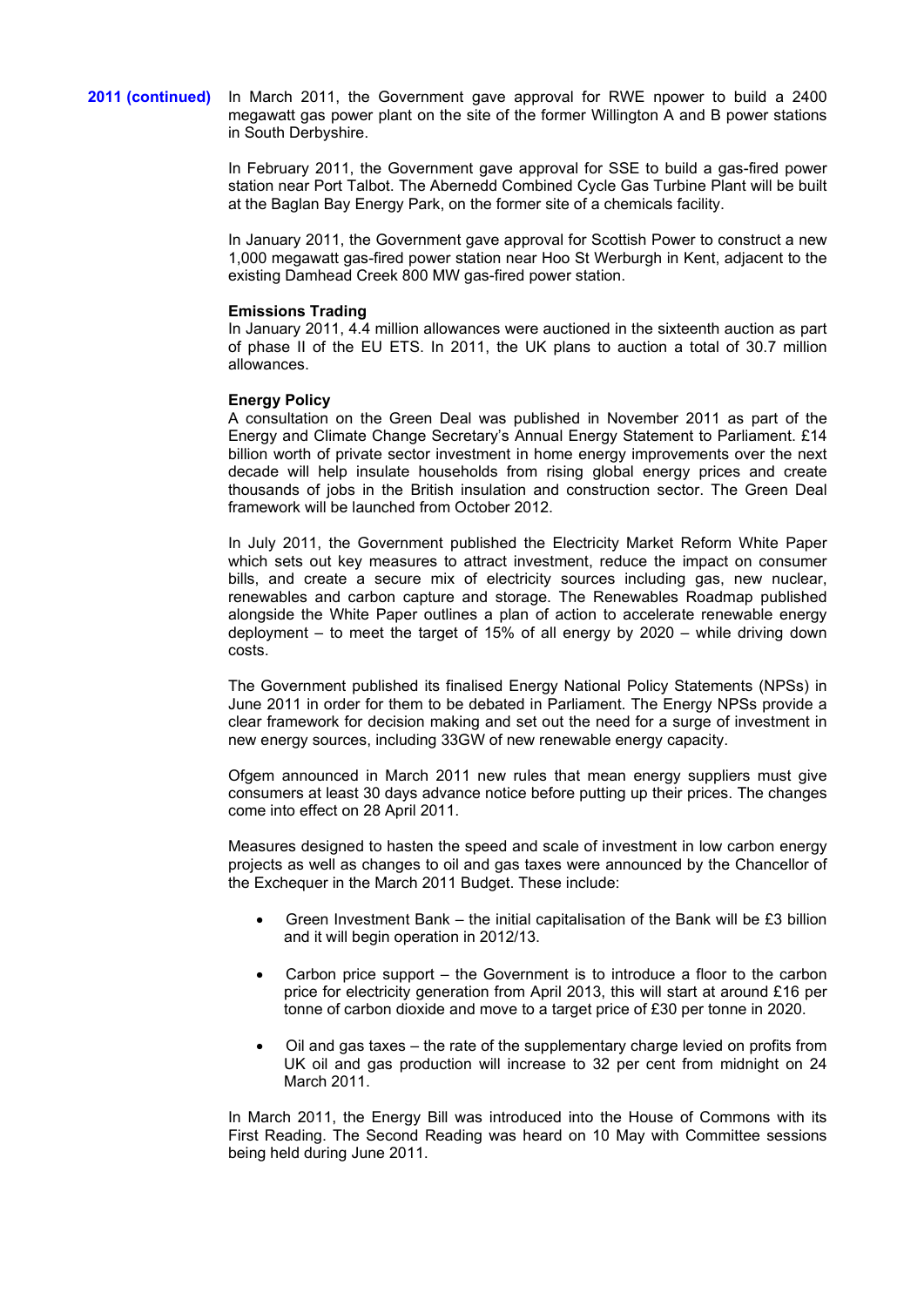**2011 (continued)** In March 2011, following a Call for Evidence, the Government revised aspects of the 2050 Calculator. Major changes include:

- Adding four new sectors to the 2050 Calculator, including the option to fit carbon capture and storage technology to gas-fired power plants;
- Adding three additional scenarios for international shipping emissions;
- Amending some of the boundaries of the choices, for example reflecting a higher capacity for the offshore wind level 4;
- Improving the five-day balancing 'stress test' and adding a short, sharp oneday stress test.

The world's first financial incentive of its kind to revolutionise the way heat is generated and used in buildings was launched by the Government and opened for applications in November 2011. The Renewable Heat Incentive (RHI) will support emerging technologies and businesses in the UK, strengthening security of supply by reducing dependence on fossil fuel heating and emissions.

#### **Nuclear**

The Nuclear National Policy Statement, published in June 2011, listed eight sites across the country, Bradwell, Hartlepool, Heysham, Hinkley Point, Oldbury, Sellafield, Sizewell, and Wylfa, as suitable for new nuclear power stations by 2025.

#### **Oil and Gas**

In October 2011, the Government gave consent to BP and its partners Shell, ConocoPhillips and Chevron for their £4.5 billion Clair Ridge development west of the Shetland Islands. The Clair Ridge project has the capability to produce an estimated 640 million barrels of oil and is planned to come on stream in 2016, extending the production life of the greater Clair area to the year 2050.

In June 2011 the UK joined its partners in the International Energy Agency (IEA) in releasing oil stocks to the market. A total of 60 million barrels of oil were made available for purchase, with the UK contributing some three million barrels. The release of stocks will help prevent short-term supply disruptions leading to volatile oil prices that could damage the economy. At the end of June 2011 Brent crude oil prices stood at \$112 a barrel.

In January 2011 Brent crude oil prices topped \$100 a barrel for the first time since October 2008 following concerns about political unrest in Egypt; prices rose to over \$125 a barrel in April, the highest level for over two years, following continued unrest in oil producing nations in North Africa and the Middle East.

#### **Renewables**

In August 2011, the Government launched a  $£3$  million scheme to help install ecoheaters in the homes of social housing tenants. Heating equipment including biomass boilers, solar hot water panels and heat pumps will be available under the new scheme. Registered Providers of social housing, such as local authorities and social housing associations, will be able to bid for a share of the £3 million, part of the £15 million Renewable Heat Premium Payment budget, to make home heating improvements to tenants' homes.

The outcome of the Government's fast track review on Feed-in Tariff (FIT) levels of support for large scale solar and anaerobic digestion installations was announced in June 2011. New tariffs for large scale and all stand-alone solar and farm-scale anaerobic digestion will start from 1st August 2011 for new installations, whilst money will be protected for householders, small businesses and communities and a range of technologies ensuring scheme longevity.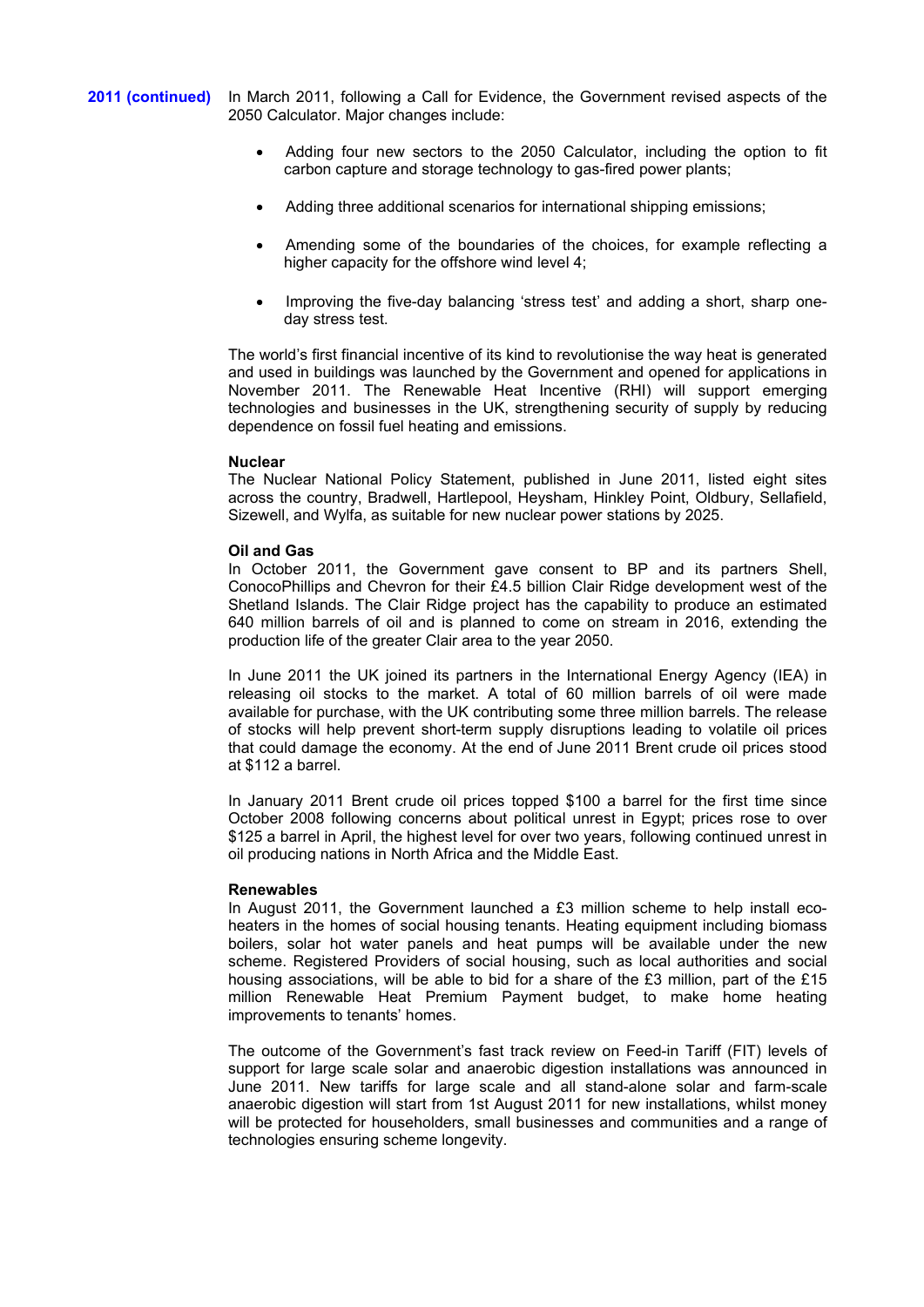# **2011 (continued)** In February 2011, the Government gave permission for the construction of a 230MW wind farm off the coast of Humberside. The Humber Gateway wind farm will generate enough electricity to power up to around 150,000 homes.

# **Smart Meters**

The Government published its plans for the national rollout of smart meters in March 2011. 53 million smart meters in 30 million homes and businesses will be installed across Great Britain, with an estimated net benefit to the nation of £7.3 billion over the next twenty years. The mass rollout will start in 2014, and will be completed in 2019.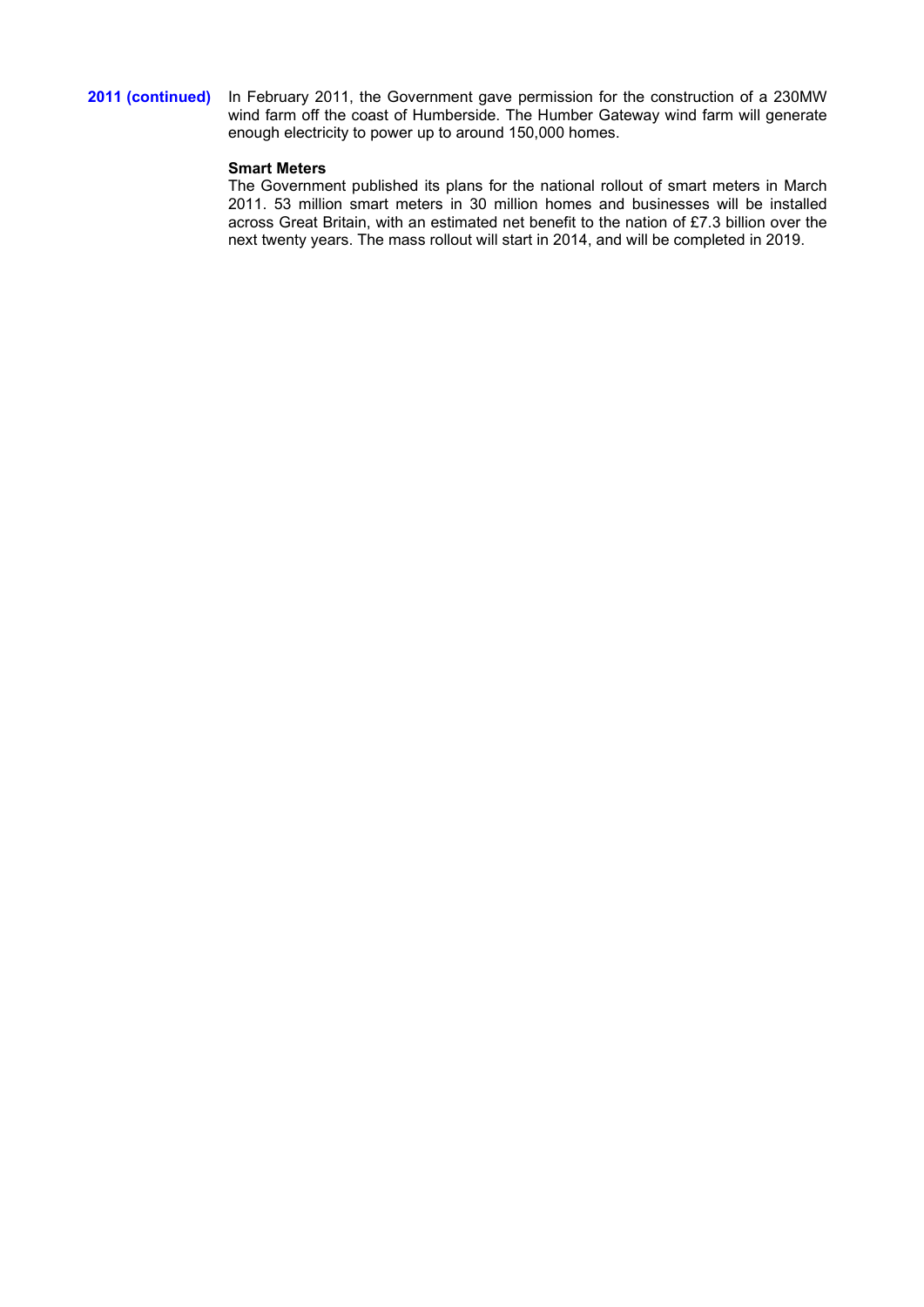# **2010 Carbon Capture and Storage**

Funding was awarded by the Government in March 2010 to E.ON and Scottish Power for design and development studies as part of the competition to build one of the world's first commercial scale carbon capture and storage demonstration plants. The funding will support Front End Engineering and Design studies, which will enable the companies to further their designs for the projects at Kingsnorth and Longannet respectively.

# **Carbon Emissions Reduction Target**

The Government announced in June 2010 that the CERT target will be extended from March 2011 until December 2012 as well as placing new obligations on energy companies to include:

- 68% of energy suppliers' work will now have to be met through professionally installed loft, cavity and solid wall insulation. With DIY insulation added, more than 80% of the scheme will be focused on insulation. Previously just 60% was met through professional and DIY work;
- 15% of homes helped will be the lowest income households more at risk of fuel poverty;
- Energy companies will now be stopped from promoting compact fluorescent lamps in order to prioritise insulation, further to the total ban on light bulb mailouts.

The changes to CERT will mean some 3.5 million more homes across Great Britain are likely to benefit from insulation, building substantially on the 2.5 million homes treated under the scheme since April 2008.

# **Climate Change**

The United Nations Climate Change conference took place in Cancun, Mexico in November/December 2010. Key outcomes from the agreements at the conference are:

- Objective: agreed to peak emissions and an overall 2 degree target to limit temperature rise.
- Emissions: bringing details of what developed and developing countries are doing to tackle climate change, promised in Copenhagen, into the UN system so they can be assessed.
- MRV: agreed a system so we know how countries are living up to their promises to take action on emissions
- Long-term finance: established the Green Climate Fund and will start to get it ready to help developing countries go low carbon and adapt to climate impacts.
- Deforestation: agreed to slow, halt and reverse destruction of trees and agree the rules for delivering it and for monitoring progress.
- Technology/Adaptation: set up the mechanisms to help developing countries access low carbon technology, and adapt to climate change.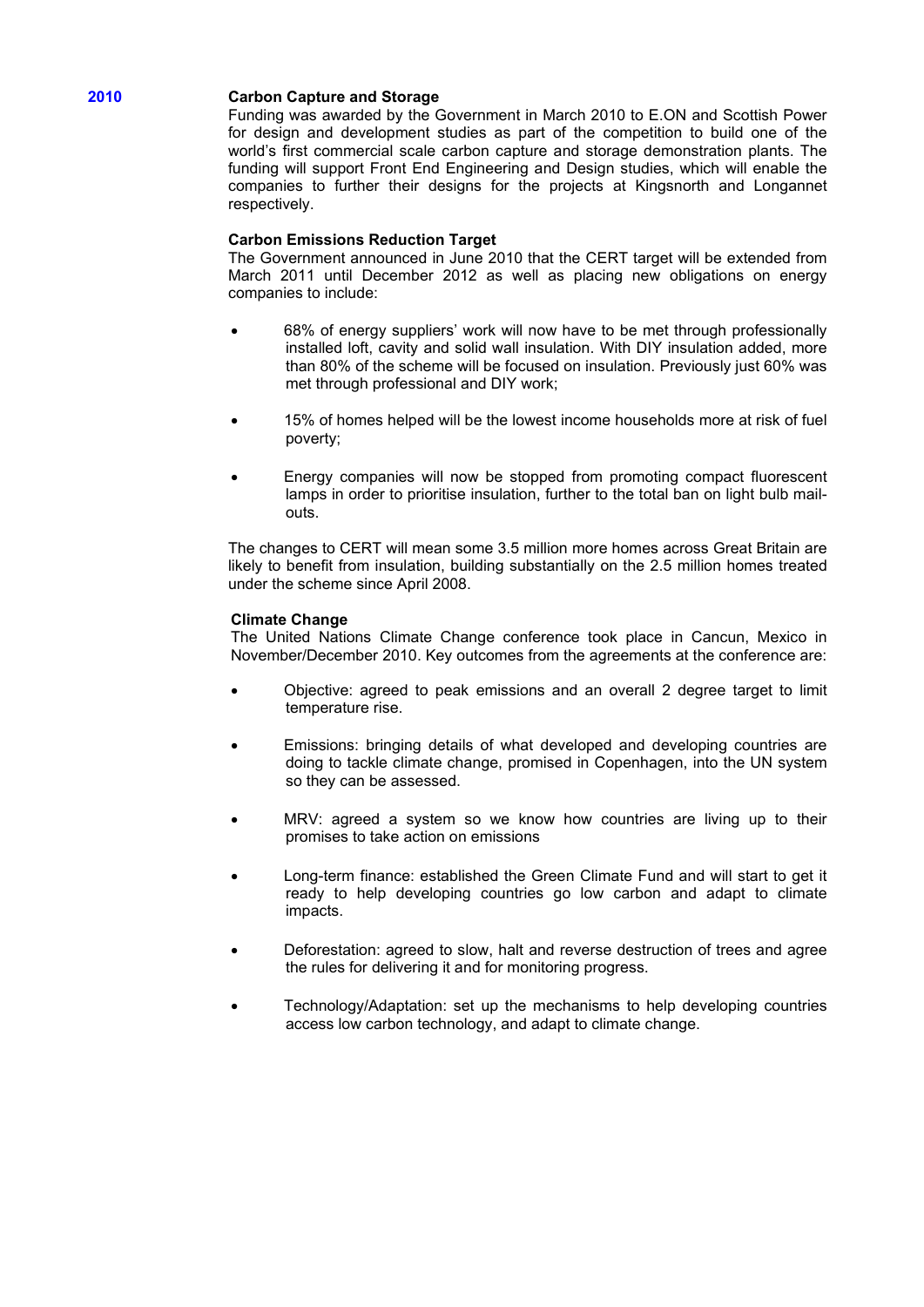# **2010 (continued) Electricity**

In December 2010 the Government launched consultations on fundamental reforms to the electricity market to ensure the UK can meet its climate goals and have a secure, affordable supply of electricity in the long term. The key proposals include:

- Four reforms to provide long-term certainty for electricity investors.
- A new market to have built-in level playing field for low carbon.
- Rules for existing investments protected.
- Long term impact on household electricity bills lower than under the current market.

In November 2010, the Government gave approval for the construction of a 900 MW Combined Cycle Gas Turbine (CCGT) power station at West Marsh Road, Spalding, Lincolnshire.

The Government gave consent, in April 2010, for the construction of a 1,520 MW Combined Cycle Gas Turbine (CCGT) power plant in Carrington, Greater Manchester.

# **Emissions Trading**

In January 2010, 4.9 million allowances were auctioned in the eighth auction as part of phase II of the EU ETS. In 2010, the UK plans to auction a total of 35.8 million allowances.

# **Energy Policy**

In December 2010 the Energy Bill 2010, announced in the Queen's Speech in May 2010, was published. The Bill has three principal objectives: tackling barriers to investment in energy efficiency; enhancing energy security; and enabling investment in low carbon energy supplies.

In October 2010 it was announced that the Department of Energy and Climate Change will, over the course of the Spending Review period (2011-2015), reduce resource spending by 18% in real terms, and increase capital spending by 41% in real terms. The Department's administration budget will be reduced by 33%.

In the first ever Annual Energy Statement to Parliament in July 2010, the Energy and Climate Change Secretary set out 32 actions being taken to accelerate the transformation of the energy system and wider economy in 4 key areas:

- Saving energy through the Green Deal and supporting vulnerable consumers
- Delivering secure energy on the way to a low carbon energy future
- Managing the UK energy legacy responsibly and cost-effectively
- Driving ambitious action on climate change at home and abroad

Published alongside the Statement was a groundbreaking '2050' analysis, which included 6 illustrative 'pathways' showing that meeting the target of an 80% cut in emissions by 2050 is ambitious but achievable, and compatible with maintaining security of energy supplies. An online '2050 Calculator' was also launched, enabling the public to explore the trade-offs inherent in designing the future secure, low carbon energy system and wider economy.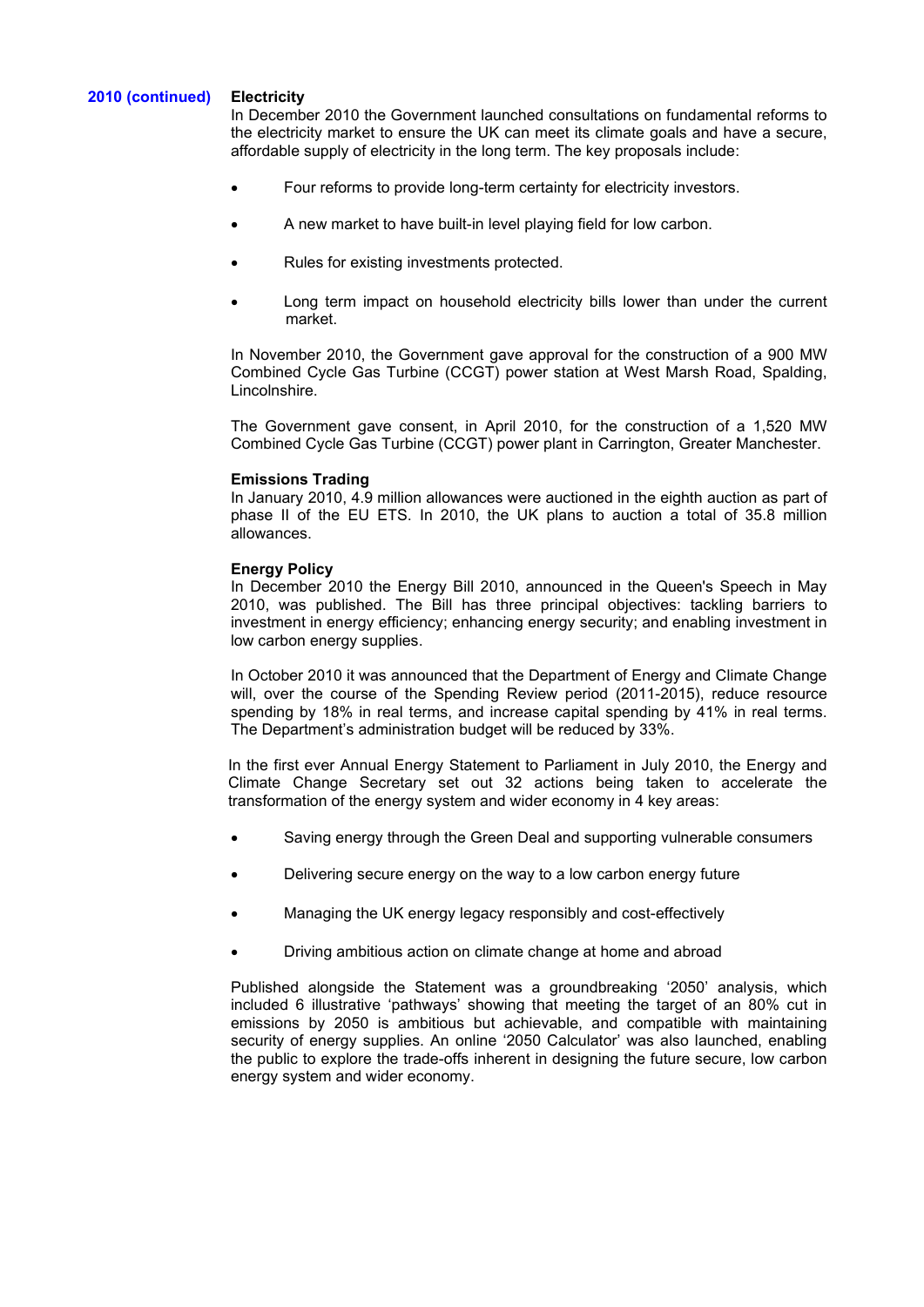**2010 (continued)** Major low carbon components of the Budget announced by the Chancellor in June 2010 include:

- An assessment of how the energy tax framework can provide the right incentives for investment, alongside wider market reforms.
- Detailed proposals on the creation of a Green Investment Bank, following the Spending Review, to help the UK meet the low-carbon investment challenge.
- Establishing a Green Deal for households through legislation in the Energy Security and Green Economy Bill, to help individuals invest in home energy efficiency improvements that can pay for themselves from the savings in energy bills.
- Making the tax system fairer by examining options for the design of a fair fuel stabiliser; considering the case for introducing a fuel duty discount in remote rural areas; and exploring changes to the aviation tax system.

The Energy Bill received Royal Assent in April 2010, becoming the Energy Act 2010. The main elements of the new Act are:

- Carbon capture and storage (CCS) delivering a new financial incentive to bring forward four commercial scale demonstration projects on coal-fired power stations and to support the retrofit of additional CCS capacity to those projects should it be required at a later date.
- Mandatory social price support creating a framework to mandate energy companies to provide support to the fuel poor, including powers to give greater guidance and direction on the types of households eligible for future support and the type of support they should be given.
- Clarifying Ofgem's remit making it clear that Ofgem must: include the reduction of carbon emissions and the delivery of secure energy supplies in their assessment of the interests of consumers, and step in proactively to protect consumers as well as considering longer term actions to promote competition.
- Tackling market power exploitation giving Ofgem additional powers to tackle market exploitation where companies might take advantage of constraints in the electricity transmission grid.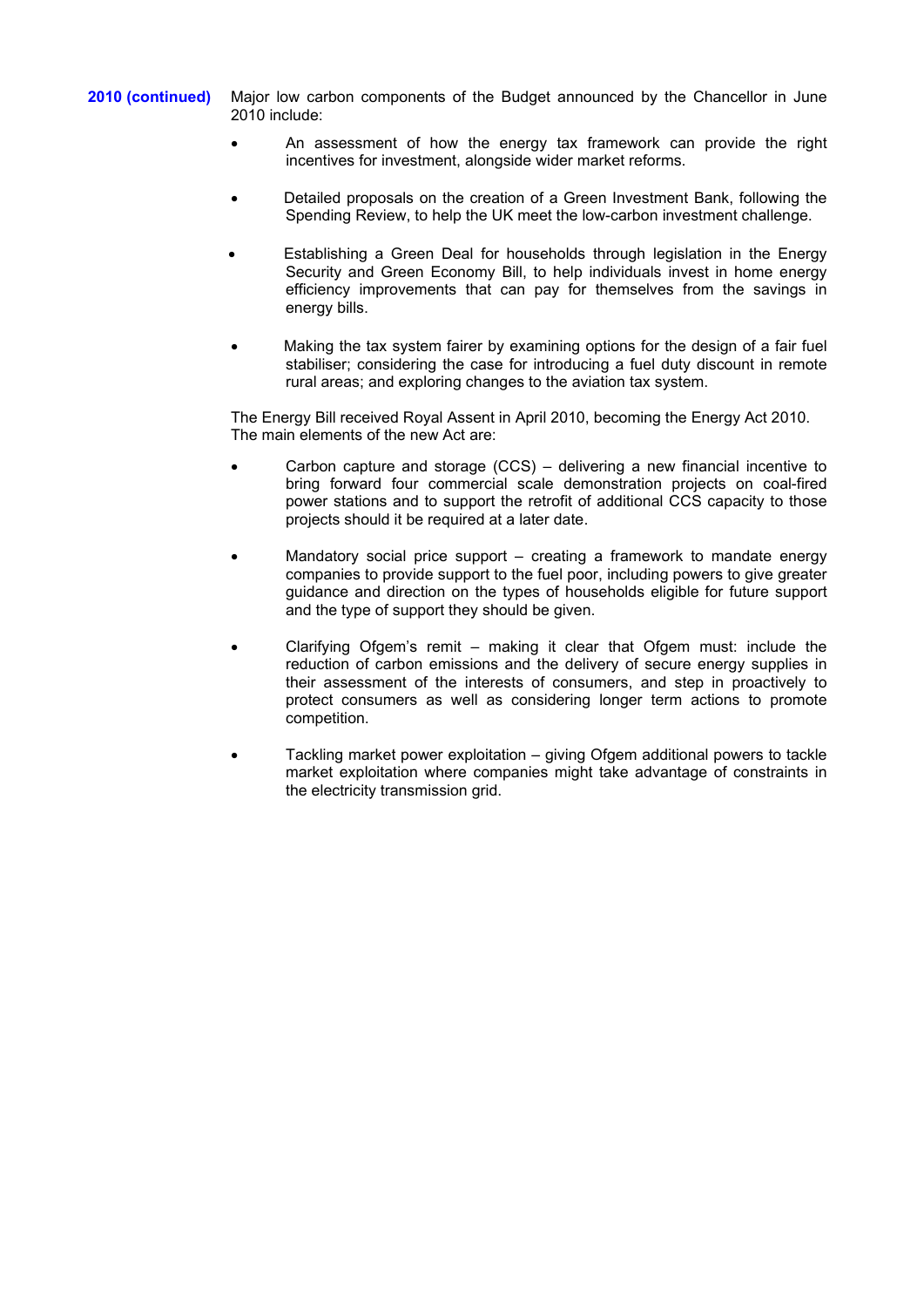**2010 (continued)** Major low carbon components of the Budget announced by the Chancellor in March 2010 include:

- A new Green Investment Bank for Low Carbon Development to assist the finance challenge confronting infrastructure projects in the UK.
- An offshore wind infrastructure competition for up to £60m of funds to develop sites close to ports that will support manufacturing for the offshore wind industry.
- Publication of the initial findings of the Energy Market Assessment, narrowing down the options for market reform to incentivise the necessary investment over the next few decades and to ensure the consumer gets the best deal possible in the long term.
- Government and the financial services industry will undertake detailed work through a joint forum to develop Pay As You Save arrangements. This will enable millions of households to finance the high upfront costs of installations from the savings they make on their energy bills.
- A consultation on proposals to change the way in which electricity from biomass is supported to improve investor certainty and ensure sustainability.
- Government intends to opt nitrous oxide gases from nitric acid production into the EU ETS from 2011.

The Government launched in January 2010 a national scheme to upgrade household heating systems to cut carbon, save money on fuel bills and sustain work for the heating industry. Up to 125,000 households in England with working "G-rated" boilers can apply through the Energy Saving Trust for a voucher which will entitle them to £400 off the price of a new, modern "A-rated" boiler or a renewable heating system like a biomass boiler or a heat pump.

# **Oil and Gas**

In October 2010 the Government issued a gas storage licence for ENI's proposed major new gas storage facility at the Deborah field, under the Southern North Sea near the Bacton terminal, if established the facility will become the first large scale UK depleted offshore field to be used as a gas storage facility in 27 years.

In September 2010, the Government gave approval for WINGAS Storage to convert its Saltfleetby onshore gas field into an underground gas storage facility. As a result the UK's gas storage capacity is set to rise by 15 per cent with Saltfleetby in Lincolnshire, the UK's largest onshore gas field, providing between 700 million to 800 million cubic metres of new gas storage capacity.

In June 2010, the Government approved the development of the Bacchus oil and gas field located in the Central North Sea, which has estimated reserves of 18 million barrels of oil equivalent.

In June 2010 the Government announced record levels of interest in new developments in the North Sea. 356 blocks were applied for in the latest licensing round, the largest number of blocks applied for since the first licensing round was launched in 1964.

In April 2010, South Hook, Europe's largest Liquefied Natural Gas (LNG) Terminal, at Milford Haven in South West Wales, successfully completed the build and commissioning of phase 2 and is now complete. The terminal has a total processing capacity of 15.6 million tonnes per annum of LNG and is capable of delivering up to 21 billion cubic metres per annum of gas into the National Transmission System (NTS).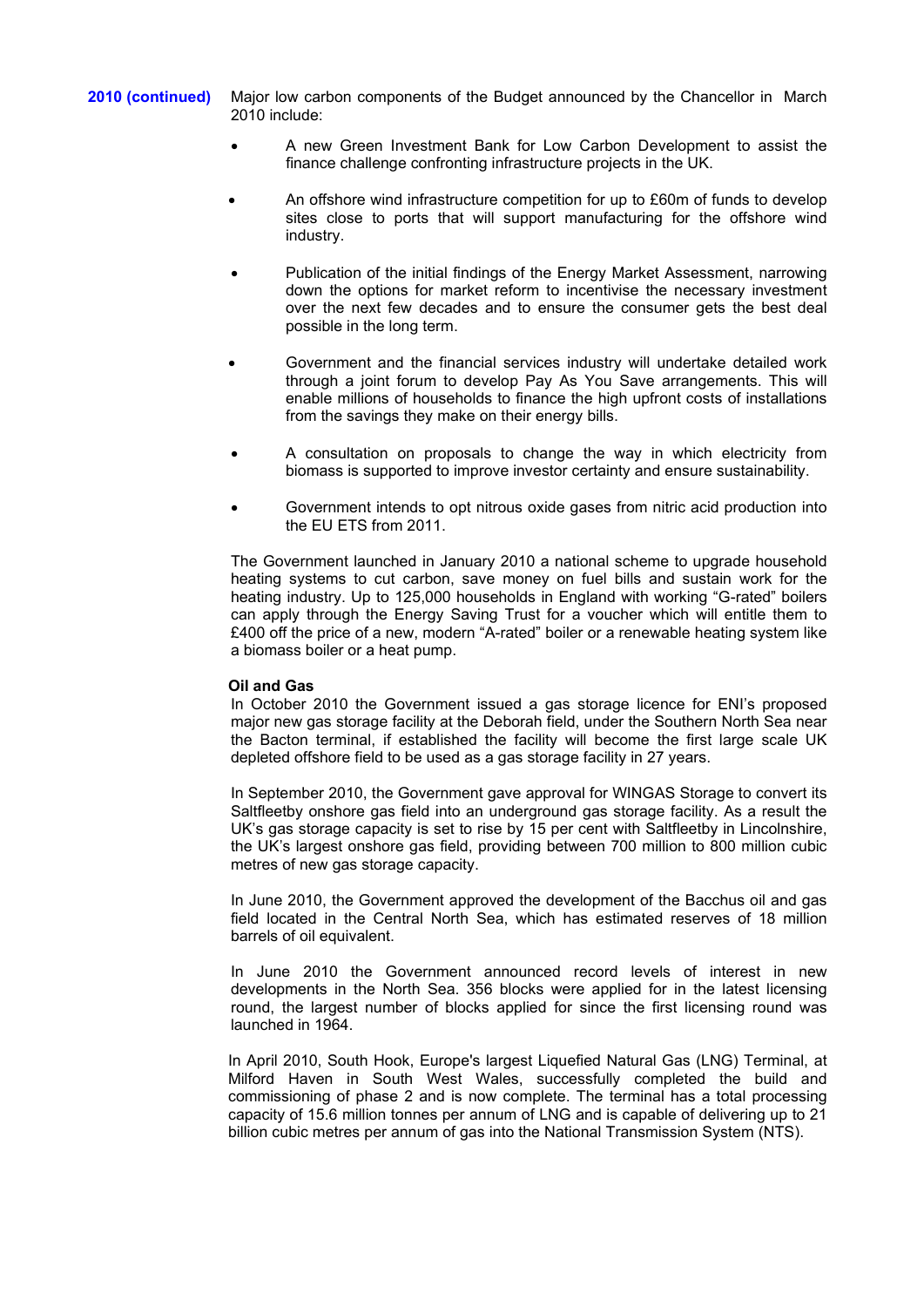#### **2010 (continued)** The Government gave consent, in March 2010, for Total and Dong Energy to develop the Laggan and Tormore gas fields, which lie in 600 metres of water and in one of the most hostile environments in the UK. These will be the first gas fields to be developed in UK waters at this depth and will produce more than 1 trillion cubic feet of gas in the course of the field's life.

The Government issued, in February 2010, the first licence under the Energy Act 2008 to encourage the construction of more gas storage which could see the UK's gas storage capacity increase by 30%. The Gateway Project, located in the east Irish Sea, will create twenty new salt caverns each the size of the Albert Hall.

A new round of offshore licensing was announced in January 2010. The 26th offshore licensing round will allow for oil and gas exploration in UK waters; for the first time since 1998, this round offers blocks in all areas of the UK seas for new licensing. The blocks offered include a number relinquished under the Government and industry's 'Fallow Initiative', which stimulates activity on blocks where there had been no significant activity for three years.

#### **Renewables**

In November 2010, the Government gave approval for a 56MW onshore wind farm on the Ray Estate near Kirkwhelpington, Northumberland.

The world's largest wind farm off the south coast of England was officially opened in September 2010. The Thanet Offshore Windfarm will generate enough electricity to power 200,000 homes. It increases the UK's output by a third and means that the UK now generates more offshore wind than the rest of the world put together.

In April 2010, the Government launched the Feed in tariffs (FITs) scheme, which will allow individuals, organisations or businesses in England, Wales and Scotland who install low carbon electricity generation to be paid for any electricity they generate themselves from low carbon sources and benefit from a cheaper electricity bill.

The Government, in March 2010, gave approval to the construction of a new 100 MW power plant fuelled by biomass at Bristol Port, Avonmouth.

In January 2010 The Crown Estate, owner of the UK's coastal seabeds, granted rights to energy companies to develop wind energy. The announcement has the potential to see an additional 32GW of wind generation into the UK grid, on top of 8GW from previous rounds, and will mean an extra 6,400 turbines.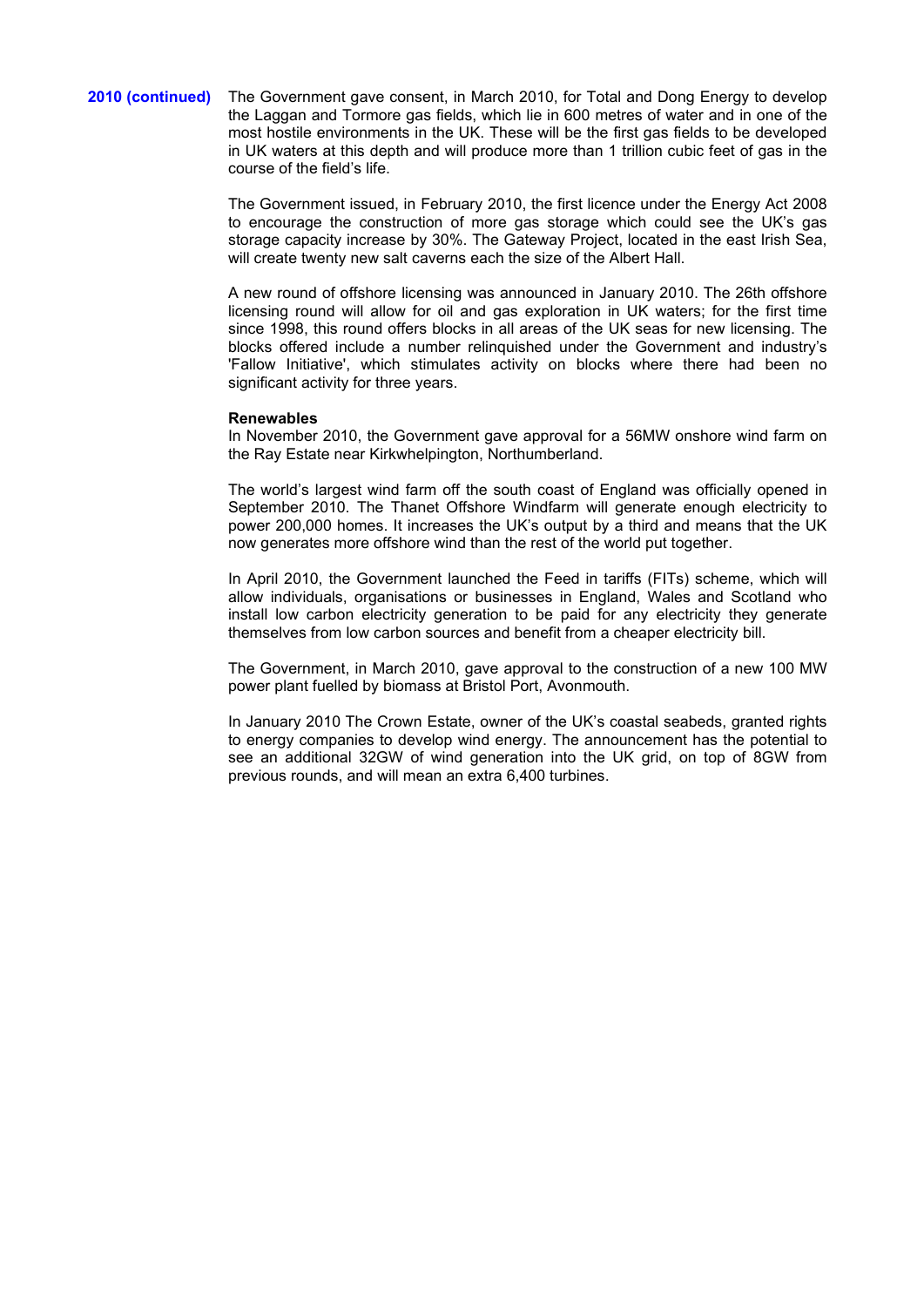#### **2009 Carbon Capture and Storage**

Alongside the six draft National Policy Statements laid before Parliament in November 2009 by the Secretary of State for Energy and Climate Change, a Framework for the Development of Clean Coal was also published which confirmed that with immediate effect, to gain development consent all new coal plant will have to show that they will demonstrate the full CCS chain (capture, transport and storage) from the outset on at least 300 MW net of their total output.

The Secretary of State for Energy and Climate Change announced in a statement to Parliament in April 2009 a new generation of coal-fired power stations equipped for carbon capture and storage, of which up to four such plants could be built by 2020.

#### **Carbon Emissions Reduction Target**

The Government announced in June 2009 that more help to save energy will be available to householders due to an increase in the Carbon Emissions Reduction Target (CERT) scheme and the introduction of a new Community Energy Saving Programme (CESP). Together, CERT and CESP will see extra investment by energy companies under the two schemes, taking the total to an estimated £3.5billion in energy efficiency improvements by the end of 2012.

The Government published in February 2009 a consultation on proposals to amend the Carbon Emissions Reduction Target (CERT) through the Electricity and Gas (Carbon Emissions Reduction) Order 2008. This supports a key element of the Prime Minister's £1 billion Home Energy Saving Programme announced in September 2008.

#### **Climate Change**

The move towards global and immediate action on climate change was agreed as part of the Copenhagen Accord, in December 2009. The Accord – agreed by major developed and developing country leaders and backed by a large majority of countries - will reinforce the need for strong domestic action on climate change across the world. The Accord includes international backing for an overall limit of 2 degrees on global warming; agreement that all countries need to take action on climate change; and the provision of immediate and longer term financial help to those countries most at risk of climate change.

The Secretary of State for Energy and Climate Change announced in September 2009 new measures to help householders save money and energy following the launch of 10:10 – a new independent campaign to cut carbon emissions by 10% in 2010.

In September 2009, the Government launched a search for local authorities, charities and social enterprises to take up the challenge to help communities fight climate change. Communities will be able to apply for a share of a £10million fund as part of the Low Carbon Communities Challenge to build on existing low carbon schemes.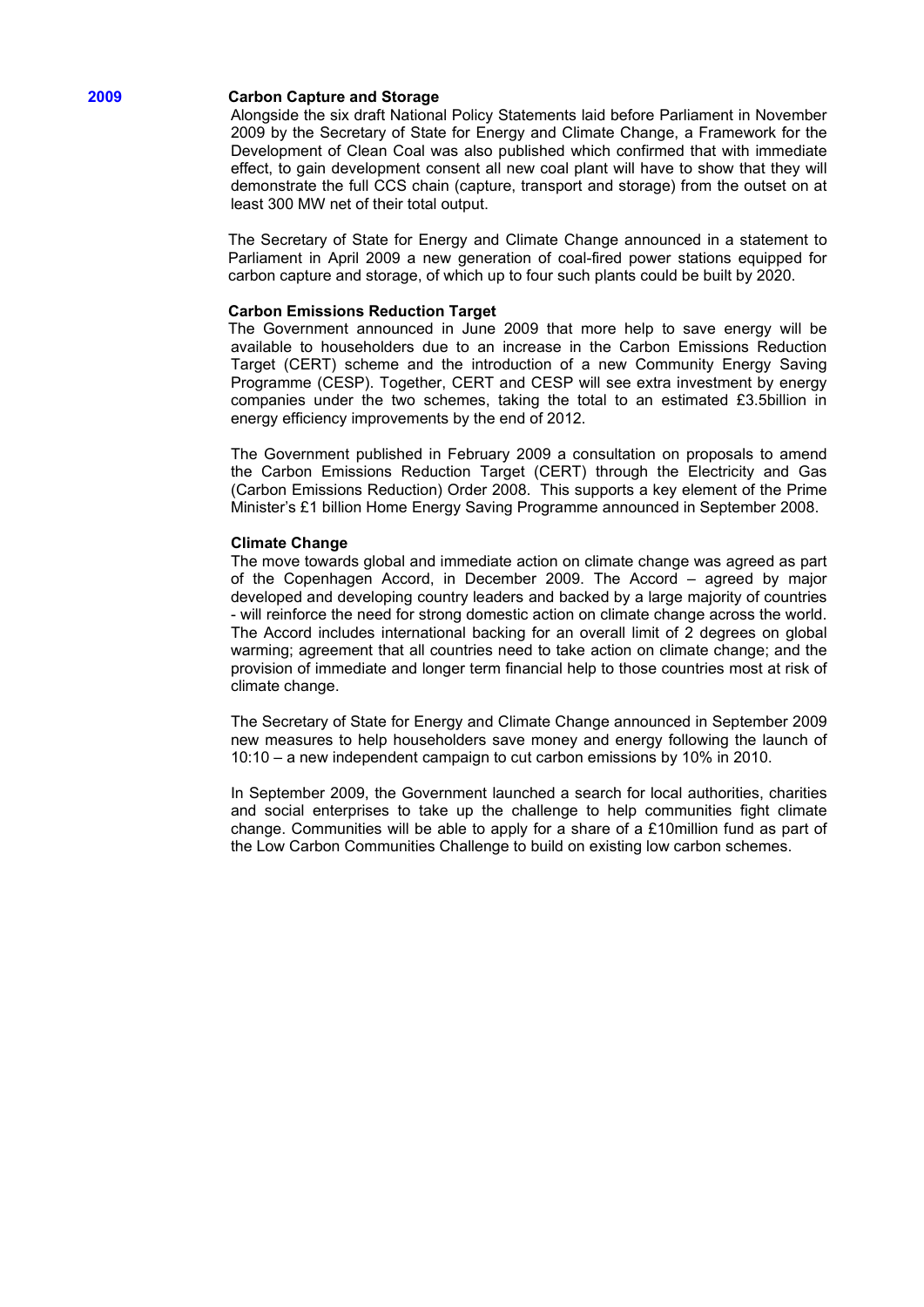- **2009 (continued)** The Chancellor announced the UK's first three 'carbon budgets' alongside his fiscal Budget in April 2009, and also set out new measures designed to help low carbon industries capitalise on the opportunities presented by the UK's legally binding target to cut greenhouse gas emissions to at least 80% below 1990 levels by 2050. The new measures include:
	- Legally binding carbon budgets for the first three five-year periods 2008-2012, 2013-2017 and 2018-2022.
	- A revised target to reduce emissions to at least 34% below 1990 emissions by 2018-22.
	- Aim to meet the carbon budgets announced through domestic action alone, and consistent with this, setting a zero limit in the non- traded sector on offsetting through international credits for the first budget period.
	- Commitment to tighten the budget after Copenhagen in December 2009, once we have a global climate change agreement.

#### **Electricity**

A new 95 Mega Watt power plant capable of turning 600,000 tonnes of waste each year into electricity and heat, to be built at Ince in Cheshire, was approved by the Government in August 2009. The waste, which would have otherwise gone to landfill, will instead be used to generate electricity to power a new Resource Recovery Park. Excess electricity will also be exported to the National Grid.

The Government granted consent in February 2009 for three new power stations capable of providing approximately four million homes with electricity to be constructed at Pembroke, King's Lynn and Hatfield. The new gas fired power stations will produce around 4 gigawatts of power.

#### **Emissions Trading**

The Government announced in February 2009 that it intends to auction four million allowances in its second auction as part of the EU ETS. In 2009 the UK plans to auction a total of 25 million allowances.

# **Energy Policy**

A new Energy Bill was introduced into Parliament in November 2009 by the Government. New powers and clearer legislation will provide support for energy consumers, giving a greater amount of help to the poorest and most vulnerable, as well as introducing a new financial incentive for carbon capture and storage.

Faster and fairer planning decisions on new energy infrastructure were laid before Parliament in November 2009 by the Secretary of State for Energy and Climate Change. Six draft National Policy Statements - one overarching and one for each of the following areas: fossil fuels, nuclear, renewables, transmission networks and oil and gas pipelines – will guide planning decisions on energy infrastructure from March 2010 by the Infrastructure Planning Commission.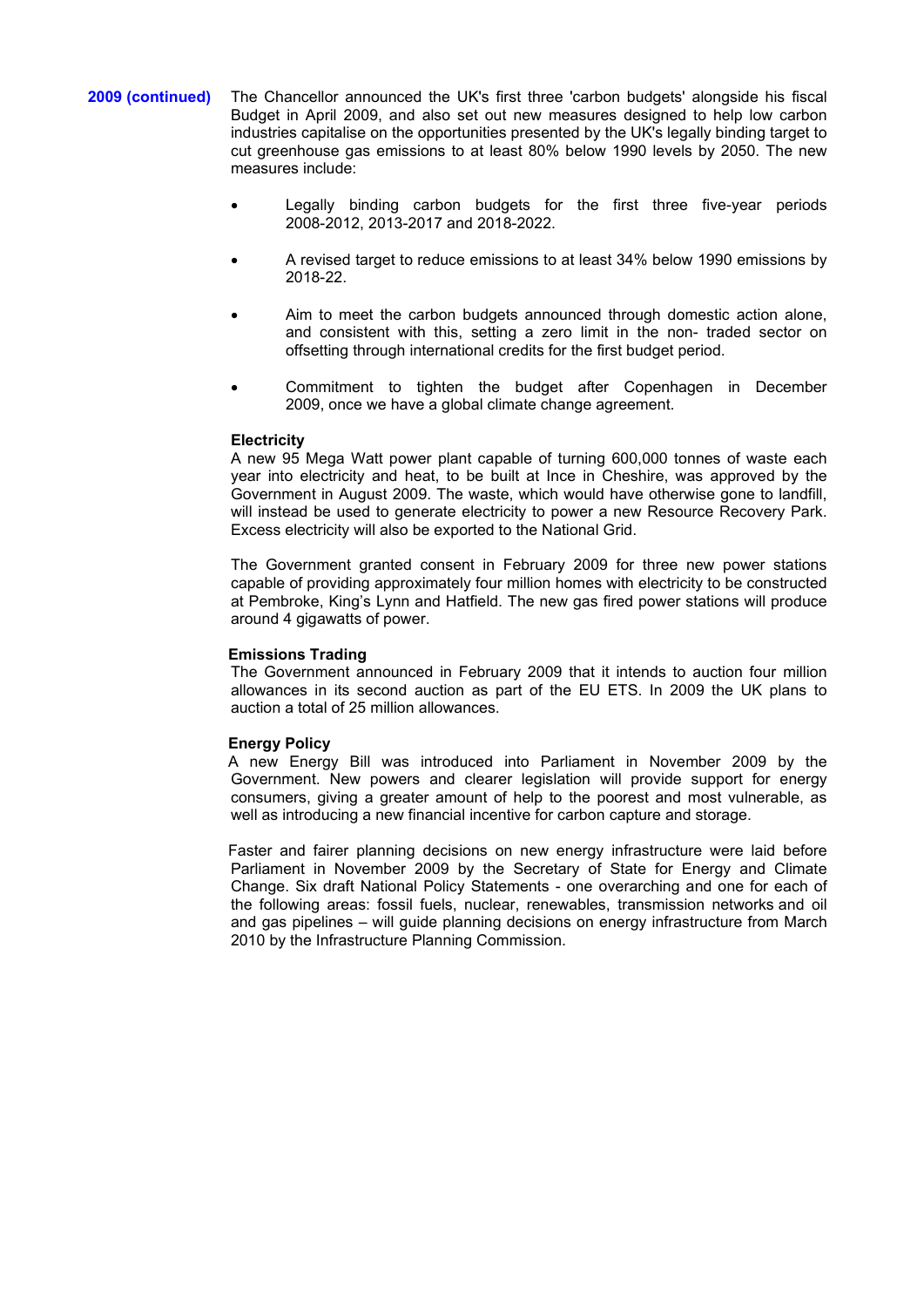- **2009 (continued)** A comprehensive plan to move the UK onto a permanent low carbon footing and to maximise economic opportunities, growth and jobs was published by the Government in July 2009. The UK Low Carbon Transition Plan sets out how by 2020:
	- More than 1.2 million people will be in green jobs;
	- 7 million homes will have benefited from whole house makeovers, and more than 1.5 million households will be supported to produce their own clean energy;
	- 40% of electricity will be from low carbon sources, from renewables, nuclear and clean coal;
	- The UK will be importing half the amount of gas that we otherwise would;
	- The average new car will emit 40% less carbon than now.

In February 2009 the Department of Energy and Climate Change, together with the Department for Communities and Local Government, published three consultation documents: the Heat and Energy Saving Strategy (HESS), the Carbon Emissions Reduction Target uplift (CERT) and the Community Energy Saving Programme (CESP). These home energy efficiency measures make up a comprehensive package to save people energy and reduce emissions from now through to 2020 and beyond.

# **Fuel Poverty**

The Government published its UK Fuel Poverty Strategy Seventh Annual Progress Report in October 2009, reporting on the progress made since the last report, highlighting key areas for attention during the coming year, and setting out the fuel poverty figures for 2007. Alongside the report the Government set out four next steps to help low income homes deal with high energy bills:

- Action to help the poorest insulate their homes.
- Provision of street by street help in low income neighbourhoods.
- Action on prices for the most vulnerable.
- Tougher regulation to make sure all consumers get a fair deal.

In April 2009, following a review, it was announced that the Warm Front Scheme had been changed to improve the quality of service for its customers. Households connected to the gas grid are now eligible for grants of up to £3500, up from £2700, while those in areas off the gas grid can apply for funding up to £6000, an increase of £2000.

# **Nuclear**

In the draft nuclear National Policy Statement laid before Parliament in November 2009 by the Secretary of State for Energy and Climate Change, the Government confirmed that all of the sites, with the exception of Dungeness, nominated by industry have been assessed as potentially suitable for new nuclear deployment by the end of 2025.

A third potential new nuclear operator entered the UK market in October 2009 taking total proposals for new nuclear power stations up to 16 gigawatts of electricity. A consortium of GDF SUEZ SA, Iberdrola SA and Scottish and Southern Energy Plc have secured an option to purchase land for the development of a new nuclear power station at Sellafield.

A list of eleven sites that could be potential hosts to new nuclear power stations in the UK, and be operational by 2025, was published in April 2009.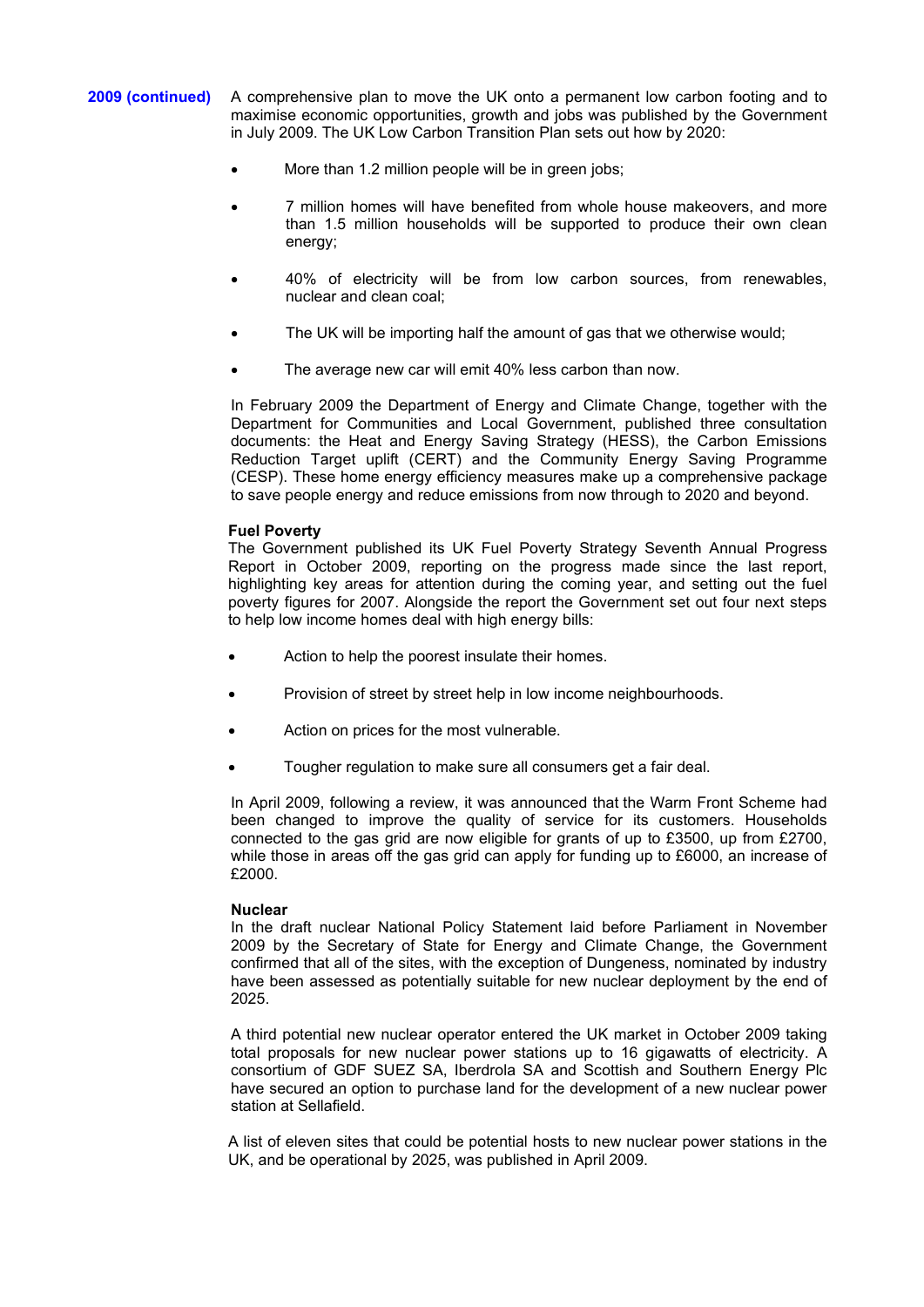# **2009 (continued)** In January 2009, EDF's £12.5 billion purchase of British Energy Group plc (British Energy) was completed. The purchase is a significant step in EDF's plans to build four new nuclear reactors in the UK. The sale, which includes the 36 per cent stake in the company held by the Government's Nuclear Liabilities Fund, raises approximately £4.4 billion towards the cost of decommissioning British Energy's existing nuclear power stations.

#### **Oil and Gas**

In May 2009 the South Hook LNG re-gasification terminal, the largest LNG terminal in Europe, was officially opened, following earlier arrival of commissioning cargoes.

A proposed new licensing scheme which will open up an area of up to 200 miles around the UK for offshore gas storage and importation projects was announced in a consultation document published in February 2009. The scheme will create a regulatory environment that will encourage investment in new gas supply infrastructure, including gas storage.

#### **Renewables**

At an Energy Council meeting in Brussels in December 2009, the Government signed an agreement along with Germany, France, Belgium, the Netherlands, Luxembourg, Denmark, Sweden and Ireland to develop an integrated offshore wind grid in the North and Irish Seas.

In November 2009 the Government gave approval for the construction of a 80MW energy from waste and biomass fuelled power station at Storey's Bar Gate in Peterborough.

In August 2009 the Government gave approval for a new 60 Mega Watt power plant, fuelled by biomass and waste, to be built on a disused site at Tilbury Docks in Essex.

The Secretary of State for Energy and Climate Change announced in July 2009 that three UK-based banks, RBS, Lloyds and BNP Paribas Fortis, will start work with the European Investment Bank (EIB) on a programme to lend up to £1 billion to onshore wind farms over the next 3 years. The cash will help get building started for onshore wind projects which have been hit by the credit crunch, particularly small and midsized wind farms.

In July 2009 the Government published, alongside the UK Low Carbon Transition Plan, the Renewable Energy Strategy which maps out how the UK will deliver its target of getting 15% of all energy (electricity, heat and transport) from renewables by 2020.

In May 2009 E.ON, Dong and Masdar announced the go ahead of the first phase of the London Array offshore windfarm. The 1 Gigawatt London Array, to be situated off Kent and Essex, will be the biggest offshore wind farm in the world, generating enough electricity to power a quarter of Greater London's homes, with the first power feeding into the grid by 2012.

#### **Smart Meters**

In December 2009 the Government confirmed that smart meters will be rolled out through energy suppliers to every home by the end of 2020, alongside a paper setting out the case for developing smart grids in the UK.

All homes in Britain will have smart meters installed by 2020 under plans published by the Government in May 2009. Smart meters enable meter readings to be taken remotely and together with a display device give householders real time information on their energy use. The new information smart meters provide will help consumers to see what energy they are using and how to save money on their bills.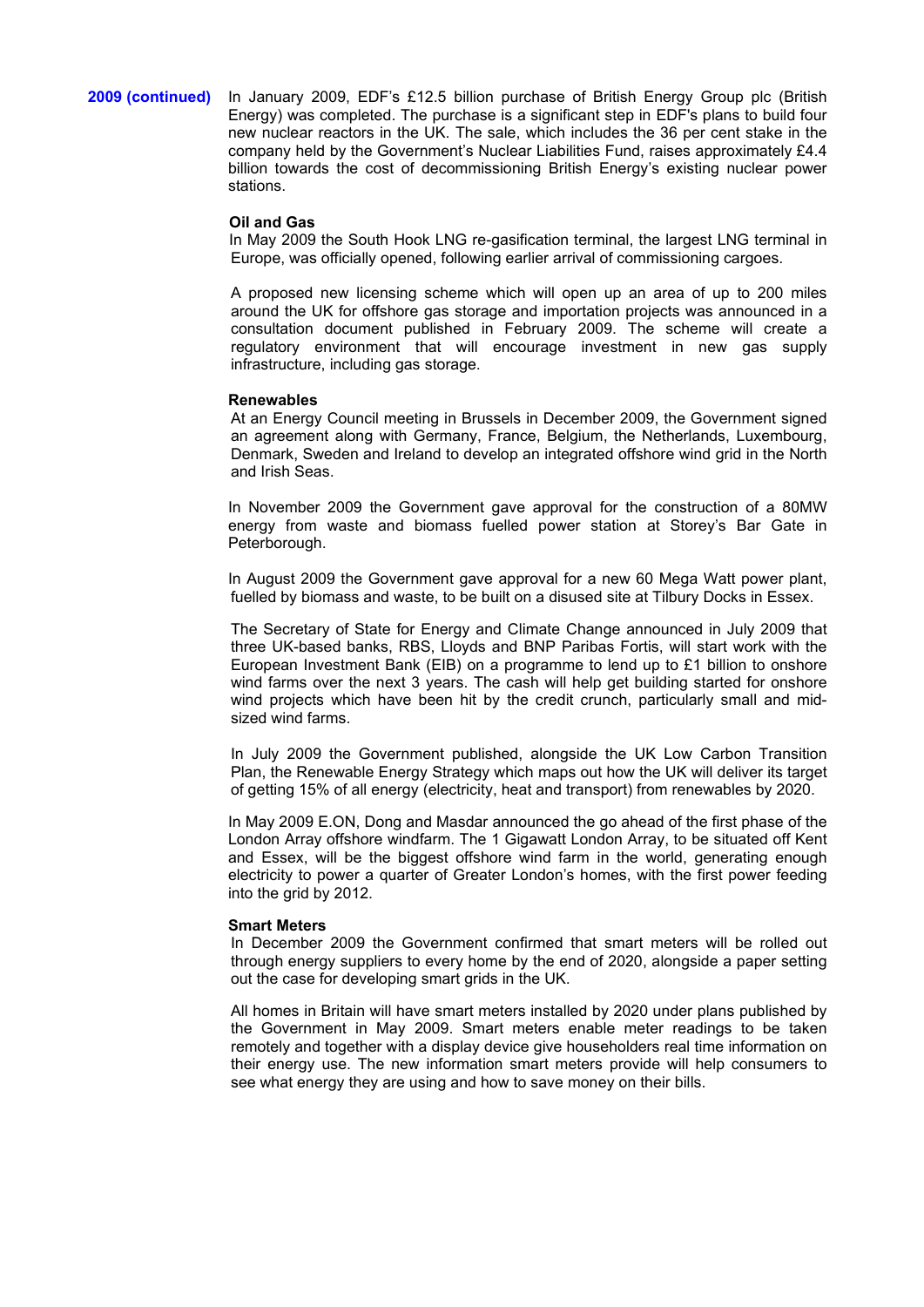# **2008 Energy Bill**

The Energy Bill was published in January 2008 in tandem with the Nuclear White Paper. The purpose of the Bill, alongside the Climate Change and Planning Bills, is to update and strengthen the legislative framework so that it is appropriate for today's energy market and fit for the challenges to be faced on climate change and security of supply. Key elements of the bill are:

- Create a regulatory framework to enable private sector investment in Carbon Capture and Storage projects while also protecting the environment.
- Ensure adequate funding provision be made by potential developers of new nuclear power stations to pay the full costs of decommissioning and their full share of waste management costs.
- Strengthen and simplify the regulatory framework to give investors more clarity and certainty, reducing costs and risks for private sector investment in offshore gas supply projects such as offshore storage and liquefied natural gas infrastructure.
- Strengthen the Renewables Obligation (RO) to drive greater and more rapid development of renewables in the UK. Proposals include amending the RO to give more support to new and emerging technologies such as offshore wind, wave and tidal by banding the Obligation.
- Measures to be brought forward for offshore renewables decommissioning, ensuring that companies have adequate decommissioning funds so that both the tax payer and the offshore environment is protected.

# **Carbon Capture and Storage**

The Government published, in June 2008, a consultation on the legislative framework for Carbon Capture and Storage (CCS), including carbon capture readiness. The consultation sets out the Government's views on CCS as a 'high potential' carbon abatement technology and asks for views on what more can be done to promote, develop and deploy CCS in the UK, EU and globally.

#### **Climate Change**

In December 2008 the Committee on Climate Change published its inaugural report 'Building a low-carbon economy - the UK's contribution to tackling climate change'. The report contained the Committees recommendations on the 2050 emissions reduction target and advised on the levels of the UK's first three legally binding carbon budgets for 2008-2022.

In December 2008 at a meeting of the European Council EU leaders agreed measures to deliver a unilateral commitment to reduce greenhouse gas emissions by 20% by 2020 compared to 1990 levels.

In October 2008, the Government committed the UK to cutting greenhouse gas emissions by 80% on 1990 levels by 2050 as a major contribution to a global deal on climate change.

# **Coal**

Tower Colliery, the last deep mine in Wales, closed in January 2008, thirteen years after its workforce rescued it from the pit closure programme.

# **Electricity**

The Government announced, in January 2008, its support for electricity generated from geopressure through the Renewables Obligation scheme, which provides companies using green energy sources with assistance in competing with fossil fuel generators.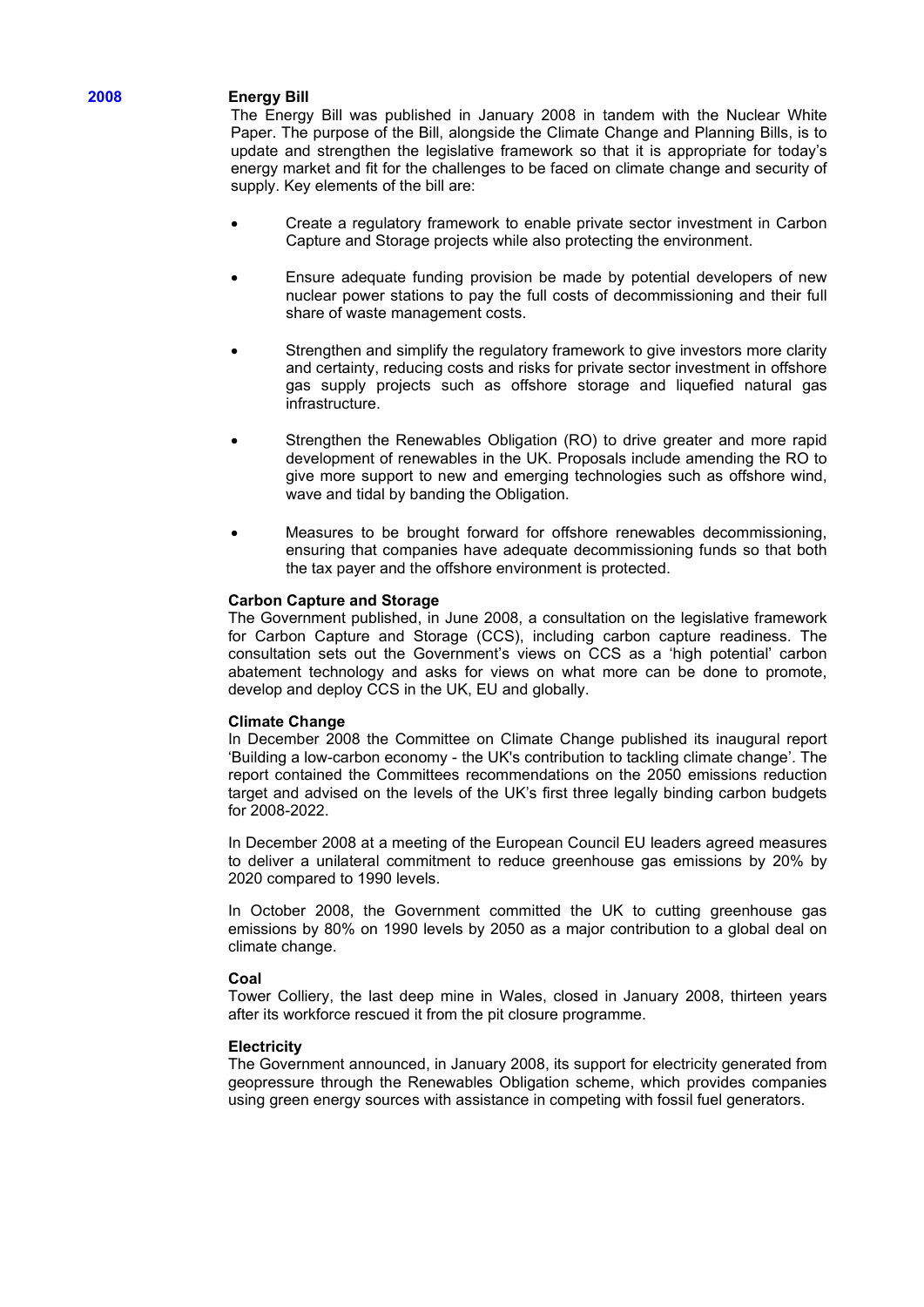#### **2008 (continued) Emissions Trading**

In November 2008, the Government held Europe's first carbon allowance auction in Phase II (2008-2012) of the EU Emissions Trading Scheme (EU ETS). Four million allowances were sold at a total value of £54m excluding VAT.

The proposals announced by the European Commission in January 2008 for tackling climate change and delivering a low carbon economy in Europe put the EU Emissions Trading Scheme at the heart of EU climate policy, including establishing an EU wide central cap on emissions covered by the EU ETS to 2020 and beyond.

#### **Energy Policy**

The second Energy Markets Outlook report, published in December 2008, set out the risks and drivers associated with future security of energy supply, including scenarios for future security of supply of electricity and gas and the full range of other fuels.

Machinery of Government changes announced in October 2008 resulted in Energy Policy being transferred from the Department for Business, Enterprise and Regulatory Reform, and Climate Change Policy being transferred from the Department for Environment, Food and Rural Affairs to the new Department of Energy and Climate Change.

#### **EU Energy Review**

The European Commission's proposals for tackling climate change and delivering a low carbon economy in Europe were announced in January 2008. The proposals implement the decisions agreed by EU Heads of State and Government at the 2007 Spring European Council. For the UK, the Commission's proposals include:

- a reduction of 16 per cent in UK greenhouse gas emissions from sectors not covered by the EU ETS by 2020 from 2005 levels;
- for 15 per cent of the energy consumed in the UK to come from renewable sources by 2020;
- for 10 per cent of road transport fuels to come from renewable sources, subject to them being produced in a sustainable way.

#### **Fuel Poverty**

Help for people struggling with high home energy bills was announced in November 2008 by the Chancellor in the Pre-Budget Report, with additional Warm Front funding of £100 million, and £50 million of existing allocation to be spent a year sooner than planned.

The Government published its UK Fuel Poverty Strategy Sixth Annual Progress Report in October 2008, reporting on the progress made since the last report, highlighting key areas for attention during the coming year, and setting out the fuel poverty figures for 2006. As part of the progress report, annexes were also produced on methodology, detailed analyses of the fuel poor, fuel poverty monitoring and company schemes and case studies.

In September 2008, the Government announced a new package of measures to help people with their gas and electricity bills. The launch of the Home Energy Saving Programme will offer energy efficiency and other measures to households in deprived areas and will be funded by energy suppliers and electricity generators. Suppliers will also fund a 20% expansion in CERT, and increase their collective spend on social programmes to £225million over the next three years.

A raft of new measures was agreed at a Fuel Poverty Summit hosted by OFGEM in May 2008 to help vulnerable consumers access the best available tariffs.

In April 2008, the six largest energy suppliers individually agreed to spend an extra £225m over three years to help those squeezed by rising fuel bills, which could lift 100,000 households out of fuel poverty.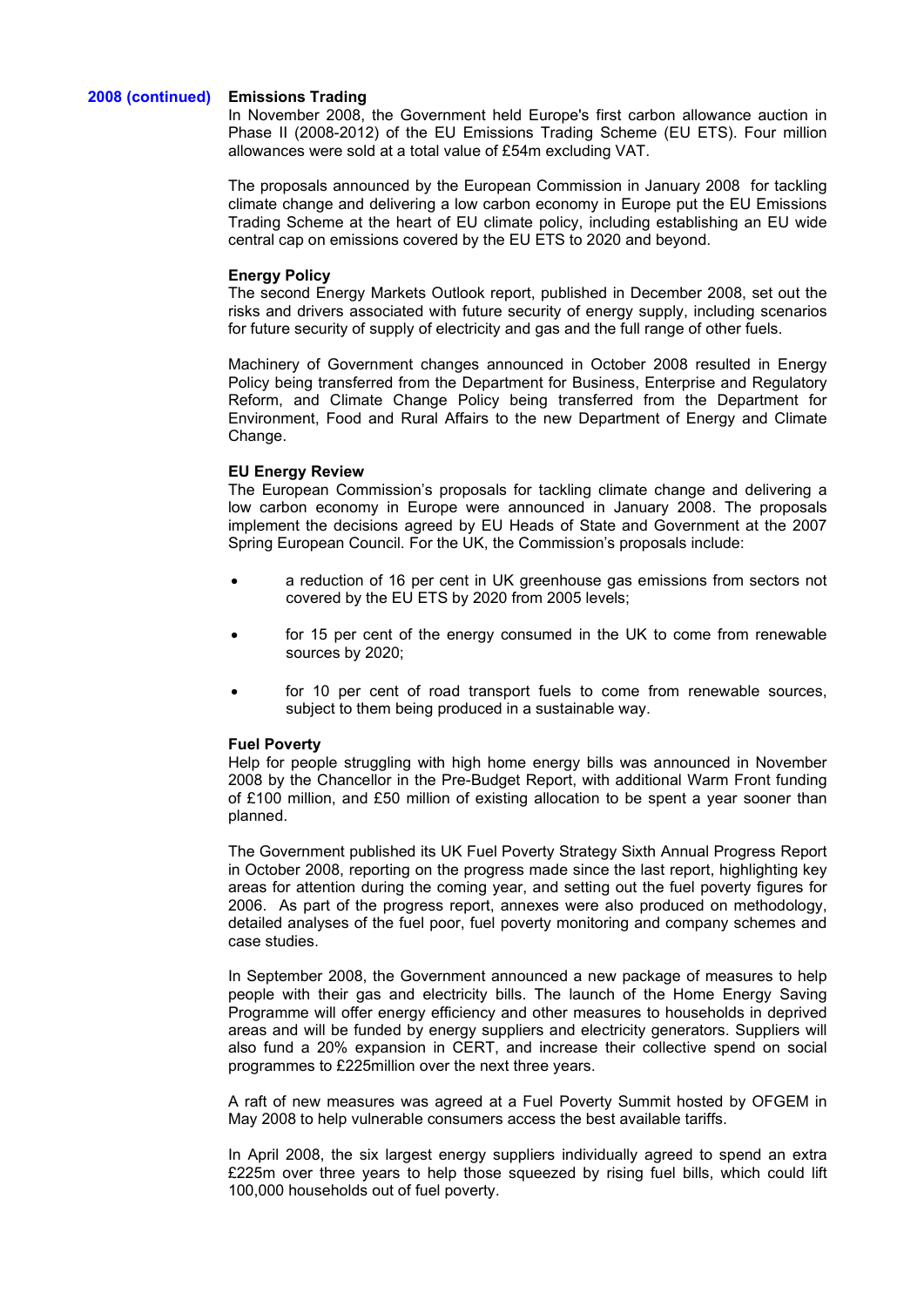#### **2008 (continued) Heat**

In January 2008, following a commitment in the 2007 Energy White Paper, BERR along with Defra and DCLG published the Heat Call for Evidence. The Call for Evidence will play an important part in developing a strategy for heat given that half of all UK's CO2 emissions arise from the use of heat.

#### **Nuclear**

In September 2008 EDF announced that its proposed takeover offer for British Energy included substantial investment to build four new reactors, two each at Hinckley Point and Sizewell, with a total generating capacity of 6.4GW of electricity.

The Government published in July 2008 its Strategic Siting Assessment of where new nuclear power stations could safely and securely be built across England and Wales.

In June 2008 the Secretary of State for Business, Enterprise and Regulatory Reform announced the creation of a Nuclear Development Forum to provide regular discussions between Government and industry, and an Office of Nuclear Development to provide a single focus within Government on the development of new nuclear.

The Government's response to its nuclear consultation, in the form of a White Paper, was published alongside the Energy Bill in January 2008. Following the consultation, the Government has now decided that it is in the public interest to allow private sector energy companies to invest in new nuclear power stations. Building of new nuclear power stations is expected to commence in 2013-2014 with operation commencing in 2017-2020.

#### **Oil and Gas**

171 new licences were offered, in November 2008, to 100 companies covering 257 blocks of the North Sea as part of the 25th offshore oil and gas licensing round.

Industrial action by oil workers at the Grangemouth refinery in April 2008 led to the temporary closure of the Forties oil pipeline, which provides 30% of the UK's daily oil output from the North Sea.

Brent crude oil prices topped \$100 a barrel for the first time in March 2008, and rose to over \$140 a barrel in June and July.

A record breaking 2,297 blocks or part blocks in UK waters were offered, in February 2008, for exploration in the 25th Offshore Oil and Gas Licensing Round.

#### **Renewables**

In December 2008 at a meeting of the European Council EU leaders agreed a commitment to 20% of all energy to come from renewable sources by 2020 (including a 10% target for the use of renewable fuels in transport).

The Chancellor announced in the Pre-Budget Report in November 2008 the extension of the Renewables Obligation from its current end date of 2027 to at least 2037. The extension will ensure that investors can plan with confidence for the future so that over the next decade the market will continue to deliver the renewables projects that are needed to achieve the 2020 target.

In October 2008 the UK overtook Denmark to become the world's number one for wind farms built offshore, with 597MW fully constructed. The achievement was made possible after building work finished at Centrica's Lynn and Inner Dowsing wind farms near Skegness. Offshore wind farms now have the potential to power the equivalent of around 300,000 UK homes.

The Government published, in June 2008, a consultation on the UK Renewable Energy Strategy. The consultation puts forward a package of measures to drive up the use and deployment of renewable energy as part of the UK goal to tackle climate change and ensure security of supply and to enable the UK to meet its EU 2020 target.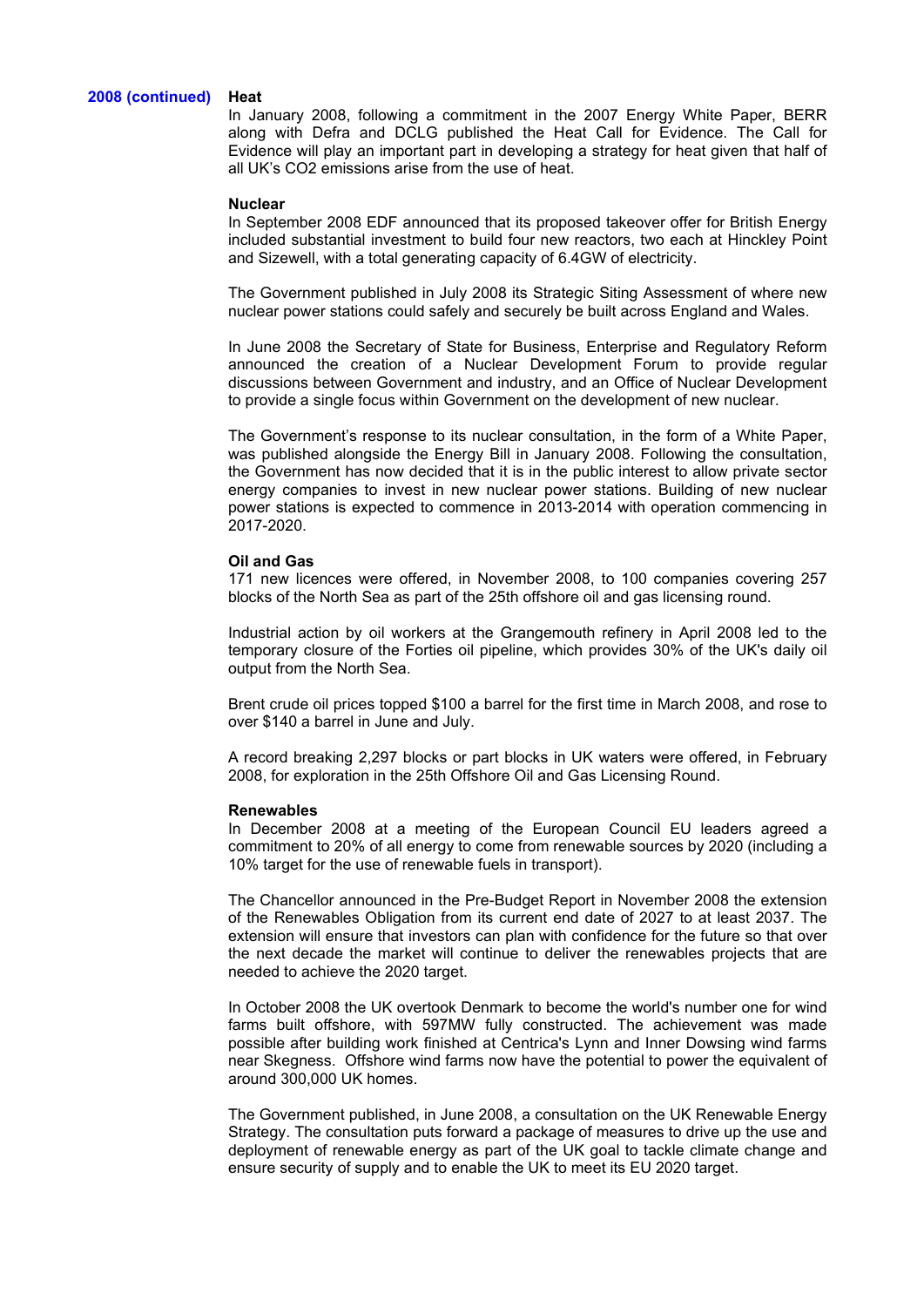**2008 (continued)** The Crown Estate launched, in June 2008, its round 3 leasing programme for the delivery of up to 25 GW (gigawatts) of new offshore windfarm sites by 2020. The announcement was made at the BWEA (British Wind Energy Association) conference in central London.

> The UK's offshore renewable industry will benefit from measures, jointly announced by the Government and Ofgem in January 2008, to connect at least £2 billion of investment to the national grid. The investment will support the delivery of the necessary infrastructure to connect 8 gigawatts of planned offshore wind generation.

#### **Retail Prices**

The Chancellor announced in November 2008 in the Pre-Budget Report that Ofgem will publish quarterly reports over the coming year showing the relationship between wholesale prices, estimated hedged wholesale costs and average retail prices for gas and electricity. This will make it clearer when companies are passing the benefits of downward price changes through to their consumers and will ensure transparency over future price changes. The first report was published in February 2009.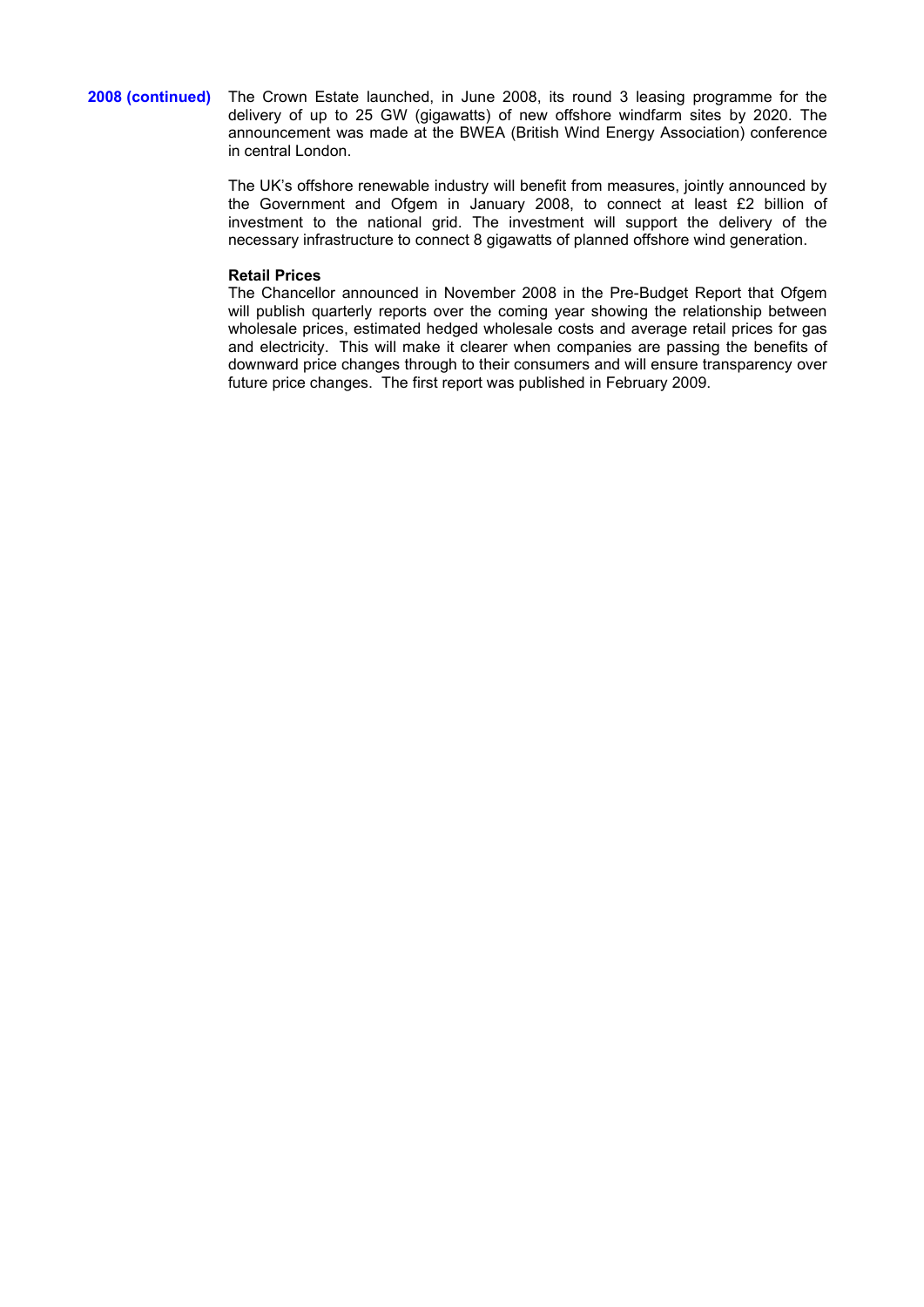# **2007 Energy Policy**

The Planning Reform Bill was published in November 2007. The Bill will make the planning system quicker, more transparent and easier for the public to become involved in, and will reform the planning system for major infrastructure projects including climate change and energy security. At a local level, the Bill and other reforms published at the same time will allow people to install small-scale renewable power sources such as solar panels and wind turbines without planning permission if they do not affect their neighbours.

The Energy Markets Outlook report, published in October 2007, provides energy market information on security of supply, looking forward over a fifteen-year time span. The report is intended to help develop a shared understanding of the longer-term outlook for energy supply and demand, and to help understand emerging risks that could affect security of supply.

Machinery of Government changes announced in June 2007 resulted in Energy Policy being transferred from the former Department of Trade and Industry to the new Department for Business, Enterprise and Regulatory Reform.

# **Energy White paper**

The 2007 Energy White Paper (EWP), 'Meeting the Energy Challenge' was published in May 2007. The paper reiterated the Government's commitment to the four key energy policy goals. The EWP, in response to the twin challenges of climate change and security of supply announced a strategy to deliver energy security and accelerate the transition to a low carbon economy. The key elements of the strategy are:

- Establish an international framework to tackle climate change;
- Provide legally binding carbon targets for the whole UK economy, progressively reducing emissions;
- Make further progress in achieving fully competitive and transparent international markets;
- Encourage more energy saving through better information, incentives and regulations;
- Provide more support for low carbon technologies; and
- Ensure the right conditions for investment, including improvements to the planning system.

#### **Carbon Capture and Storage**

The launch of the competition to build one of the world's first commercial-scale carbon capture and storage (CCS) plants was among the measures set out in a major speech on climate change given by the Prime Minister at a WWF event in November 2007.

The 2007 Energy White Paper provided further details of the competition to develop the UK's first commercial-scale demonstration of a Carbon Capture and Storage (CCS) Plant. The CCS plant will be due to be operational early in the next decade. This competition was announced in the 2007 Budget.

## **Carbon Reduction Commitment**

The 2007 Energy White Paper outlined plans to introduce a mandatory cap and trade scheme, a Carbon Reduction Commitment, which will apply to the largest non-energy intensive public and private sector organisations.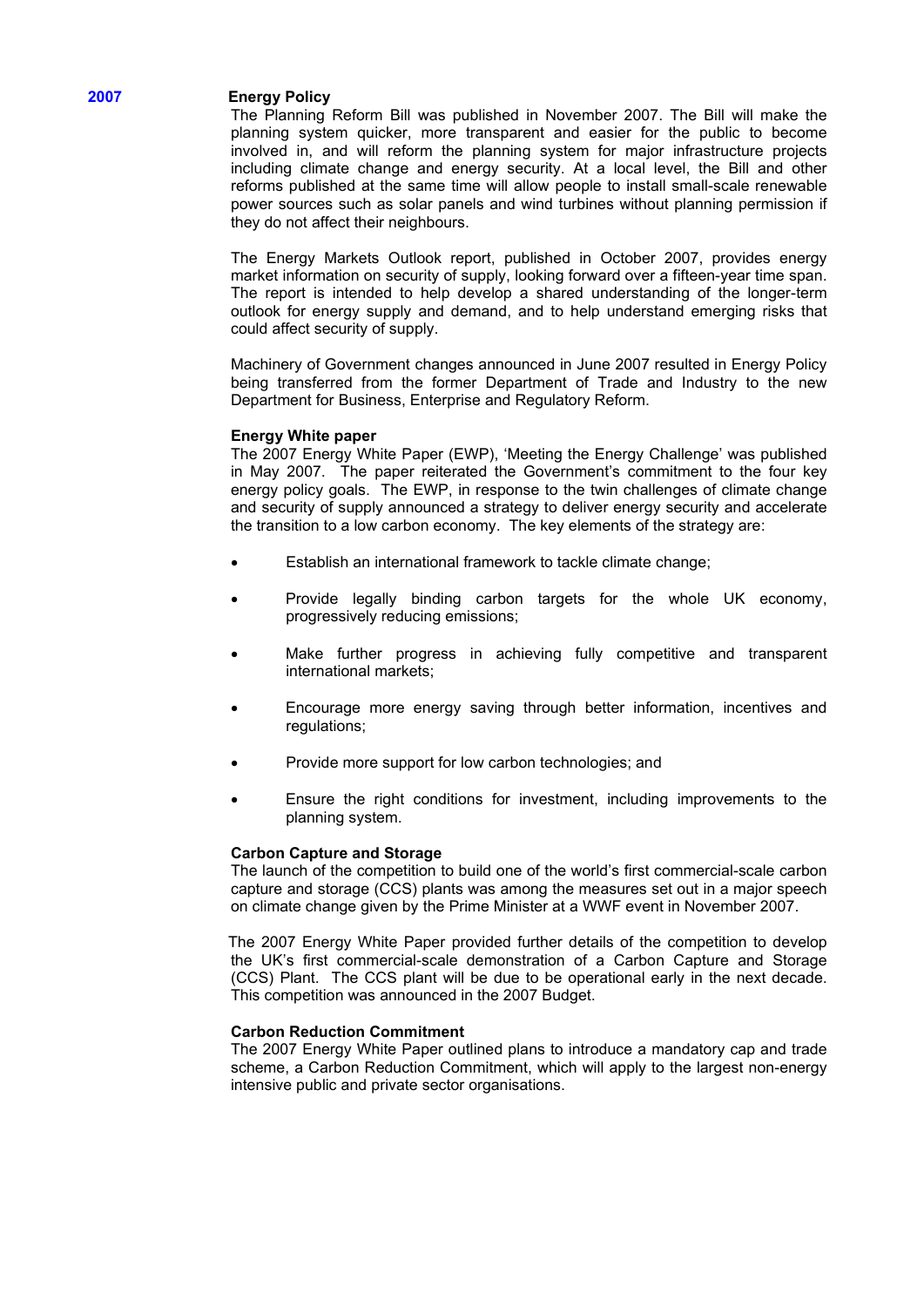## **2007 (continued) Climate Change**

The Climate Change Bill was published in November 2007. The Bill sets out a framework that will put Britain on the path to become a low-carbon economy, with clear, legally binding targets to reduce carbon dioxide emissions by at least 60% by 2050, and 26 to 32% by 2020, against 1990 levels. As well as setting clear targets, the Bill provides a pathway to achieve those reductions through a system of five-year carbon budgets set fifteen years ahead.

The Government published the Energy Measures Report, Addressing Climate Change and Fuel Poverty – energy measures information for Local Government, in September 2007. The report sets out the steps that local authorities can take to: improve energy efficiency; increase the levels of microgeneration and low carbon technologies; reduce greenhouse gas emissions; and reduce the number of households living in fuel poverty.

In September 2007 the location of the Energy Technologies Institute (ETI), backed by up to £550m of Government investment announced by the Chancellor in the 2006 Budget, was announced. The ETI, based in Loughborough, will bring more focus, ambition and collaboration to the UK's energy, science and engineering drive. It will have a potential budget of over £1bn.

The Government's blueprint for tackling climate change was published in March 2007. The draft bill, the first of its kind in any country, and accompanying strategy, set out a framework for moving the UK to a low-carbon economy.

## **Electricity**

In May 2007 National Grid and TenneT Holding announced plans to construct a 260km, 1,000 MW electricity interconnector "BritNed" between the Netherlands and the UK. It is expected to be commissioned by late 2010.

Severe weather caused widespread damage to power lines in England and Wales, with supplies to over 1.2m customers being affected in January 2007. The Electricity industry performed well in restoring supply, with over 90% of interrupted supplies back on within 24 hours.

## **Emissions Trading**

The Government published the National Allocation Plan (NAP) in March 2007; the plan includes a list of the allowances to be allocated to individual installations covered by the EU ETS for each year in the second phase.

## **EU Energy Review**

The Council of the European Union at its Spring meeting in March 2007 called on Member States and EU institutions to pursue actions to develop a sustainable integrated European climate and energy policy. These include increasing security of supply; ensuring the competitiveness of European economies and the availability of affordable energy, and promoting environmental sustainability and combating climate change.

The European Commission published its Strategic Energy Review in January 2007, outlining proposals for the development of the internal energy market in the European Union. These include the greater unbundling of energy network businesses from other activities, more effective regulation and greater transparency.

#### **Fuel Poverty**

The Government published its UK Fuel Poverty Strategy Fifth Annual Progress Report in December 2007, reporting on the progress made since the last report, highlighting key areas for attention during the coming year, and setting out the fuel poverty figures for 2005. As part of the progress report, annexes were also produced on methodology, detailed analyses of the fuel poor, fuel poverty monitoring and company schemes and case studies.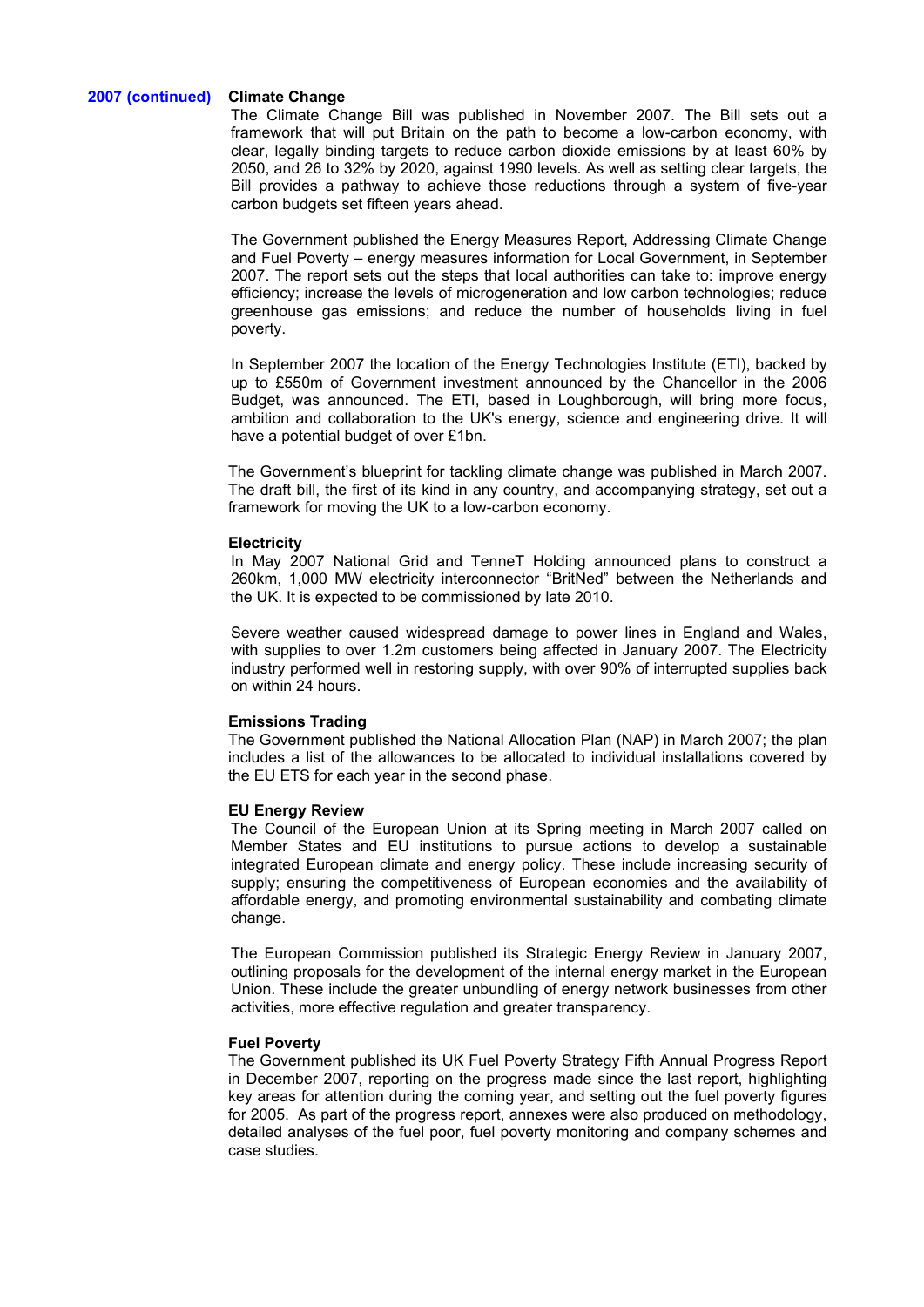**2007 (continued)** Measures worth £2.3bn over three years to tackle fuel poverty and home energy efficiency, the Carbon Emissions Reduction Target (CERT), were laid in Parliament in December 2007. The Government also announced an £800m three year grant for the Warm Front Scheme, which could assist 400,000 of the poorest households in England.

> The 2007 Energy White Paper outlined a range of new policies which will see a further 200,000 households being taken out of fuel poverty by 2010. These included: providing a benefit entitlement check to all households that require one; enabling the sharing of benefit information; putting in place a cross-Government communications campaign in time for next winter, and encouraging energy suppliers to do more.

#### **Nuclear**

In May 2007 alongside the Energy White Paper a consultation on the role of nuclear power in a low carbon UK economy was launched**.** The consultation seeks views on whether the private sector should be allowed to build new nuclear power stations.

In February 2007 the High Court in a judicial review decided that the consultation process on new nuclear power that preceded the Energy Review Report had not been adequate. The Government then decided that a new consultation on nuclear power was required.

## **Oil and Gas**

In October 2007 the Langeled pipeline to Easington in Yorkshire from the Ormen Lange field in Norway, became connected directly to the British gas network.

The May 2007 Energy White Paper announced legislation to allow the storage of natural gas under the seabed and unloading of Liquefied Natural Gas at sea.

A milestone was reached in March 2007 when three new fields were approved, taking the total number of offshore oil and gas developments in the North Sea's 40 years history to 350.

The Excelerate project, a world first 'liquid gas' shipment on Teesside, with enough power in one 20,000 tonne shipment to fuel 60,000 homes began operation in February 2007.

The very large Buzzard field, one of the largest oil discoveries to be developed in British waters in more than a decade, started production in January 2007.

#### **Renewables**

Harnessing the vast potential of the UK's island status entered a new phase in December 2007 when the Government announced proposals to open up its seas to up to 33GW (gigawatts) of offshore wind energy.

A major expansion of energy from renewable sources was among the measures set out in a major speech on climate change given by the Prime Minister at a WWF event in November 2007. It was announced that tidal lagoons and barrages below one gigawatt capacity will receive extra support through the Renewables Obligation, potentially benefiting lagoons proposed for Rhyl, Swansea Bay and elsewhere.

A new report, Essential role of renewables generation in achieving zero carbon homes, published in November 2007, from the Renewables Advisory Board (RAB) which advises Government on renewable energy issues, provided the first in depth analysis of the role of on site energy generation in the delivery of the Government's policy of ensuring that all new homes are zero carbon from 2016. Amongst it findings is the conclusion that the policy could drive a market for onsite renewable worth £2.3 billion a year from 2016.

The May 2007 Energy White Paper announced legislation to band the Renewables Obligation to benefit offshore wind, wave, tidal and other emerging technologies.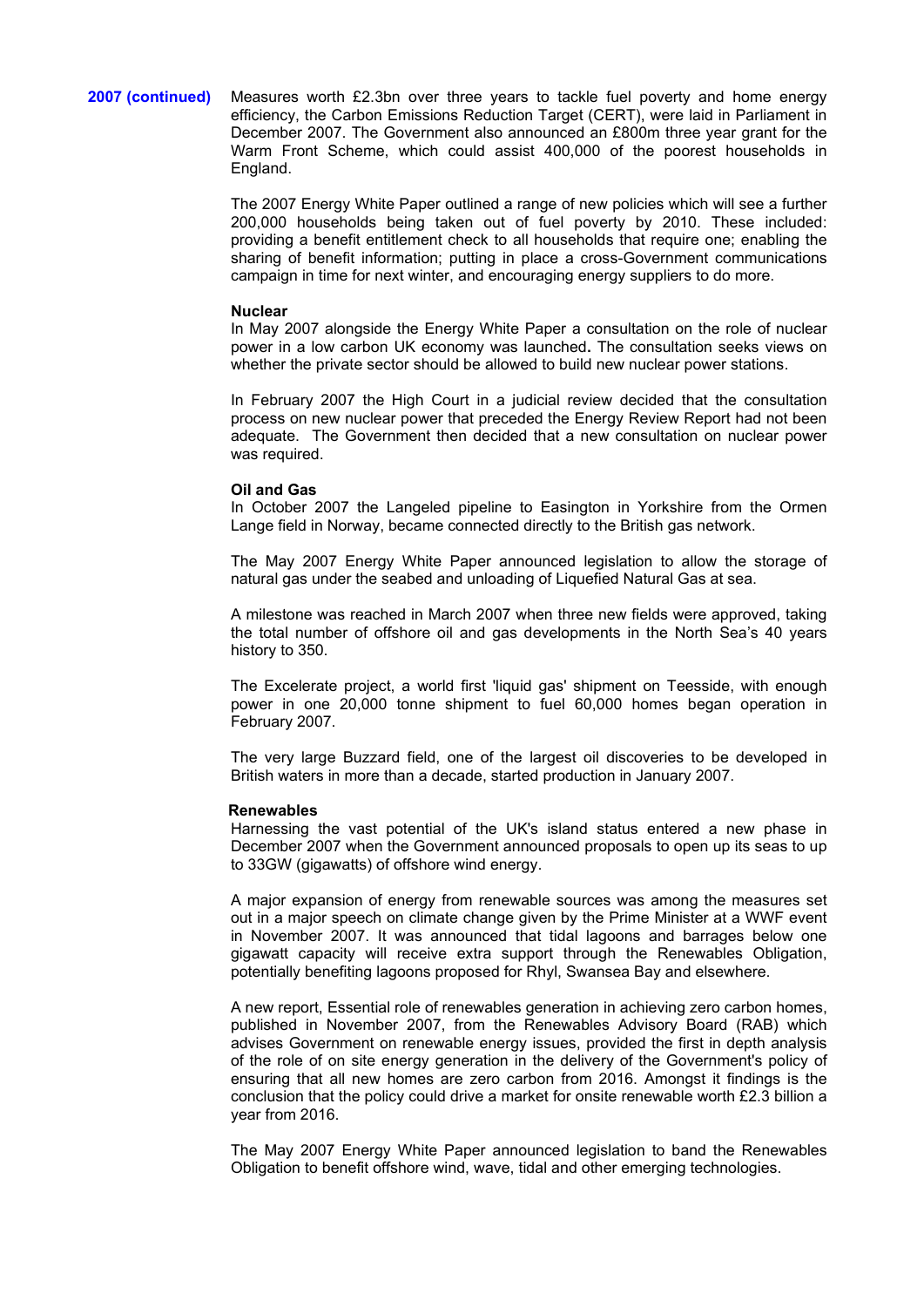## **2007 (continued)** The Government announced the development of the licensing regime for would be electricity transmission owners in the UK's pioneering offshore wind energy sector in March 2007. After a joint consultation the DTI decided in agreement with Ofgem that Britain's monopoly electricity transmission network owners will have the opportunity to compete against a wider range of transmission companies to build, own and maintain the links.

The opening of the Braes and Doune wind farm in February 2007 took the UK's wind generation capacity above 2 GW, making the UK one of only 8 countries in the world to have achieved this level.

## **Sustainable Energy Policy**

The Fourth Annual Report on progress towards the 2003 Energy White Paper goals was published in May 2007, reviewing progress made over the last 12 months. Published as a supplement to the Fourth Annual Report, UK Energy Sector Indicators was also published in May 2007.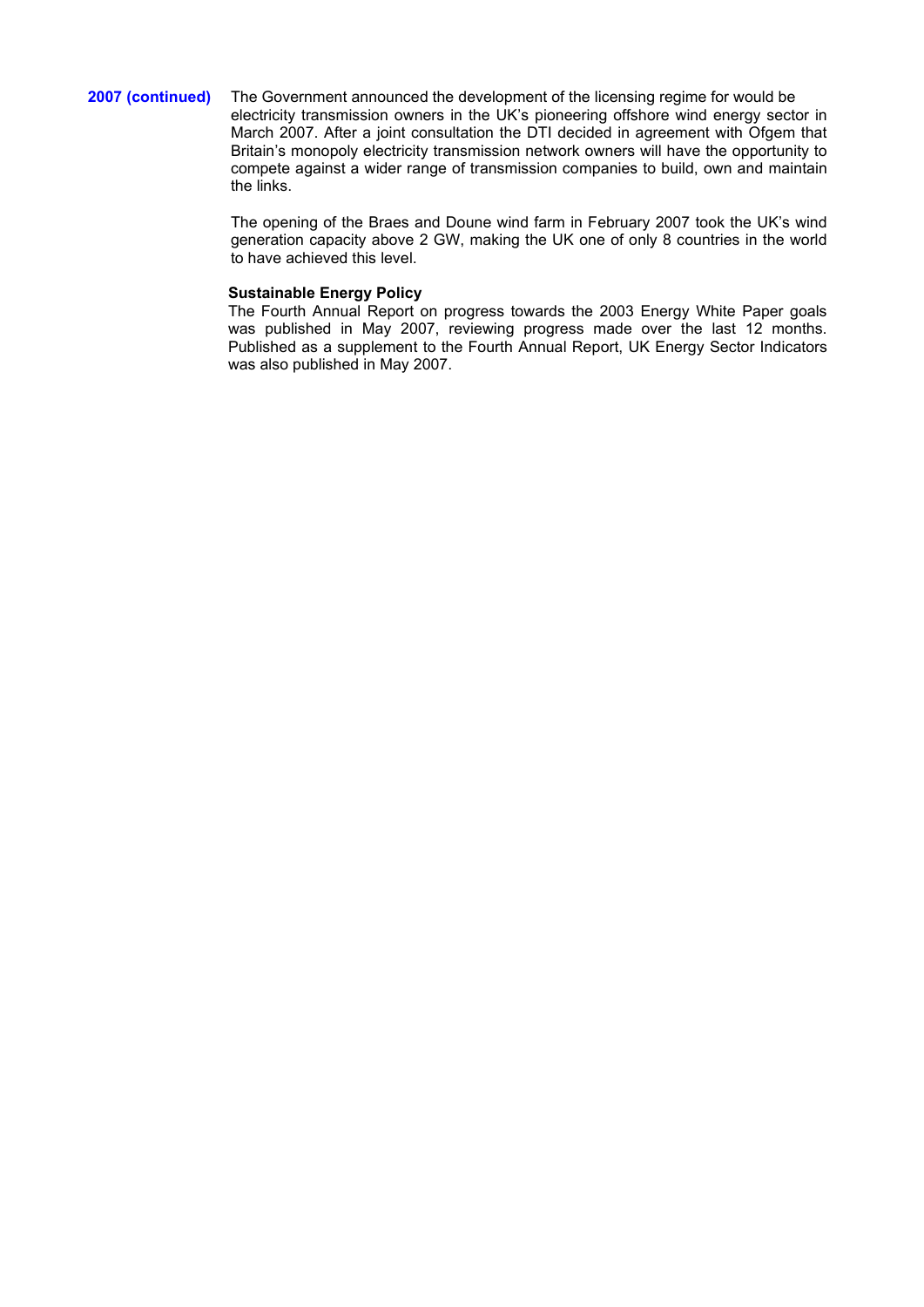## **2006 Sustainable Energy Policy**

On 16th February 2006 the Government issued a consultation paper on carbon dioxide emissions projections for industrial sectors covered by the EU Emissions Trading Scheme. These projections are being used as an input to the development of the UK National Allocation Plan for Phase II of the scheme, informing the allocation of carbon dioxide allowances to installations in the 2008-12 period. The consultation closes on April 13th.

The Third Annual Report to the Energy White Paper was published in May 2006, reviewing progress made over the last 12 months towards the targets and strategy for energy policy until 2050. Published as a supplement to the Third Annual Report, Energy Sector Indicators 2006 was also published in May 2006.

#### **Energy Review**

The Energy Review Report "The Energy Challenge" detailing what needs to be done to stay on track to meeting the goals in the 2003 Energy White Paper was published in July 2006. The Report outlined proposals designed to reduce demand, secure a mix of clean, low-carbon sources, and streamline the planning process for energy projects.

The 12 week consultation period for the energy review ended on the 12 April 2006 with over 5,300 responses from individuals, businesses, academics and NGOs.

## **Climate Change**

The Office of Climate Change (OCC) was established in October 2006. It is a shared resource across Government established with the aim of ensuring that analysis and policy work is consistent and supports the overall climate change strategy.

The Stern Review of economics of climate change was published in October 2006 and confirmed that climate change is real and is a problem that can only be solved by collective international action. The Review demonstrated that urgent action is needed to mitigate the effects of climate change and that the costs of global action to mitigate the most dangerous effects of climate change are significant but manageable, as long as action is taken multilaterally.

An ambitious programme to tackle climate change domestically and to secure agreement on action to reduce global greenhouse gas emissions was published by the Government on 28 March 2006. The Programme is expected to reduce the UK's emissions of greenhouse gases to 23-25 per cent below base year levels and reduce the UK's carbon dioxide emissions to 15-18 per cent below 1990 levels by 2010.

## **Fuel Poverty**

The Government published its UK Fuel Poverty Strategy Fourth Annual Report in June 2006, reporting on the progress made since the last year's report, and setting out the fuel poverty figures for 2004. Also published were a series of annexes, setting out the detailed profile of the fuel poor, as well as outlining the many activities in which energy companies are involved to tackle fuel poverty and associated problems. In the report, we also responded to the recommendations made by The Fuel Poverty Advisory Group in its Third Annual Report, which was published in March 2006. The new Home Heat Helpline operated by the Energy Retail Association has been up and running since October 2005.

#### **Emissions Trading**

The UK's National Allocation Plan (NAP) for the second phase of the EU Emissions Trading Scheme (2008-2012) was accepted without change by the European Commission in December 2006.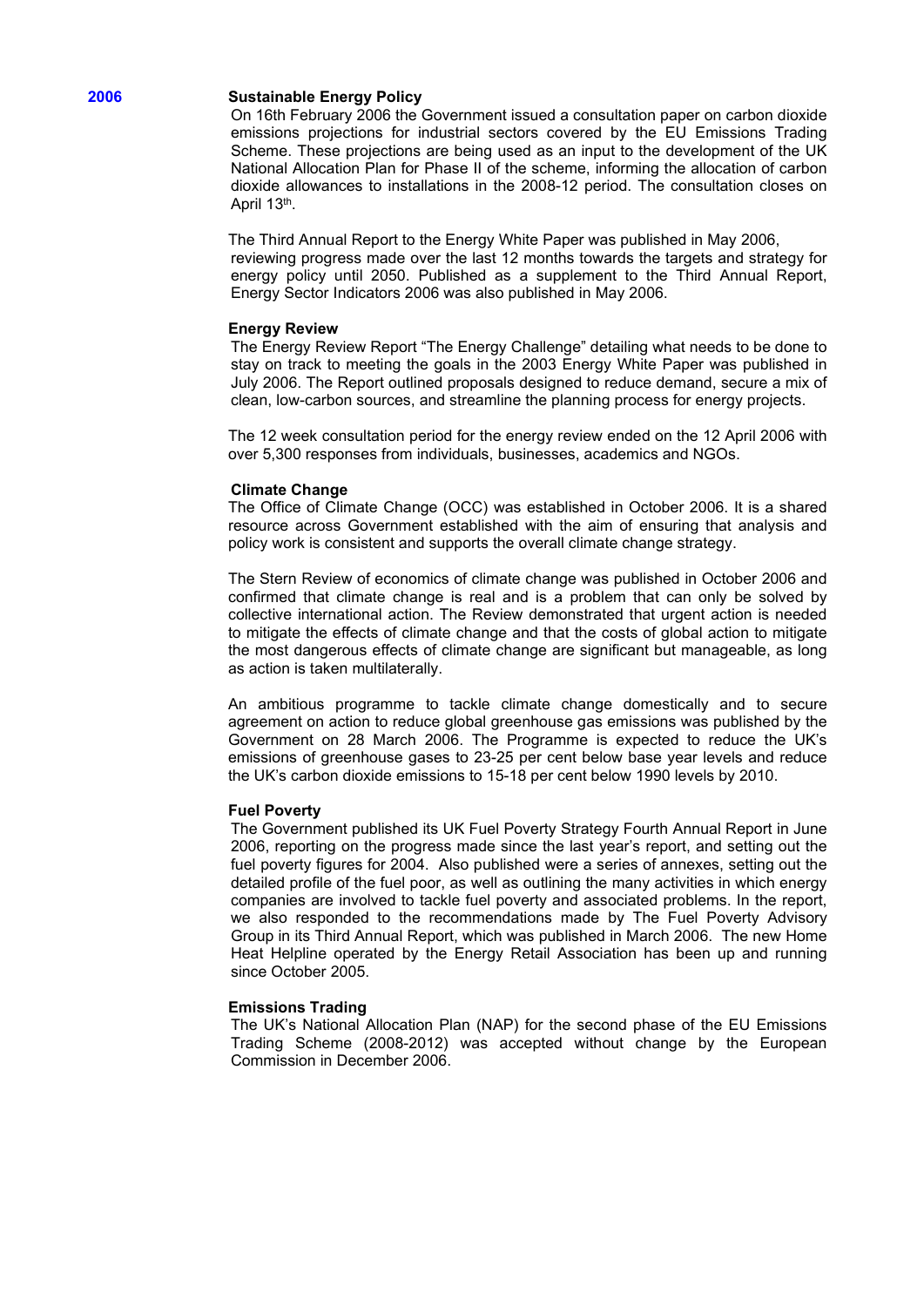## **2006 (continued)** On 21st March 2006 the Government published 15 (independently produced) reports reviewing and revising methodologies for calculating the New Entrants' benchmarks for sectors covered by Phase II of the EU – Emission Trading Scheme. The benchmarks will form the basis for the calculation of New Entrant allocations of carbon dioxide allowances to installations in the 2008-2012 period and will therefore form an important part of the development of the UK National Allocation Plan for Phase II of the EU – Emissions Trading Scheme.

The draft Phase II National Allocation Plan was published for consultation, alongside the Climate Change Programme Review, on 28 March. The number of CO2 allowances for Phase II will be set within a range representing a reduction of 3 to 8 MtC a year against projected business as usual emissions. The final decision on this should be made in June. The NAP also incorporate proposals on scope (some new sectors added in); allocation methodology; sector classification and new entrant policy.

## **Coal**

British Gas owner Centrica announced in November 2006 that it wants to build the UK's first clean coal power plant, which could supply electricity to a million homes. The company has reached agreement with developer Progressive Energy to develop a station on Teesside, combining clean coal and carbon capture technology. Gasification technology will produce synthetic gas from coal, and the resulting carbon emissions would then be captured and stored. The Teesside plant would be the first coal-fired station since Drax was built in 1974. Centrica said it would have the fewest emissions of any fossil fuel power station in Britain.

UK Coal's Rossington colliery closed on 31 March 2006.

## **Oil and Gas**

Market investment in new and enhanced UK gas infrastructure has continued with the completion of the Langeled pipeline in September 2006 and Balgzand-Bacton Line (BBL) pipeline in December 2006 allowing increased flows of Norwegian and Continental gas to the UK.

A milestone in the history of the UK's offshore oil and gas industry was reached with the start of drilling on the 10,000<sup>th</sup> well in the seabed around the British Isles in October 2006.

The UK is expected to be a net importer of oil and oil products in 2006, returning to being a net exporter in 2007 as a result of the very large Buzzard field that is due to commence production in the fourth quarter of 2006.

## **Electricity**

Centrica announced in June 2006 that it would construct an 885 MW CCGT power station at Langage, Plymouth which is expected to be operational by 2008.

#### **Renewables**

Following the Energy Review, a two part consultation document was published in October 2006. Part 1 consulted on proposals to introduce changes to the Renewables Obligation and Part 2 was a statutory consultation on a small limited number of changes to the Renewables Obligation which came into effect from April 2007.

DTI announced development consent approval to two offshore windfarms, both in the Thames Estuary, in December 2006. London Array, at 1,000 megawatts, will be the largest offshore windfarm in the world when completed, while Thanet will be 300 megawatts.

The Renewables Obligation Order 2006 has been laid before Parliament. It will come into force on 1 April 2006.

A recent Carbon Trust report has concluded that wave and tidal could in time provide up to a fifth of UK's energy needs**.**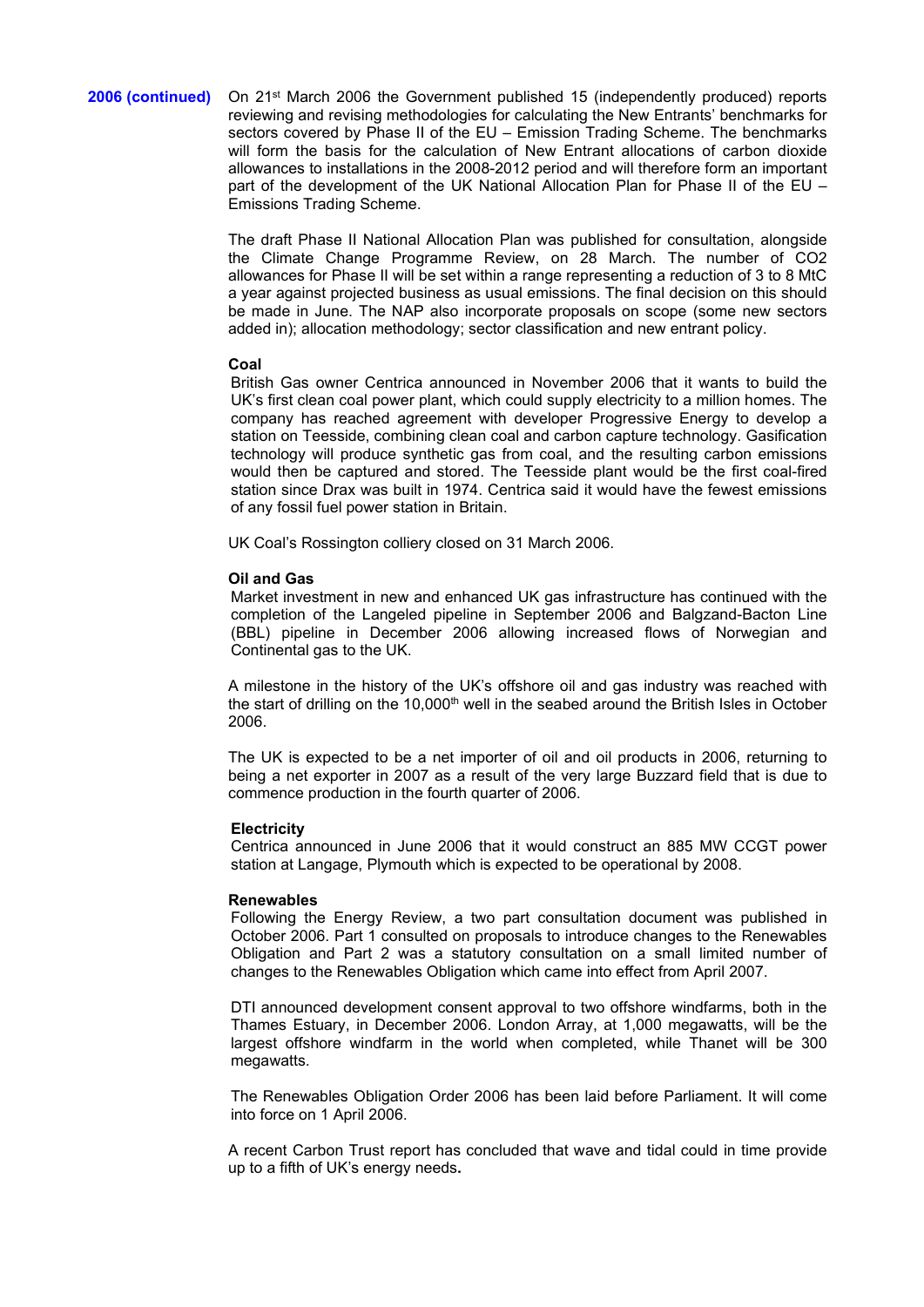# **2006 (continued) Winter Energy Supply**

In July 2006, the Government established the Business Energy Forum to ensure that sound preparations were made for winter. This is a high level group, jointly chaired by DTI and CBI and bringing together Ofgem, National Grid, energy suppliers and users and other key players in the energy industry. DTI also created a dedicated page on its website, to provide information and signposting on winter energy supply issues.

The second annual report to Parliament on the security of gas and electricity supplies in Great Britain as required under section 172 of the Energy Act 2004 was published in July 2006.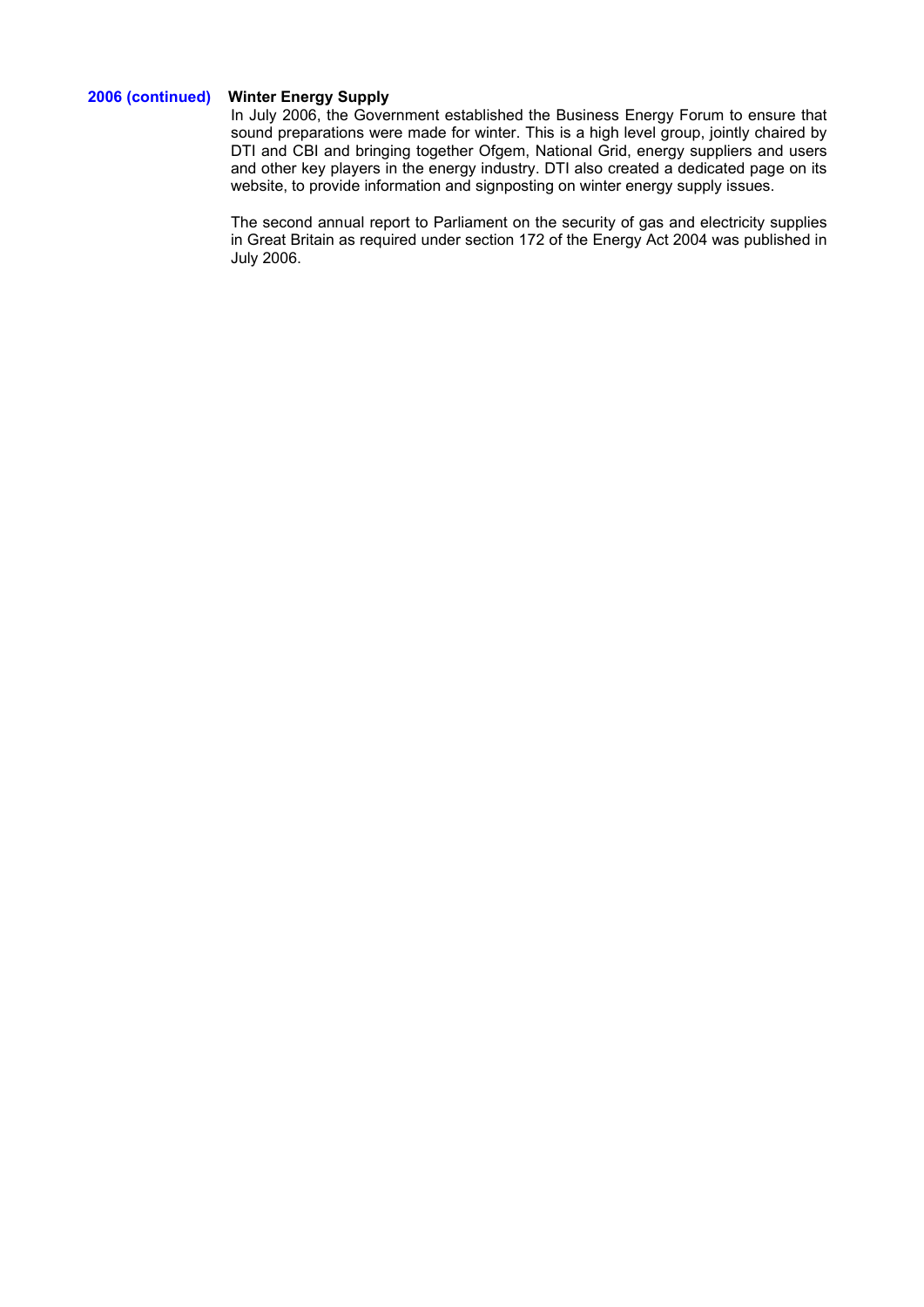#### **2005 Energy Review**

On 29 November 2005 The Prime Minister and Secretary of State for Trade and Industry Alan Johnson announced that asked Energy Minister Malcolm Wicks to lead a review of UK energy policy. The main scope of the review will include aspects of both energy supply and demand and will focus on policy measures to help us deliver our objectives beyond 2010. The Review will aim to ensure the UK is on track to meet the goals of the 2003 Energy White Paper in the medium and long term.

## **Sustainable Energy Policy**

The Energy White Paper published in February 2003 set out the strategy for energy policy until 2050. A second annual report reviewing progress over the last 12 months and the way ahead was published in July 2005. Energy Sector Indicators 2005, a supplement to the Second Annual Report on the Energy White Paper was also published in July 2005.

## **Fuel Poverty**

The Fuel Poverty Advisory Group published its Third Annual Report. Whilst welcoming progress made, as well as the enhancements to the Warm Front. Energy Ministers held a follow up event with the energy supply companies with a proposal to set up a new helpline; a central point of contact for fuel poverty referrals, developed by the energy companies. The new Home Heat Helpline operated by the Energy Retail Association was subsequently set up and started running in October 2005.

#### **Emissions Trading**

The EU Emissions trading scheme (ETS) commenced on 1 January. It is one of the policies being introduced across Europe to tackle emissions of carbon dioxide and other greenhouse gases and combat the serious threat of climate change. The first phase runs from 2005-2007 and the second phase will run from 2008-2012 to coincide with the first Kyoto Commitment Period. Further 5-year periods are expected subsequently.

The scheme works on a "Cap and Trade" basis. EU Member State governments are required to set an emission cap for all installations covered by the scheme. Each installation is then be allocated allowances for the particular commitment period in question. The number of allowances allocated to each installation for any given period, (the number of tradable allowances each installation will receive), will be set down in a document called the National Allocation Plan.

On 14 February the UK published revised provisional list of installation level allocations under the EU Emissions Trading Scheme, but on 12 April the European Commission formally rejected the British Government's request to increase the number of allowances for use in the first phase by 20 million tonnes, but the UK has lodged an appeal. Distribution of the 736 million tonnes of CO2 allowances by Defra to eligible installations in the UK began in April 2005.

#### **Coal**

Ellington colliery ceased production in January 2005.

The Live Fast Track Offer Scheme for respiratory disease claimants, which will see around 80,000 miners offered optional risk payments where initial medical tests show very low levels of lung disease, went live on 28 February.

The cut-off date for the majority of live Vibration White Finger Services claimants passed on 31 March 2005. However, there were some agreed exceptions to this date – live claimants had until 6 months from the General Damages medical to claim and beneficiaries have up to 31 January 2006 to make claims on behalf of claimants who died before 31 March 2005.

### **Oil and gas**

February 2005 - BP's Clair field inaugurated. Clair was the largest undeveloped UKCS resource. BP and partners invested around £650 million in the project, which is expected to recover reserves of up to 300 million barrels of oil, with potential for a further 400 million barrels.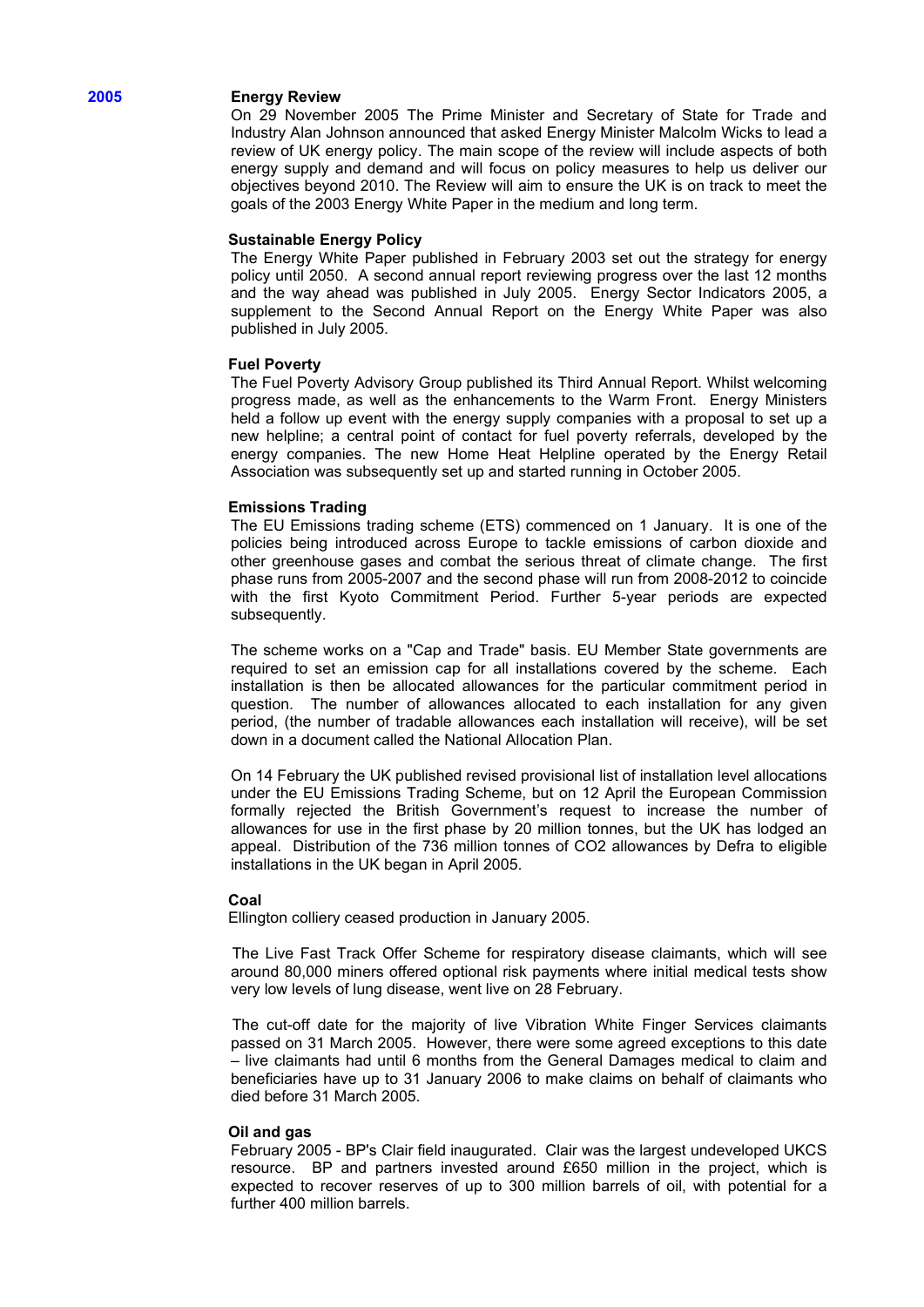**2005 (continued)** 21 March 2005 - The UK and Netherlands Governments signed an interconnector treaty to allow the construction and operation of the BBL gas pipeline between Balgzand in the Netherlands to Bacton in the UK. This will provide a second direct link between the UK's gas transmission system and that of continental Europe. It is due to be operational from December 2006.

> 4 April 2005 – The UK and Norwegian Governments signed a new oil and gas cooperation treaty designed to remove the need for a separate treaty each time there is a new project involving cross-boundary development. In particular it will underpin the construction of the Norwegian Langeled gas pipeline (supplying up to 20 per cent of UK gas demand from Winter 2006/07) and will also cover the development of new trans-boundary fields and the use of host infrastructures for developments across the median line.

> July 2005 – Imports of liquefied natural gas (LNG) commenced at the Isle of Grain import/storage facility.

> 6 September 2005 - A record 152 oil and gas production licences were offered to 99 companies under the 23rd Oil and Gas Licensing Round, the highest number since licensing began in 1964. The results, a vote of confidence in the future of oil and gas exploration in the UK, herald the entry of 24 new firms to the North Sea. The licences, covering 264 blocks, are broken down as follows: 70 Traditional licence offers, 38 more than in 2004, 6 Frontier licence offers, 1 less than in 2004, 76 Promote licence offers, 18 more than 2004.

> November 2005 - Malcolm Wicks announced that 24 of the 54 "Promote" Licences issued in the 21st Round (2003) would continue. Recognising £90 million exploration investment, Mr. Wicks said "These results prove the innovative drive of the firms involved and the success of the promote licence concept, without which this acreage would not have been touched. With clear work commitments it's a great vote of confidence in the future of the North Sea."

> 8 November – The UK import capacity of the Bacton – Zeebrugge Interconnector was increased from 8.5bcm/y to 16.5bcm/y. A second phase enhancement, due to be completed by December 2006, is progressing to schedule and will bring the UK import capacity of the system to 23.5 bcm/y.

> 11 December 2005 – An explosion, said to be the largest incident of its kind in peacetime Europe, destroyed a large section of the Buncefield Oil Depot in Hemel Hempstead. In total 20 petrol tanks were involved in the fire, each said to contain three million gallons of fuel.

> 21 December 2005 - First gas began flowing from BP's Rhum field, the UK's largest undeveloped gas discovery. BP said, with the combination of a high-pressure, hightemperature gas reservoir developed using a long-distance subsea tieback, that Rhum was a world first. With development costs of £350 million, Rhum is expected to recover reserves of around 800 billion cubic feet of gas, with daily production likely to peak at around 300 million cubic feet. The gas, to come ashore at St Fergus, is expected to meet 2% of UK demand in 2006.

> 2006 – The UK continued to be a net exporter of oil and oil products in volume terms, but because of the differential in prices of oil and the various oil products, the UK was a net importer in value terms for the first time since the early 1980's.

#### **Electricity**

On 1 April 2005, the British Electricity Trading and Transmission Arrangements (BETTA) took effect. BETTA has introduced a single wholesale electricity market across Britain by extending the England and Wales market arrangements to Scotland. This will push prices down for Scottish consumers, and will open up the market and increase competition. The legislation underpinning BETTA was delivered in the Energy Act 2004. Under BETTA, National Grid, who previously operated the transmission network in England and Wales, is now the System Operator for the whole GB network.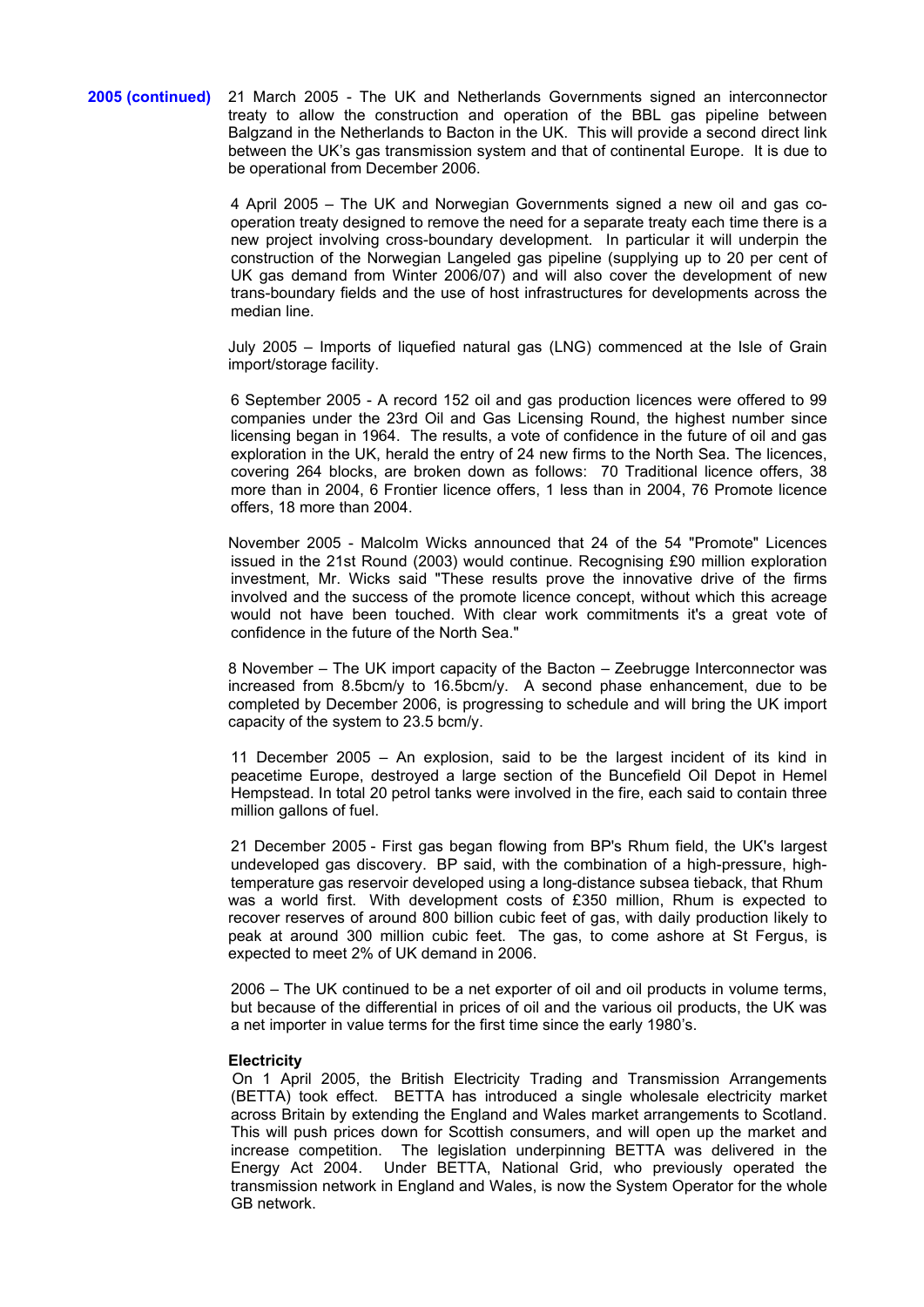**2005 (continued)** Coolkeeragh's new gas-fired power station replaced the Londonderry coal fired power station in March 2005.

> In May 2005, E.On UK announced that it had purchased the 392 MW Enfield Energy CCGT power station.

#### **Nuclear**

British Energy announced on 14 January that it had successfully completed the restructuring plan it announced in November 2002.

The Nuclear Decommissioning Authority was established on 1 April, following the transfer of assets and other property rights from BNFL and the signature of initial site Management and Operation contracts between NDA and BNFL/UKAEA.

### **Renewables**

Malcolm Wicks announced at the British Wind Energy Annual Conference in Cardiff, that he was giving development consent to a 78 megawatts windfarm at Little Cheyne Court in Walland Marsh, Kent. The decision follows a public inquiry.

On 8 March 2005, the Energy Minister announced that the Government intended to exercise the power in section 185 of the Energy Act to adjust the level of transmission charges paid by renewable generators on the Scottish islands, and possibly the North of mainland Scotland, subject to consultation. A consultation will be launched in the summer of 2005.

The DTI has developed and will implement this year a "Wave and Tidal Stream Energy Demonstration Scheme" worth up to £42 million that will support the first larger-scale wave and tidal farms. This is funded under the £50 million 'Marine Renewables Deployment Fund' announced by the Secretary of State for Trade and Industry in August 2004.

The final conclusions and recommendations of the Eskdalemuir Working Group were accepted by the Ministry of Defence in full. Defence Estates removed all associated holding objections in place against the 1.6 GW of wind developments in the vicinity of the seismic array at Eskdalemuir.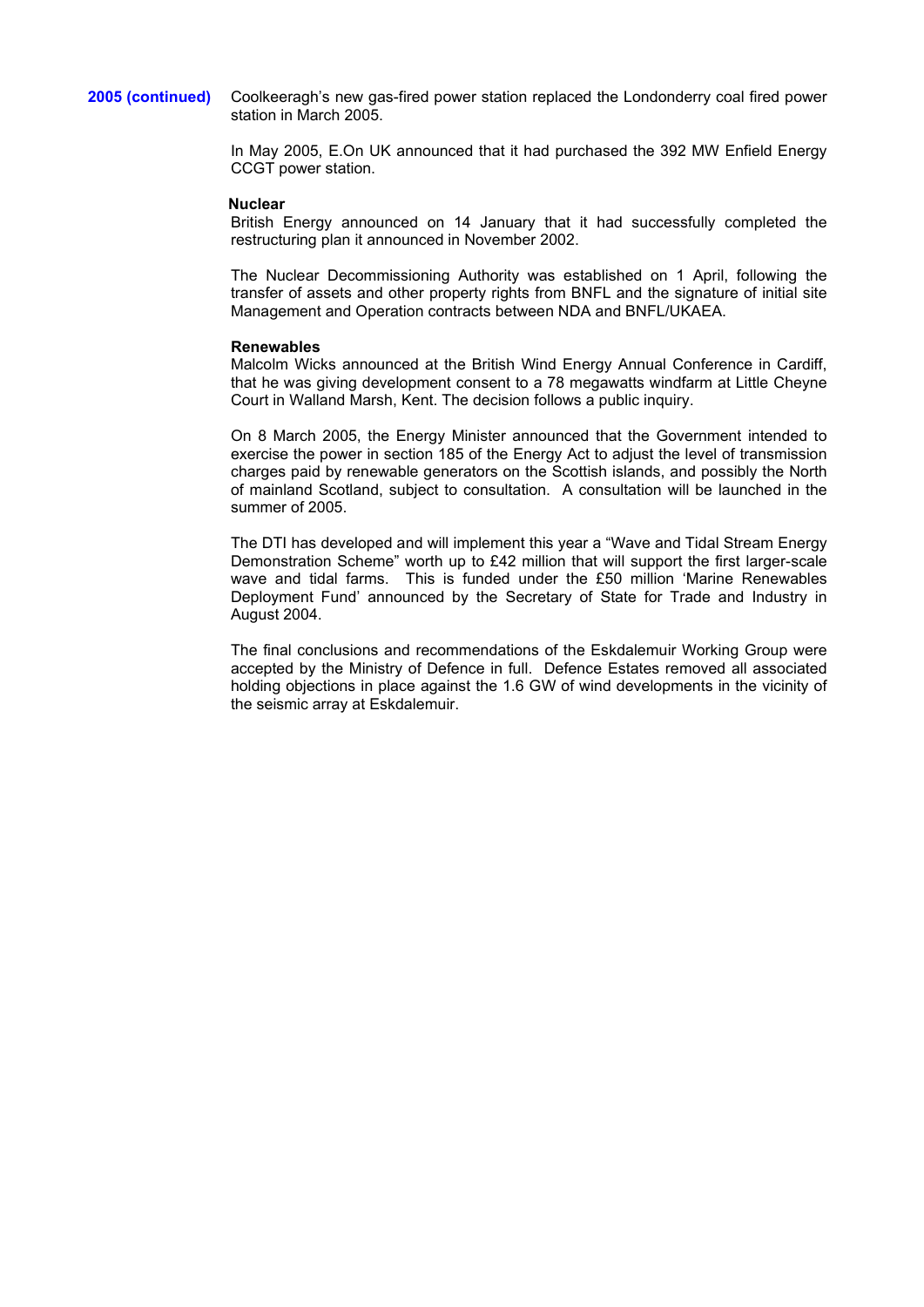# **2004 Sustainable Energy Policy**

DTI published the first annual report on implementation of the Energy White Paper on 26 April as part of a series of documents, all of which contribute to creating a lowcarbon economy. These included the Government's Energy Efficiency Implementation Plan (Defra), the Combined Heat and Power strategy (Defra), a consultation paper about biofuels (DFT), and a range of statistical indicators to monitor progress towards the goals of the White Paper (DTI).

## **Energy Act**

The Energy Act 2004 received Royal Assent on 22 July 2004. It will promote "cleaner, greener power" and competitive and reliable energy supplies for now and generations to come. It implements a range of commitments made in the Energy White Paper.

For the first time, one public body (the new Nuclear Decommissioning Authority), which published its draft Annual Plan for public consultation on 10 December 2004 will have complete responsibility for the decommissioning and clean-up of the UK's civil nuclear sites, and for the safe and effective management of our nuclear waste.

The Act also creates a single wholesale electricity market for Britain, the British Electricity Trading and Transmission Arrangements ("BETTA"). Provisions within the Act covering electricity and gas interconnectors implement a number of requirements in the EU's 2003 Gas and Electricity Directives and its Electricity Regulation.

## **Fuel Poverty**

The Fuel Poverty Action Plan, which is a Government publication, was issued on 30 November 2004 and sets out how the Government intends to meet its first fuel poverty target for England – that of eradicating fuel poverty in vulnerable households.

## **Emissions Trading**

On 27 October 2004, an announcement was made of the UK's intention to amend the National Allocation Plan for Phase 1 of the EU Emissions Trading Scheme (2005-07) to a higher number of allowances. This reflects finalisation of emission projections showing higher forecast emissions. The new proposed allocation represented a greater reduction against projections than previously indicated.

On 11 November 2004, the final Updated Energy Projections (UEP) informing the National Allocation Plan (NAP) for EU Emissions Trading Scheme (EUETS) were published on the DTI website. This paper presented the results of further revisions to the carbon emission projections that have taken place since May 2004.

## **Renewables**

On 2 August 2004, the Secretary of State announced the new £50m Marine Research Development Fund. This is another step towards promoting renewable energy and complements support already given for other emerging technologies including wind, solar and biomass.

On 4 November 2004, the final terms of reference for the 2005/06 review of the Renewables Obligation (RO) were published. In a separate exercise, a statutory consultation excise for proposed amendments to secure the Renewables Obligation was published on 8 September 2004.

#### **Climate Change**

On 8 December 2004 the consultation on the review of the UK Climate Change Programme was launched. The consultation highlights areas where the Government has identified opportunities further to reduce carbon emissions.

#### **Coal**

Hatfield colliery closed in January 2004. As part of the closure of the Selby complex Wistow mine closed in May 2004, Stillingfleet in September 2004 and Riccall in December 2004.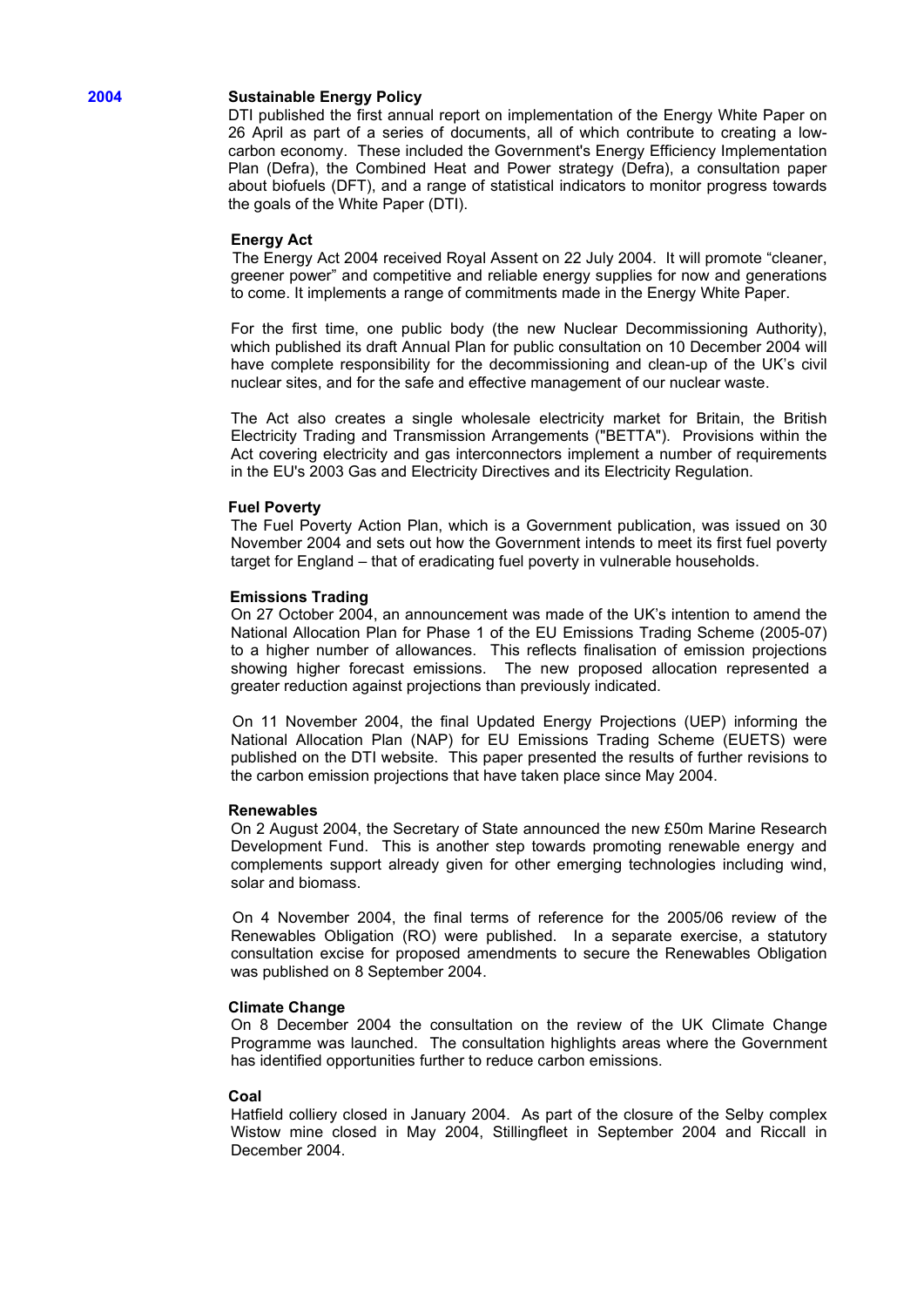**2004 (continued)** Period 2 of the Coal Investment Aid scheme closed on 1 June 2004. 13 applications were received requesting £94.7 million of aid.

> The Department reached the key milestone of £1 billion in British Coal Vibration White Finger compensation being paid in week commencing 19 July 2004.

#### **Oil and gas**

US oil firm Apache announced plans to spend around £137 million in 2004 on various projects in the Forties field in the North Sea. This included drilling more than 20 wells to gain a "substantial" increase in production.

The 22nd Offshore and 12th Onshore Oil and Gas Licensing Rounds were announced on 4 March 2004. The 22nd Round made available the largest number of offshore blocks since the 2nd Round in 1965. As well as continuing to include options for "promote" licences and traditional licences, the Round offered a further new form of licence, the "frontier" licence, for blocks in the Atlantic Margin, West of the Shetland Islands.

On 6 July 2004, DTI approved the 300th North Sea field development, Total's Glenelg field, with expected peak production of 30,000 barrels of oil equivalent a day.

On 28 July 2004, DTI approved the Saturn gas field development. Operator, ConocoPhillips, expected first gas in Q4 2005 at an initial rate of 74 million cubic feet a day, with a maximum daily rate of 169 million cubic feet in the following year. Produced gas will be transported via the Lincolnshire Offshore Gas Gathering System to the Theddlethorpe Terminal.

On 3 August 2004, production started from the Lundin-operated Broom field. Oil reserves were estimated to be 36 million barrels for the first phase, with further development opportunities in area currently being evaluated. Broom will also assist substantially in extending the Heather field life.

On 8 October 2004, the UK and Norwegian Governments agreed arrangements to allow the development of two new North Sea fields - Boa and Playfair.

The official launch of the 'Goldeneye' development took place on 11 November 2004. The £300m project, supported by co-venturers Shell, ExxonMobil, Paladin Resources and Centrica Energy, will provide around 3 per cent of the UK's gas.

#### **Electricity**

On 1 September 2004, the British Electricity and Trading Arrangements (BETTA) went "Active". This involved the Secretary of State using her powers in the Energy Act 2004 to change licence conditions so that trailing and testing of the new arrangements could begin, in preparation for BETTA going "Live" on 1 April 2005.

The findings of the investigation by DTI's Engineering Inspectorate into the major power failures in London on 28 August 2003 and in Birmingham on 5 September 2003 were communicated to the respective electricity companies in January 2004. Inspectors worked closely with the companies to ensure their recommendations were taken forward.

Scottish Power purchased Damhead Creek power station in June 2004 and became the sole owner of the Shoreham Power station in September 2004. Centrica purchased Killingholme power station in June 2004. In July 2004 Scottish and Southern Energy acquired the Ferrybridge C and Fiddlers Ferry power stations formerly owned by American Electric Power. Carron Energy re-opened the Fifoots Point power station in August 2004 and changed the name of the power station back to Uskmouth.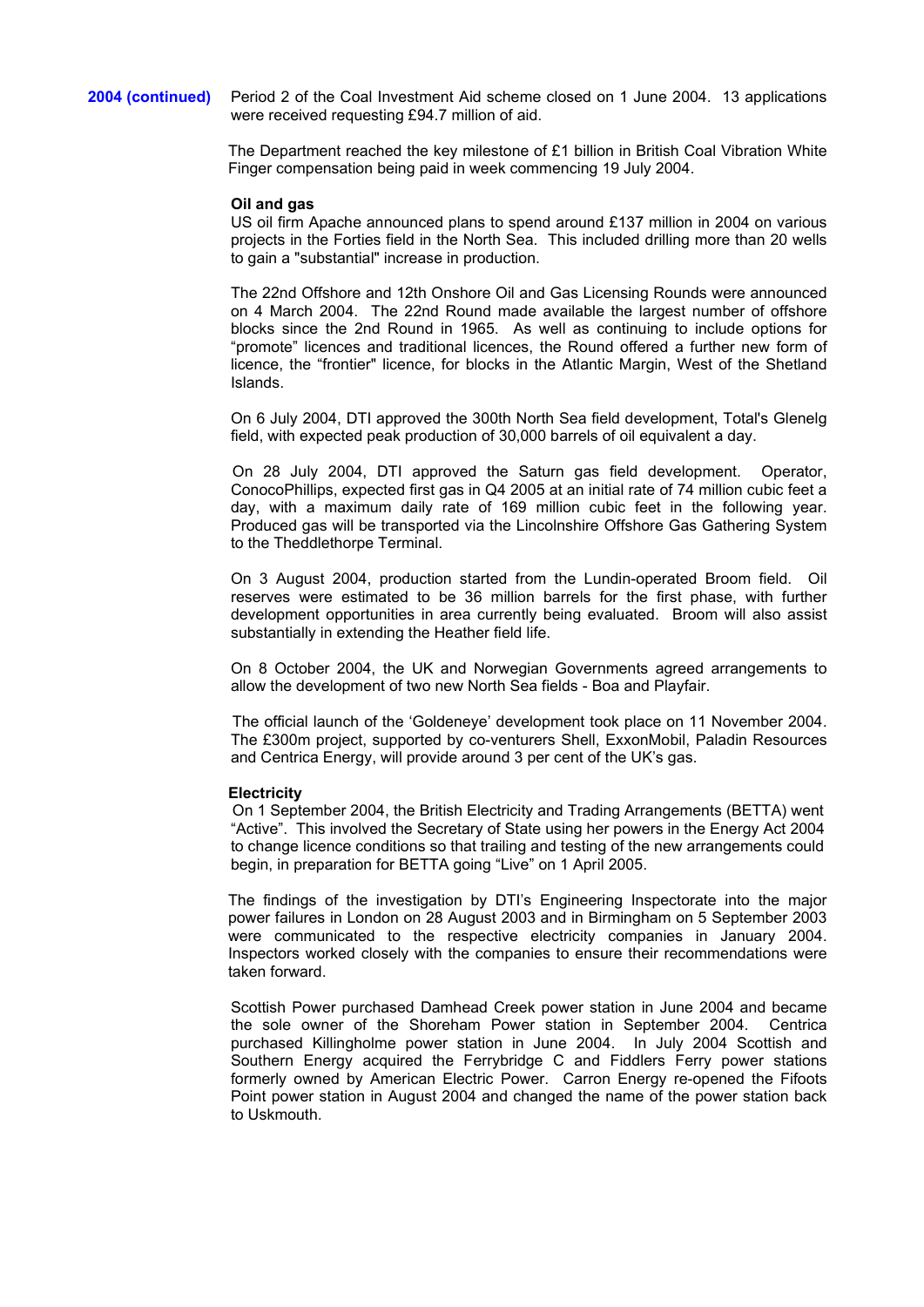# **2004 (continued) Nuclear**

The Secretary of State announced on 5 January 2004 that British Energy (BE) had completed the sale of its interest in its US joint venture, Amergen, in December 2003. All amounts outstanding under the Government's loan facility to BE have been paid off, but facility remained available to BE up to a maximum of £200 million.

At the end of February 2004 BNFL's Chapelcross nuclear power station closed.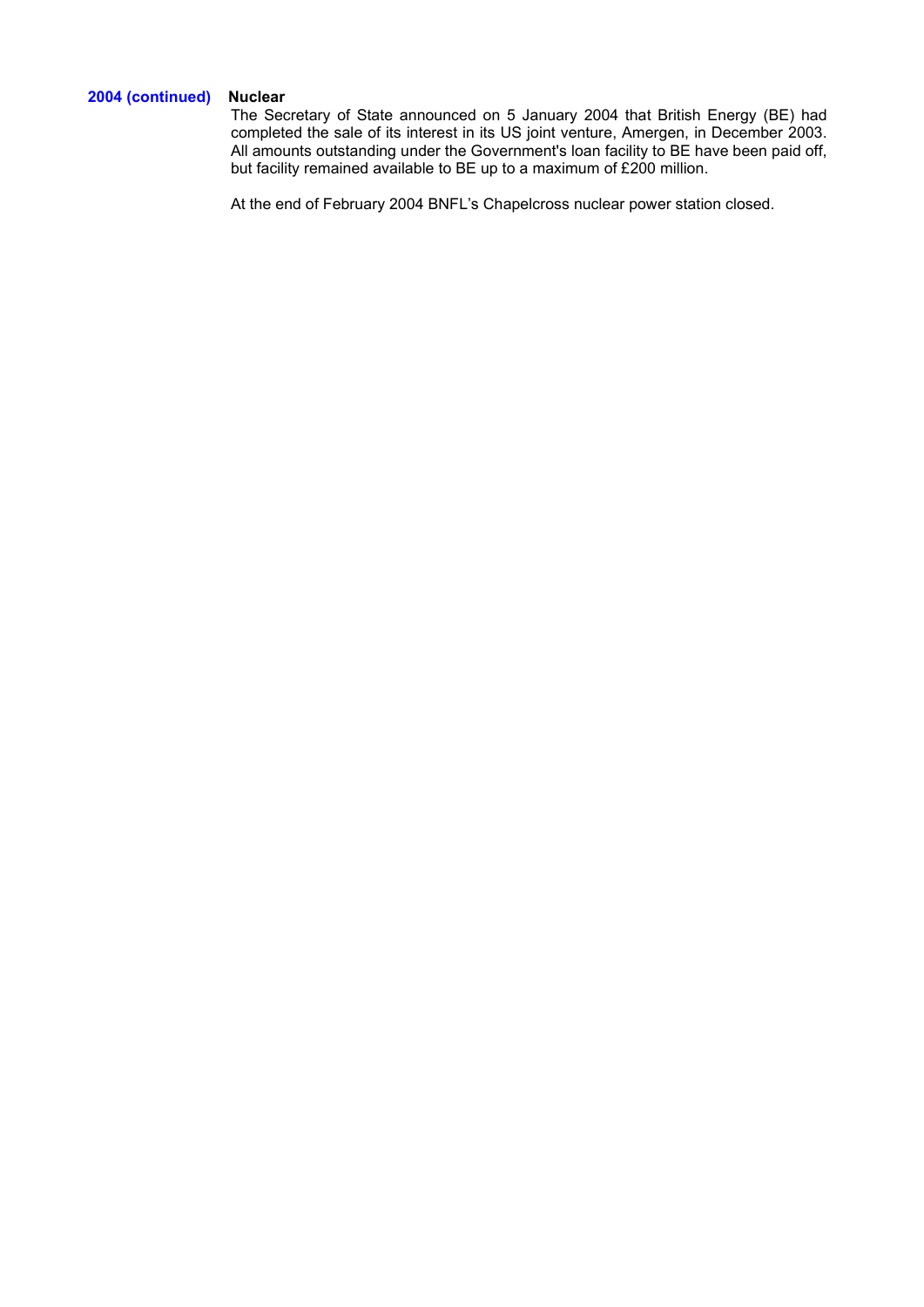## **2003 Sustainable Energy Policy**

The Sustainable Energy Policy Network (SEPN) website was launched in June 2003. SEPN represented a new way of working for government, ensuring the right communications and links are made across and beyond government to deliver the Energy White Paper.

Royal Assent for the Brian White Sustainable Energy Act was announced on Thursday 30 October 2003. The Act implements the DTI Energy White Paper commitment to provide statutory backing to regulatory impact assessments, including environmental impact assessments, undertaken by Ofgem for all significant new policies. It also provides the legal basis for accessing surplus funds from the Non-Fossil Fuels Obligation held by Ofgem.

## **Energy White Paper**

On 24 February 2003 the Government published its Energy White Paper "Our energy future – creating a low carbon economy". The White Paper set out a new energy policy, designed to deal with the three major challenges that confront the UK's energy system: the challenge of climate change, the challenge of declining indigenous energy supplies, and the need to keep the UK's energy infrastructure up to date with changing technologies and needs.

To address these challenges, the White Paper set four new goals for energy policy: to put the United Kingdom on a path to cut carbon dioxide emissions by some 60 per cent by about 2050, with real progress by 2020; to maintain the reliability of energy supplies; to promote competitive energy markets in the UK and beyond, helping to raise the rate of sustainable economic growth and improve UK productivity; and to ensure that every home is adequately and affordably heated.

For the first time, the environment was put at the heart of Government's energy policy, causing energy efficiency and renewables to feature prominently in the White Paper, as the main ways of delivering carbon cuts.

#### **Energy Markets**

Proposals to complete the liberalisation of the electricity and gas markets across the EU were adopted on 15 June 2003. The DTI played a leading role in the Energy Council in ensuring the measures will produce a competitive and open market by 2007.

#### **Fuel Poverty**

On 4 March 2003, the Government published its first annual progress report on the UK Fuel poverty strategy. The Fuel Poverty Advisory Group also reported on this date for the first time.

#### **Energy Efficiency**

In the April 2003 Budget the Government noted that economic growth and social progress must be balanced with action to protect and improve the environment. One of the main areas in which the Government confirmed that it would be undertaking further consultation was on specific measures to encourage household energy efficiency, following on from an earlier consultation on the use of economic instruments to promote energy efficiency in the domestic sector.

#### **Coal**

Clipstone colliery closed in April 2003 and in June2003 Betwys colliery announced closure. Output from the Selby complex began to decline prior to its proposed closure by June 2004.

Coal Investment Aid, with a budget of £60m was launched in June 2003. It is intended to create or safeguard jobs in socially and economically disadvantaged areas by encouraging coal producers to enter into commercially realistic projects that maintain access to coal reserves.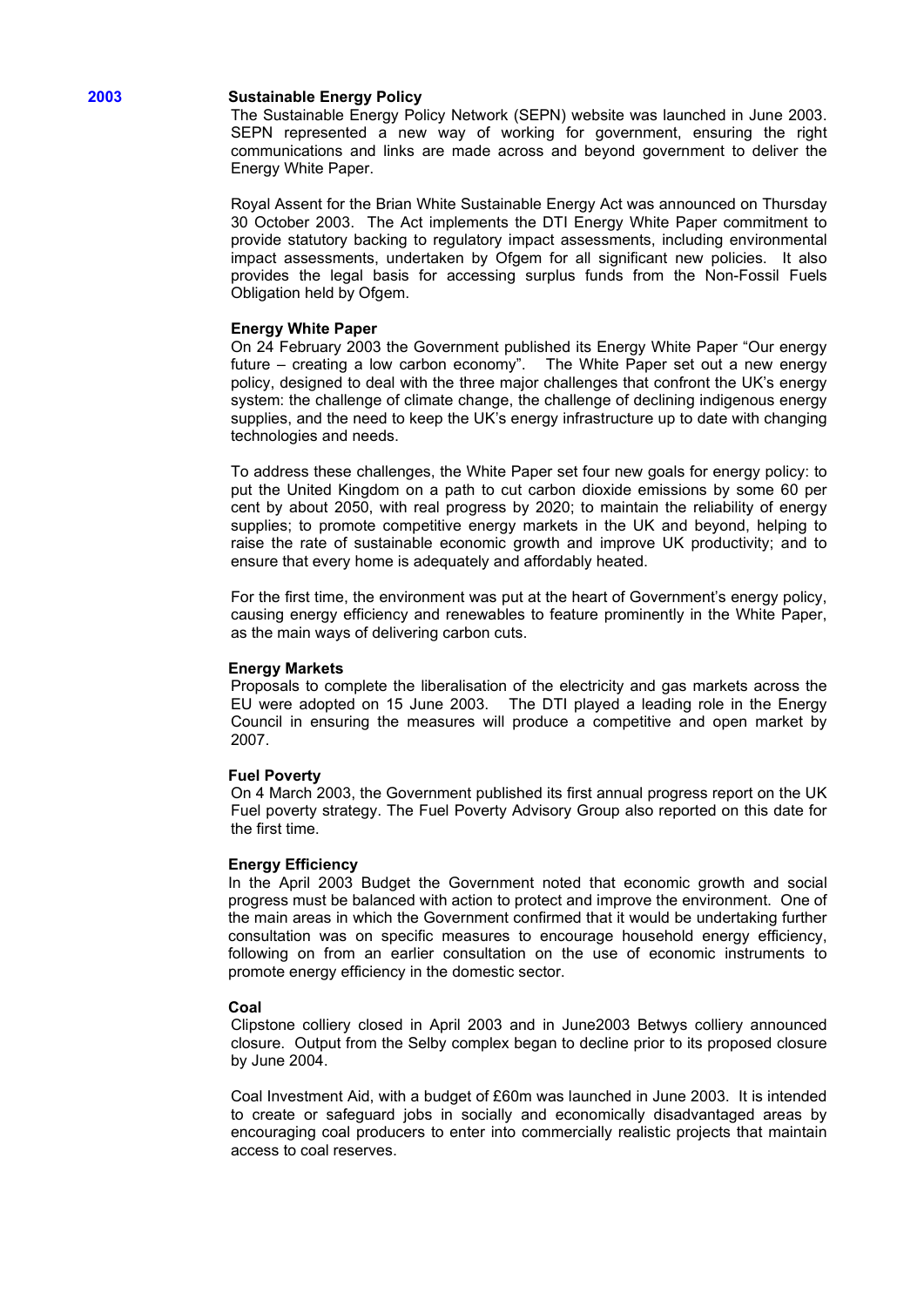## **2003 (continued) Oil and Gas**

In February 2003, to encourage a wider range of bids for offshore oil and gas exploration licences, the DTI enhanced the licensing system to include a new "promote" licence in the 21<sup>st</sup> Offshore Licensing Round. This new type of licence, offered at a tenth of the price of a traditional licence for the first 2 years of its term, was aimed at attracting smaller newcomers wishing to find oil and gas.

On 31 July 2003 the Energy Minister announced the results of the 21st Offshore Round, offering 88 new North Sea licences. The licences went to 62 companies, 27 being new entrants to the area. The awards underlined the success of the new "promote" licences, mentioned above.

In October 2003, the Energy Minister met with his Norwegian counterpart to sign an agreement on key principles that will be incorporated in a new Framework Treaty covering future cross-border oil and gas co-operation between the two countries. The Agreement opened the way for the construction of a large gas pipeline (Langeled) from Norwegian offshore infrastructure capable of delivering up to 20 per cent of the UK's current gas requirements from Winter 2006/7 and clarified the regulatory regime that would apply to a range to future cross-border projects.

In November, the Energy Minister gave approval to the giant Buzzard oil field. With an estimated 500 million barrels of oil to be recovered, and overall investment of £1.35 billion – the largest in the UK North Sea in the last decade, and equivalent to around a third of the industry total annual expenditure - Buzzard will make a significant contribution to the UK's oil production and to the economy.

#### **Power cuts**

On 14 August, a large area of the North East USA, including New York, and of Eastern Canada suffered cascading power cuts. Some 60 million people were affected within a matter of minutes as the system operators lost control of the networks, causing an uncontrolled series of power cuts.

On 28 August a power failure occurred affecting large parts of South London and parts of Kent. National Grid Transco redirected supplies via another circuit but at this time a separate fault occurred causing loss of supply to 410,000 customers. Power was restored to all customers in the space of 40 minutes.

Following power failures in London and the West Midlands, The Energy Minister asked the Engineering Inspectorate (EI) to carry out a detailed investigation of these faults, including a review of power supply arrangements for London Underground and Network Rail. In parallel with this, the EI worked on a joint investigation with Ofgem into these incidents.

## **Electricity**

In January 2003, Powergen announced the closure at the end of March of two already partly mothballed coal-fired power stations that it had acquired from TXU in October 2002, namely Drakelow and High Marnham. International power also re-instated 250 MW at Deeside for winter 2003/04, and RWE Innogy leased Fifoots Point power station from its administrators to operate over the winter.

In May 2003, Centrica completed the acquisition of Lakeland Power's Roosecote Power Station (229 MW), which had suspended operations in November 2002. Centrica also purchased Barry Power station (250 MW) from AES in July. Scottish and Southern Energy bought the distribution network operator, Midland Electricity from Aquila Networks in July and also acquired 100 per cent of Medway power station (688 MW) in October.

## **Nuclear**

At the end of March 2003 BNFL's Calder Hall nuclear power station closed.

An agreement was signed in June 2003 allowing UK companies to start nuclear cleanup work to start in North West Russia.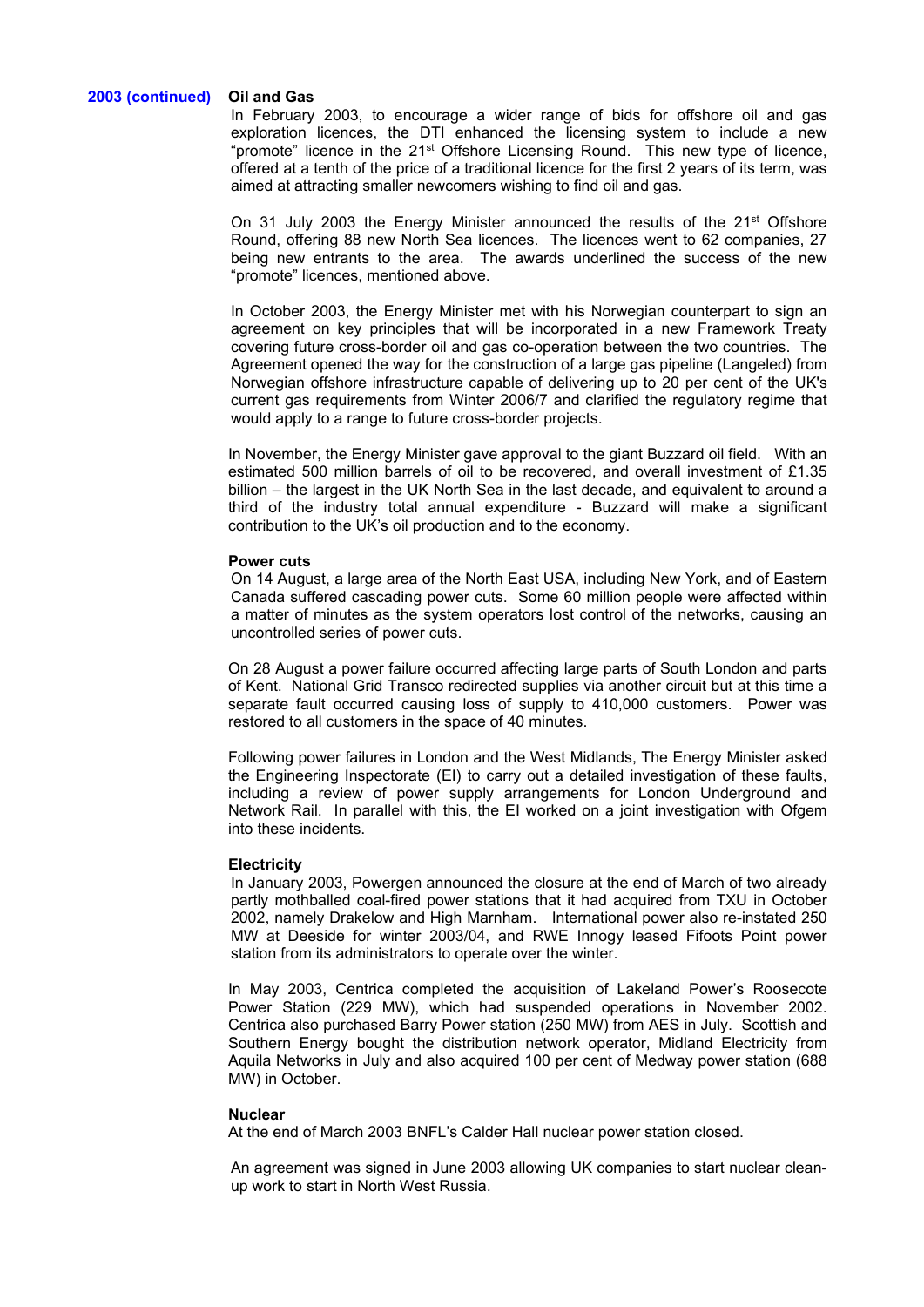**2003 (continued)**During 2003 the Government and BNFL conducted a joint strategy review of the company. The review conclusions were announced in a written statement to the House of Commons on 11 December 2003. One of the key conclusions of the review was that a new BNFL parent company would be established in April 2005, the principal focus of which would be clean-up activities at UK sites. At the same time, a new group of subsidiary companies would be established which would have initial responsibility for managing clean-up and operations at BNFL's UK sites under transitional arrangements to be agreed with the Nuclear Decommissioning Authority (NDA).

> On 24 June 2003, the DTI published the draft Nuclear Sites and Radioactive<br>Substances Bill. The draft Bill set out provisions to establish the Nuclear The draft Bill set out provisions to establish the Nuclear Decommissioning Authority (NDA), as foreshadowed in the July 2002 White Paper, *Managing the Nuclear Legacy: A strategy for action*.

## **Renewables**

Two rounds of Offshore Licensing took place in 2003, which brought forwards a large number of proposals. Capital grants of £59 million were given to six of the first round offshore wind projects, with a total capacity of around 530 MW. The awards made in the second round, which covered 15 wind farm projects, will provide enough electricity for more than one in six households (4 million homes). The projects are in three strategic areas (Thames Estuary, Greater Wash and North West) with generation due to begin 2007-08. North Hoyle – the UK's first major offshore windfarm – began generating electricity.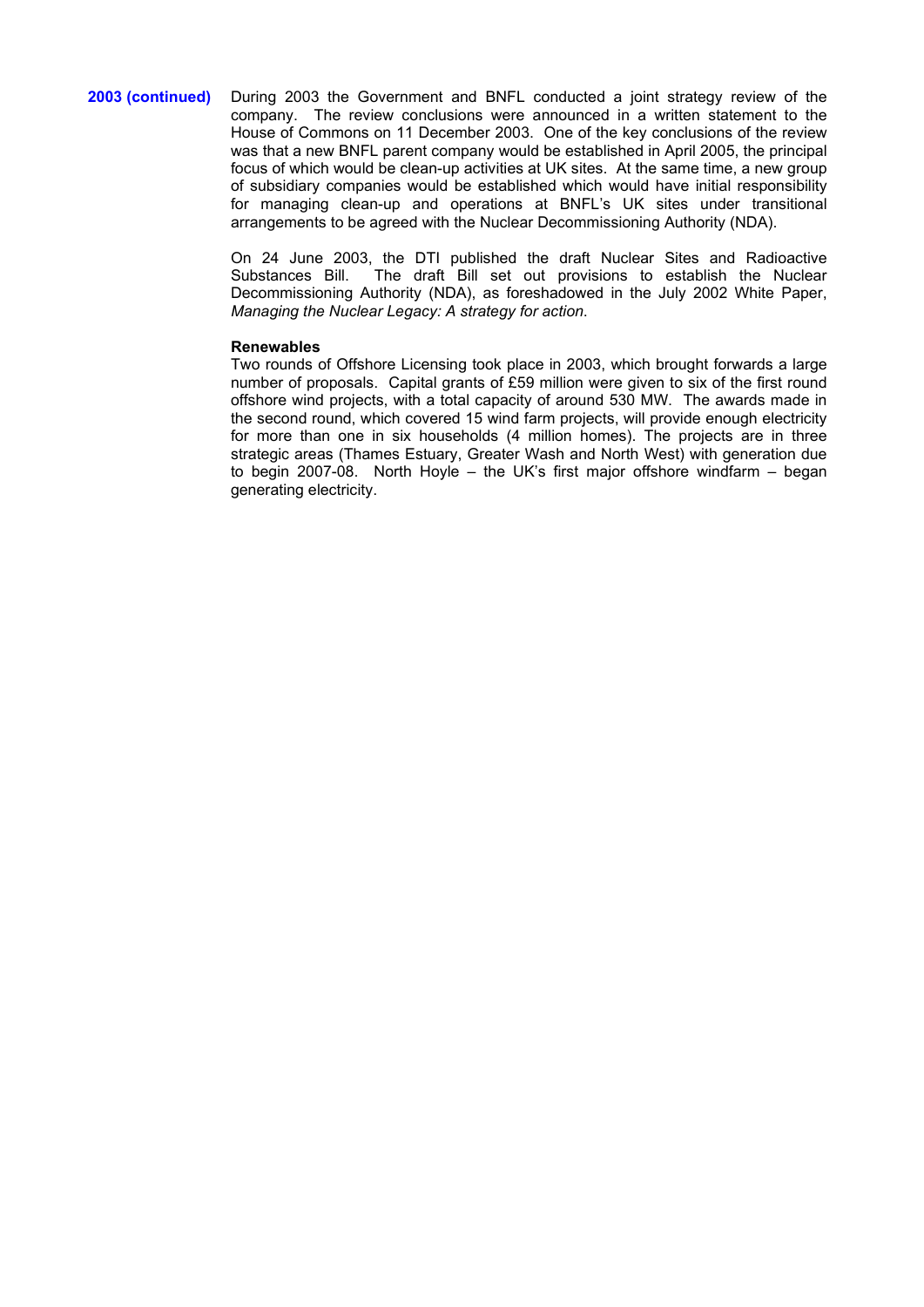## **2002 Climate Change levy**

In the Chancellor's 2002 Budget statement he strengthened the existing policy to support business energy efficiency by announcing proposals to:

- Freeze the climate change levy rates;
- Give complete exemption from the climate change levy to electricity generated by good quality combined heat and power (CHP) or from coalmine methane. Implementations of these exemptions are subject to EU state aids approval;
- Add heat pumps, radiant, warm air and solar heaters, energy-efficient refrigeration equipment and compressor equipment to the list of energy-saving technologies, which can benefit from enhanced capital allowances against tax. This provision is also to be extended to equipment for leasing.

## **Emissions Trading Scheme**

The Government's emissions trading scheme was launched on 2 April 2002. Thirtyfour organisations successfully bid to join the scheme for permits in an auction for permits held on 11 –12 March 2002.

## **Energy Efficiency**

The Energy Efficiency Commitment is an obligation (expressed as a total energy saving in TWh) placed by the Government on gas and electricity suppliers to encourage and assist their customers to make energy savings through measures such as cavity wall insulation, loft insulation, boiler replacement and energy saving light bulbs. Suppliers make a contribution to the cost of the measure at a level that will induce the customer to take it up.

The scheme, began on 1 April, and will run from 2002 to 2005. The overall target on all suppliers has been set at a level that is expected to lead to estimated ongoing annual energy savings for consumers of around £275 million by 2005, as well as annual reductions in carbon emissions of around 0.4 million tonnes by 2005. It is estimated that the scheme will cost energy suppliers around £3.60 per customer, per fuel, each year. The scheme focuses help on the fuel poor and companies will be required to seek at least 50 per cent of their target fuel savings from disadvantaged customers.

#### **Fuel Poverty**

The Fuel Poverty Advisory Group, which had been announced in the November 2001 UK Fuel Poverty Strategy, met for the first time in March 2002. The Group is an Advisory Non-Departmental Public Body sponsored by DEFRA/DTI. Its primary task is to report on the progress of delivery of the Government's Fuel Poverty Strategy and to propose and implement improvements to regional or local mechanisms for its delivery.

The Group consist of a chairman and senior representatives from organisations such as the energy industry, charities and consumer bodies. These members would be representative ex officio members rather than individuals, who should be able to take a broad and impartial view.

In March 2002, the Department for Transport, Local Government and the Regions published revised guidance on the decent home standard and how social landlords can quantify the extent of non-decent housing within their stock to help them better deal with the problem. A decent home is one that meets the following criteria:

- is above the current statutory minimum standard for housing;
- is in a reasonable state of repair;
- has reasonably modern facilities and services;
- provides a reasonable degree of thermal comfort.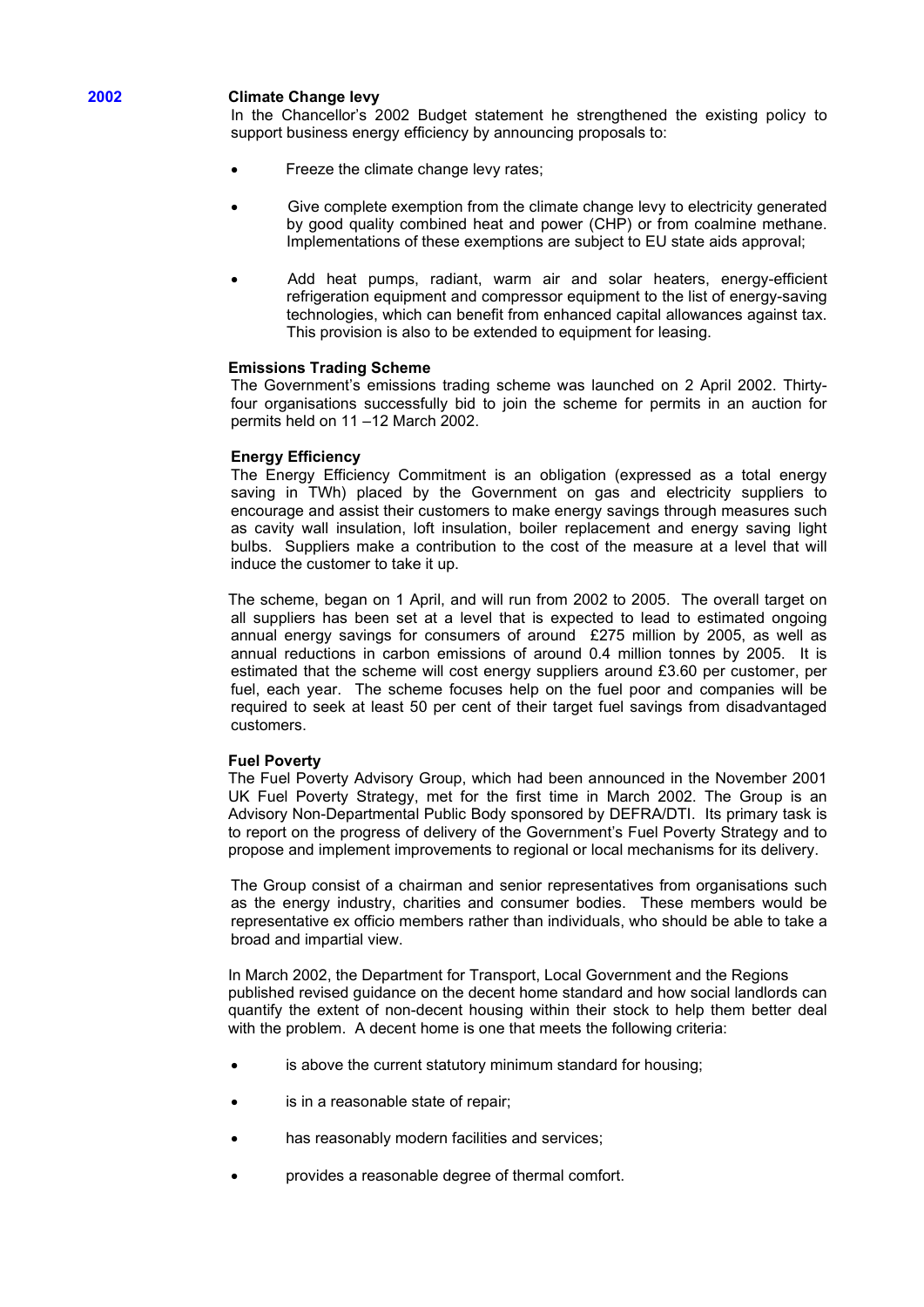**2002 (continued)** The Scottish Executive issued its draft Fuel Poverty Statement in March 2002, inviting comments on the way the Executive plans to tackle fuel poverty in Scotland.

> Again in March, Ofgem published its second annual report on its Social Action Plan setting out progress towards Ofgem's aim to ensure competition benefits all customers and to develop polices to help the fuel poor.

## **Coal**

Longannet colliery owned by the Scottish Coal Company Ltd ceased operation and went into liquidation in March 2002. Price of Wales Colliery closed in August 2002.

## **Oil and Gas**

PILOT "Progressing Partnership" Work Group was launched in March 2002. Within PILOT, the joint Government/Industry oil and gas task force, a new initiative for progressing partnership was born. Looking at common behavioural and supply chain barriers, the Group's aim was to address issues inhibiting recovery of Britain's oil and gas reserves. This led to a number of new initiatives, including getting "fallow" assets into the hands of those companies best placed to exploit them, and streamlining commercial agreements, to allow for swifter transfer of licence interests in offshore acreage.

## **Gas and Electricity**

In October, TXU Europe agreed to sell its UK assets, including 5.3 million electricity and gas customers and 2.9GW of capacity to Powergen for £1.37 billion. The sale made Powergen the second largest supplier of retail energy behind Centrica.

## **Electricity**

London Electricity acquired the distribution business of Eastern Electricity and the distribution and retail businesses of Seeboard.

In March 2002 Fifoots Point coal fired power station owned by AES went into receivership followed by Lakeland Power's Roosecote station in November 2002 and Westfield's Fife Power in December 2002

Power stations mothballed during 2002 included: one unit at Deeside (International Power); one unit at Killingholme (Powergen); and two units at Grain (Powergen).

## **Nuclear Power: British Energy**

Following a sudden deterioration in its financial situation, the private sector nuclear electricity generator, British Energy (BE) approached the Government in early September 2002 seeking immediate financial support and discussions about longer term restructuring. The company owns eight nuclear power stations and generates about 20 per cent of Britain's electricity. In accordance with the Government's overriding priorities of nuclear safety and the security of electricity supplies, it provided short-term financial support to, and entered into discussions with, BE.

BE announced a proposed restructuring plan on 28 November, and the Government is taking financial responsibility for BE's historic spent fuel liabilities, and underwriting new arrangements announced by the company to fund decommissioning and other nuclear liabilities.

#### **Nuclear**

Bradwell power station owned by BNFL Magnox ceased production after 40 years of service.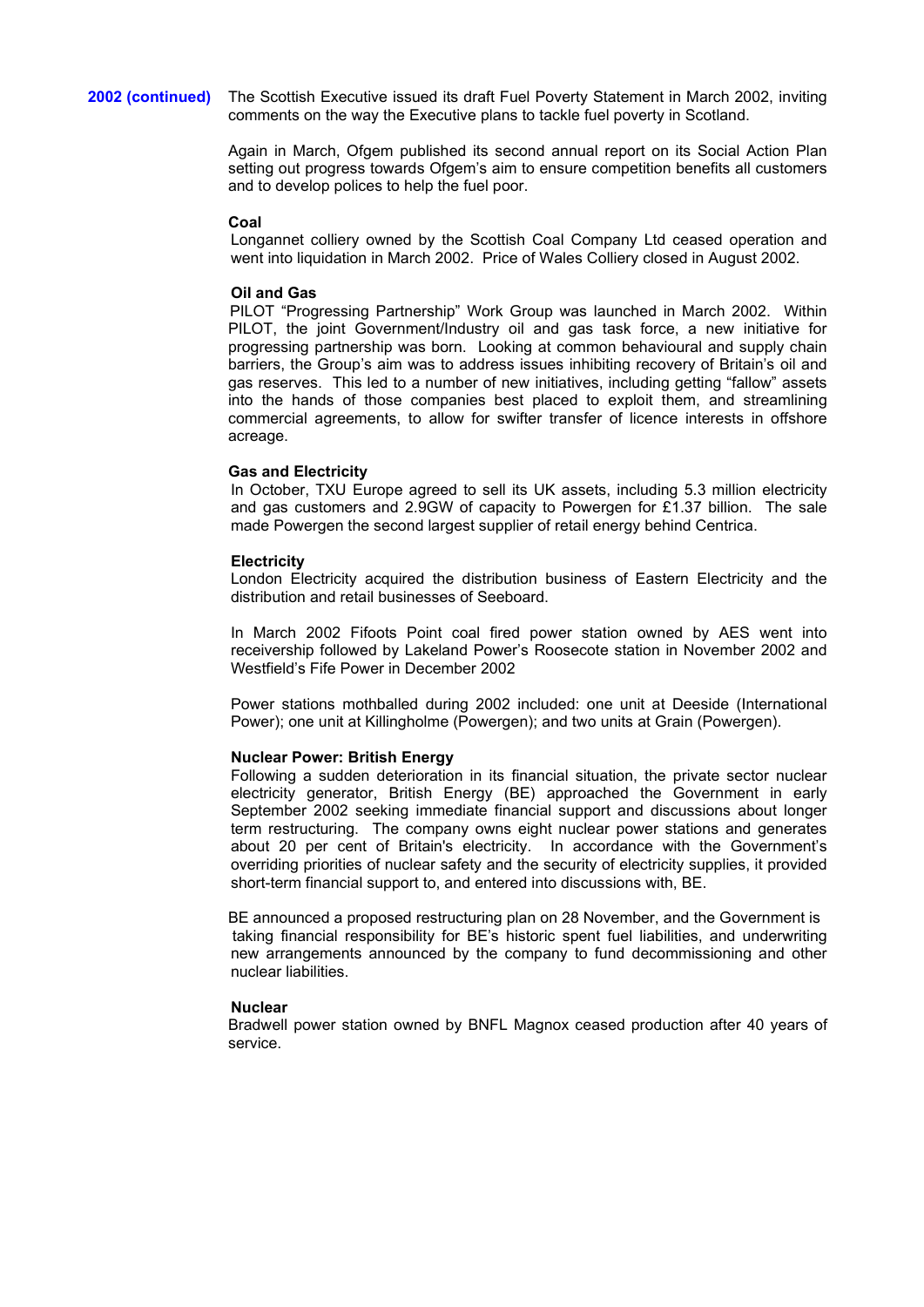**2002 (continued)** On 4 July 2002, the Government published proposals for radically altering existing arrangements for managing publicly-funded nuclear clean up in its White Paper, *Managing the Nuclear Legacy: A strategy for action*. The cornerstone of the new policy involved the establishment of a Nuclear Decommissioning Authority (NDA) to ensure the safe, secure, cost-effective and environmentally friendly decommissioning and clean up of the twenty nuclear sites currently operated by BNFL and UKAEA. To this end, it will develop a UK-wide strategy for dealing with the nuclear 'legacy'. Public consultation on the White Paper ended on 14 October. Detailed provisions to establish the NDA were later published in the draft Nuclear Sites and Radioactive Substances Bill on 24 June 2003.

#### **CHP**

In the 2002 Budget it was announced that all CHP generated electricity would be exempt from the Climate Change Levy (CCL). This is a key measure that is likely to help set the sector on course to meet the Government's target of at least 10,000MWe of CHP capacity by 2010. Previously, only CHP electricity used on site or sold direct to other users had qualified for CCL exemption. In addition leased assets became be eligible for Enhanced Capital Allowances (ECAs).

In May 2002, Defra published for consultation the draft CHP Strategy that describes the full range of measures thought sufficient to for the Government's target of at least 10,000 MWe of Good Quality CHP to be met by 2010. It included market incentives, guidance and information, financial assistance and legislative action to support growth of the CHP industry. The consultation ran between 15 May and 7 August. A summary document was published on the Defra website in November. The final Strategy will be published in 2003.

## **Micro CHP**

In the 2002 Budget it was announced that domestic micro CHP installed under the Warm Front Team will attract the reduced rate of VAT. Micro CHP is a new technology that we expect to make a significant contribution to domestic energy efficiency in the future. Reducing VAT on the cost of installation will help to give this new technology a useful kick-start.

#### **Renewables**

On 1 April 2002, the Government introduced an obligation on all licensed electricity suppliers that required them to supply a specified proportion of their electricity from eligible renewable sources. That proportion will rise in stages from 3 per cent in the 2002 year to 10 per cent by 2010.

During the year the first two offshore windfarms were approved and construction began at Scroby Sands and North Hoyle.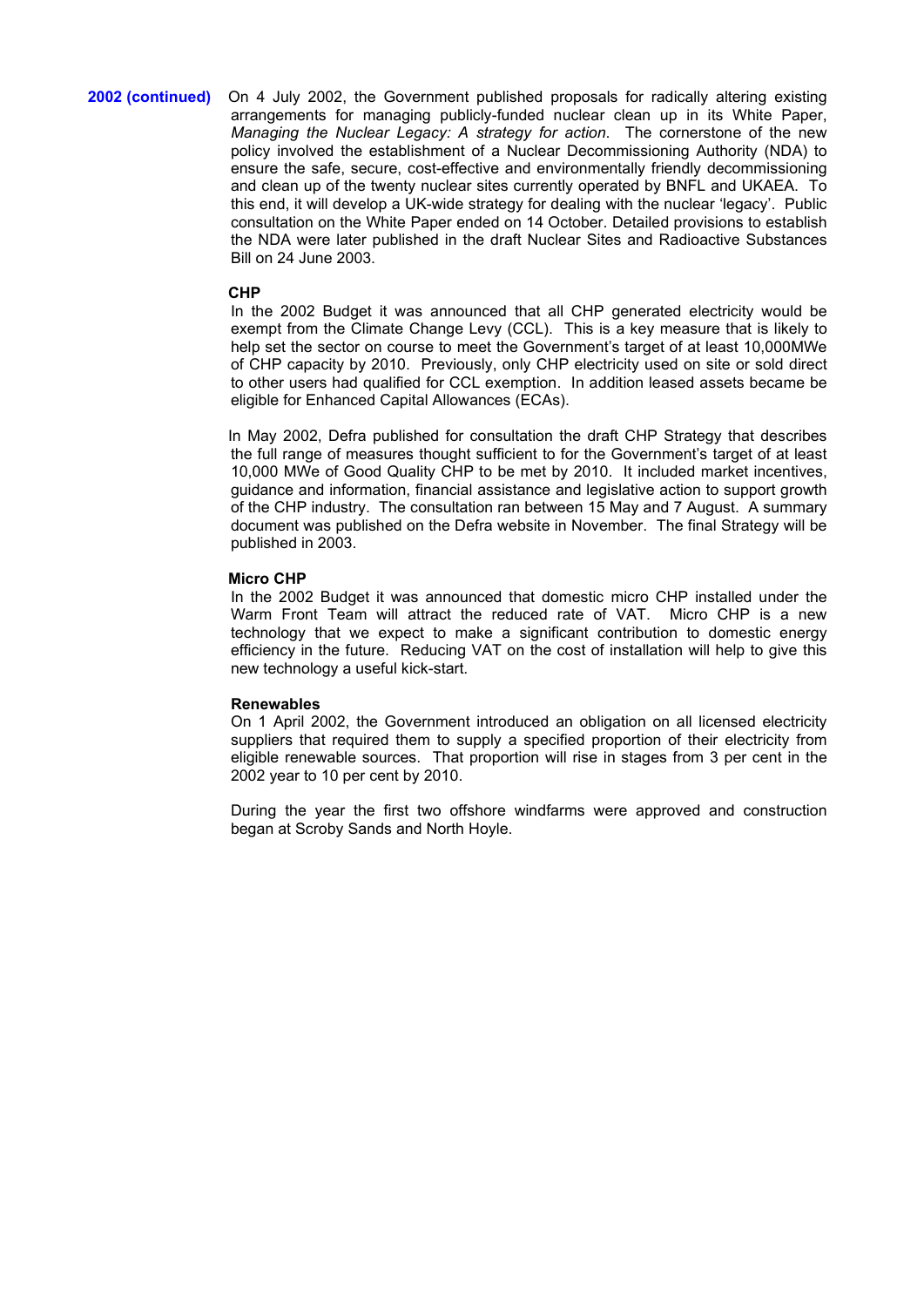# **2001 Environment**

The Government introduced the climate change levy in April 2001. The levy had been proposed in the 1999 Budget, and its design elaborated in subsequent announcements.

The levy applies to energy (coal, gas and electricity) supplied to business and the public sector. It does not apply to energy used in the domestic sector for motive power in transport or to produce another energy product. There are exemptions for electricity generated from renewable sources and energy from quality-assured Combined Heat and Power (CHP) plants.

Levy revenues are recycled to business through an accompanying cut in employers' National Insurance contributions and a package of energy support to business which will fund energy efficiency advice to business and investment in low carbon technologies research and development, to be managed under the new Carbon Trust; as well as a new scheme of enhanced capital allowances for businesses investing in energy saving technologies.

Energy intensive sectors, as defined under certain eligibility criteria, receive an 80 per cent levy discount in return for delivery of energy saving targets in negotiated agreements with the Government.

The Government worked closely with the business-led Emissions Trading Group to design a UK Emissions Trading Scheme and published a draft Framework in May 2001, providing guidance for business on how the scheme will work and how companies can join in. The Government had previously confirmed it would make £30 million (net of tax) available to encourage companies to bid into the scheme and take the risks associated with taking on a binding emissions cap.

## **Fuel Poverty**

In February, the Government published its consultation draft of the UK Fuel Poverty Strategy. Following a period of consultation over the summer in 2001, the UK Fuel Poverty Strategy was then published in November of 2001. The document sets out the Government's objectives, policies and targets for alleviating fuel poverty in the UK over the next 10 years.

The Government announced two new pilot schemes in the November 2002 Strategy. The Government intends to invite micro-CHP manufacturers to take part in a largescale pilot to test the suitability of the technology for fuel poor households. In total up to 6,000 installations will be carried out over a 3-year period beginning in 2002. If successful, the intention is to offer this through HEES/WFT from 2005.

The Government also announced its intention to carry out a £5 million pilot to test a range of renewable energy and related technologies for use in homes that are off the mains gas network. Technologies for consideration include ground, air and water source heat pumps, solar water heating, biofuel heating, wind or hydroelectric generation. Individual pilots would examine the most appropriate renewable energy solutions for various property types, locations and occupant groups.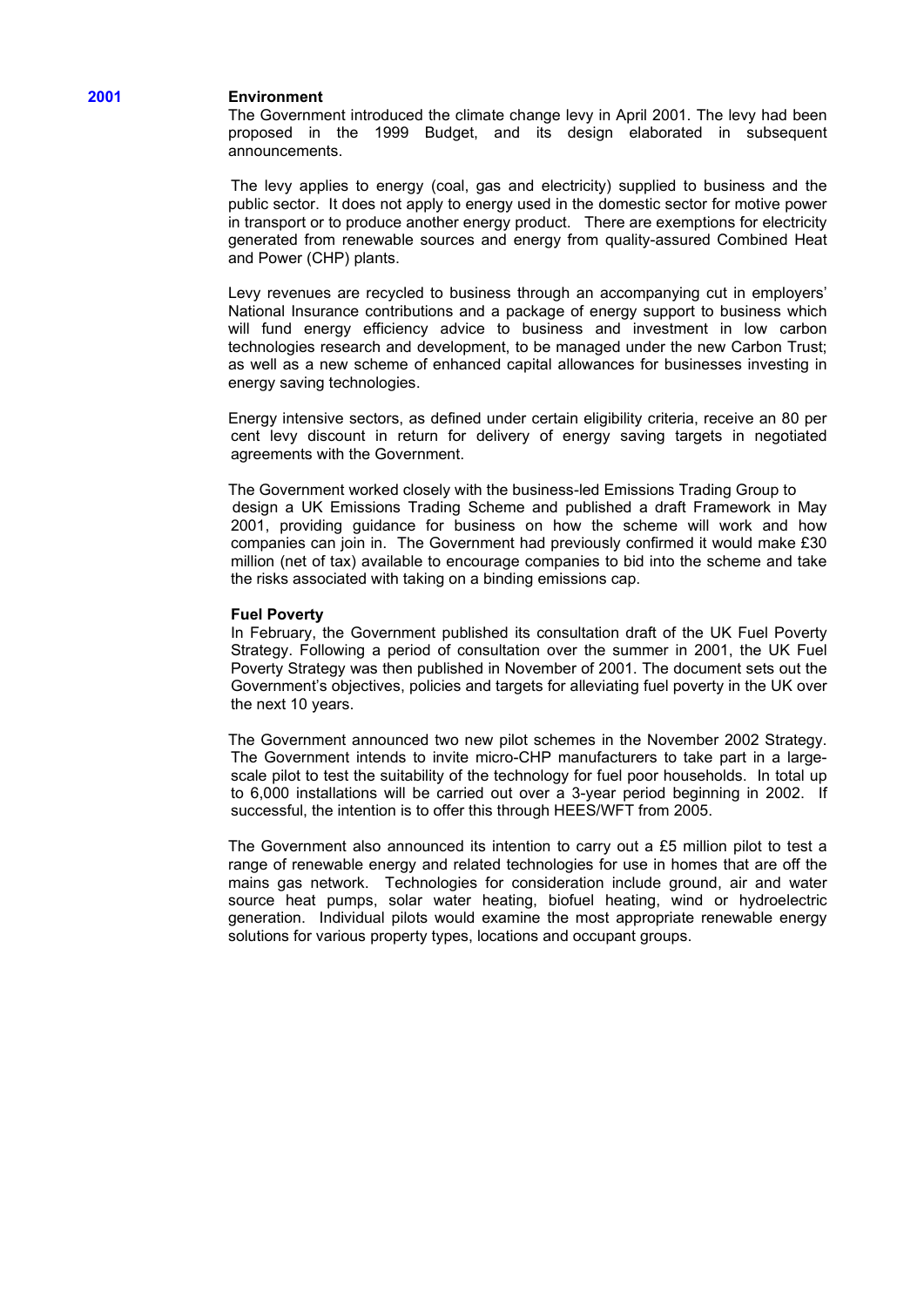- **2001 (continued)** Following the publication of the draft Strategy in February 2001, a Group was set up to look at the feasibility of extending the gas network to ensure that wherever possible the gas network provides the widest viable coverage and fullest viable capacity. The Group reported to Ministers at the end of 2001, the reports key findings were:
	- around 1.3 million of the 4.5 million British households in fuel poverty are without access to mains gas. Of 900,000 English households without gas, provision of gas central heating and, where practical, loft and cavity wall insulation could remove 600-700,000, including the great majority of the most vulnerable, from fuel poverty. Similar or greater impacts would be likely in Wales and Scotland;
	- extension of the network may be particularly appropriate where certain conditions –size of community, density and clustering of housing and relatively close proximity to the existing network – coincide. Where connection to the network is inappropriate, similar results appear obtainable from insulation and central heating systems used in conjunction with other fuels, such as fuel oil, that can drive central heating radiators;
	- in some cases, other measures may be enough to remove households from fuel poverty: electric storage heating and insulation would remove 300- 400,000 from fuel poverty, while insulation measures alone would remove 200-300,000.

## **Coal**

Quinquennial Review of the Coal Authority completed. RJB Mining became UK Coal in May.

In October 2001 Coalpower Ltd assumed ownership of Hatfield colliery, which had gone into liquidation in August.

## **Buzzard Oil Field Discovery**

In June 2001 the then PanCanadian Petroleum Company announced it had made a<br>maior oil reservoir discovery in the Central North Sea called "Buzzard". Initial major oil reservoir discovery in the Central North Sea called "Buzzard". estimates of recoverable oil were set at 200 to 300 million barrels. Later research indicated that the original reserves figure was understated by 100 million barrels of oil recoverable. The discovery confounded the view that there were no more large fields to be discovered in the North Sea.

## **Oil**

In August 2001 production of gas and oil began at the Franklin field from a North Sea record depth of 5,500m (18,000 ft) sub sea and at record high temperature of 200 degrees Celsius. The Elgin-Franklin field complex became the world's largest offshore high-pressure high temperature producing centre.

## **Electricity**

On 27 March the new electricity trading arrangements (NETA) replaced the electricity pool. NETA is a screen-based trading arrangement similar to that for general commodity trading – see Chapter 5, paragraph 5.3. A number of reports and consultations were carried out following the introduction of NETA - focussing in part on the impact of the balancing and settlement mechanism on small generators.

In October 2001, the formal separation of supply and distribution licences took place. From that date, no company could legally hold both licences. All former public electricity suppliers created new company structures to cater for this requirement. In addition several companies took the opportunity to focus on either supply or distribution by selling off the other business.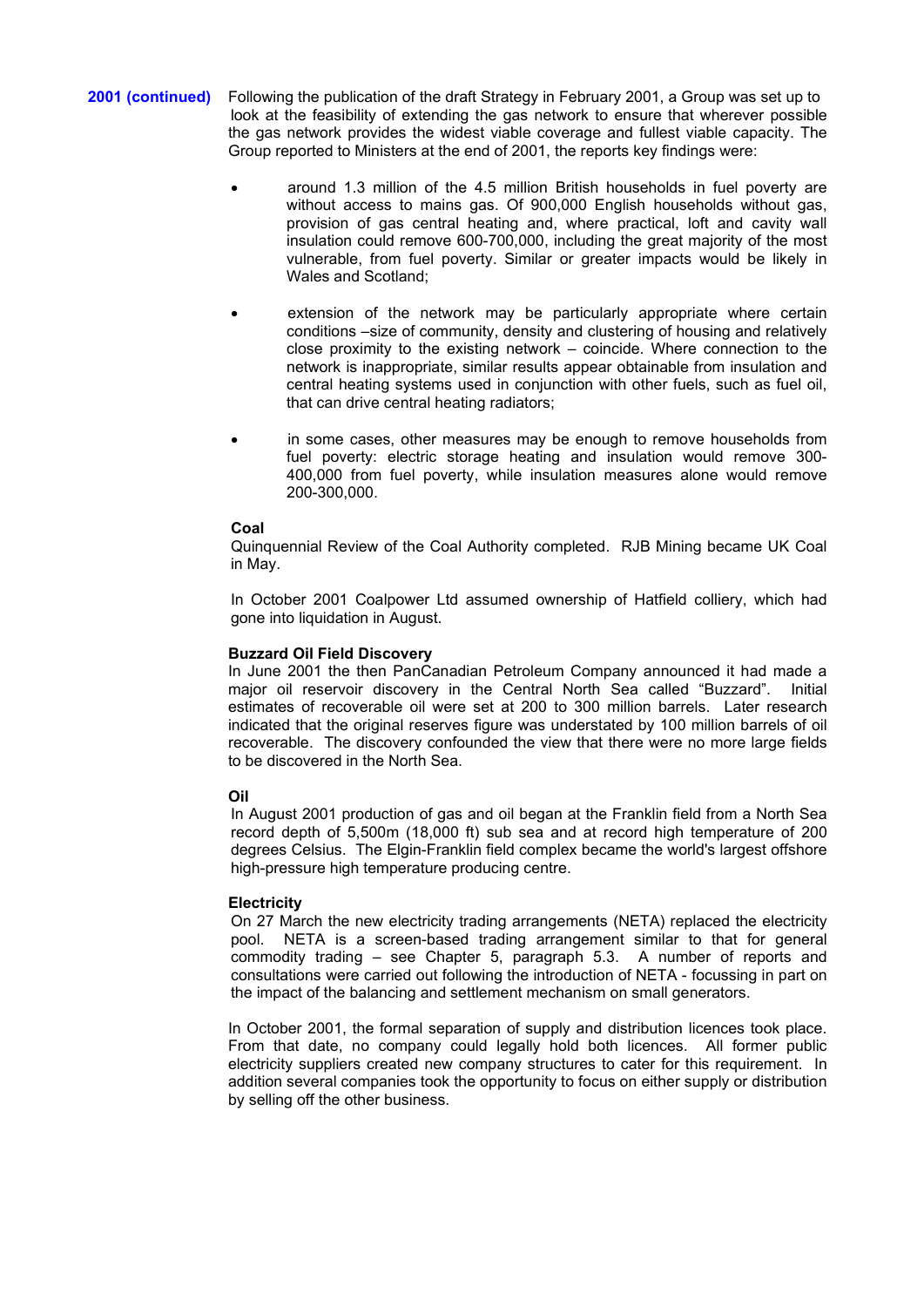2001 (continued) By the end of the year, Innogy (the demerged domestic arm National Power) owned the former supply businesses of Midlands Electricity, Yorkshire Electricity and Northern Electric; TXU Europe owned the supply businesses of the former Eastern Electricity and Norweb; London Electricity owned the supply business of SWEB as well as that of London, and Scottish and Southern Electric owned the supply businesses of Scottish Hydro, Southern Electric and SWALEC. (Scottish Power continued to own Manweb as well as that of Scottish Power). In the field of distribution, Western Power Distribution (the renamed distribution business of SWEB) acquired the distribution business of SWALEC while Northern Electric purchased the distribution business of Yorkshire Electricity.

> In October 2001, American Electric Power bought Ferrybridge and Fiddlers Ferry coal fired power stations from Edison Mission Energy.

> TXU Europe sold the Rugeley coal fired power station to International Power (July), the West Burton coal fired station to the London Power Company (December), and the Kings Lynn and Peterborough CCGT stations to Centrica (October).

#### **Nuclear**

On the 28 November 2001 the Secretary of State made a statement about the future management of public sector civil nuclear liabilities. She announced HMG's intention to set up a Liabilities Management Authority (LMA) responsible for Government's interest in the discharge of public sector civil nuclear liabilities. The establishment of the LMA, and the transfer of assets and liabilities from BNFL and UKAEA to it, will require primary legislation.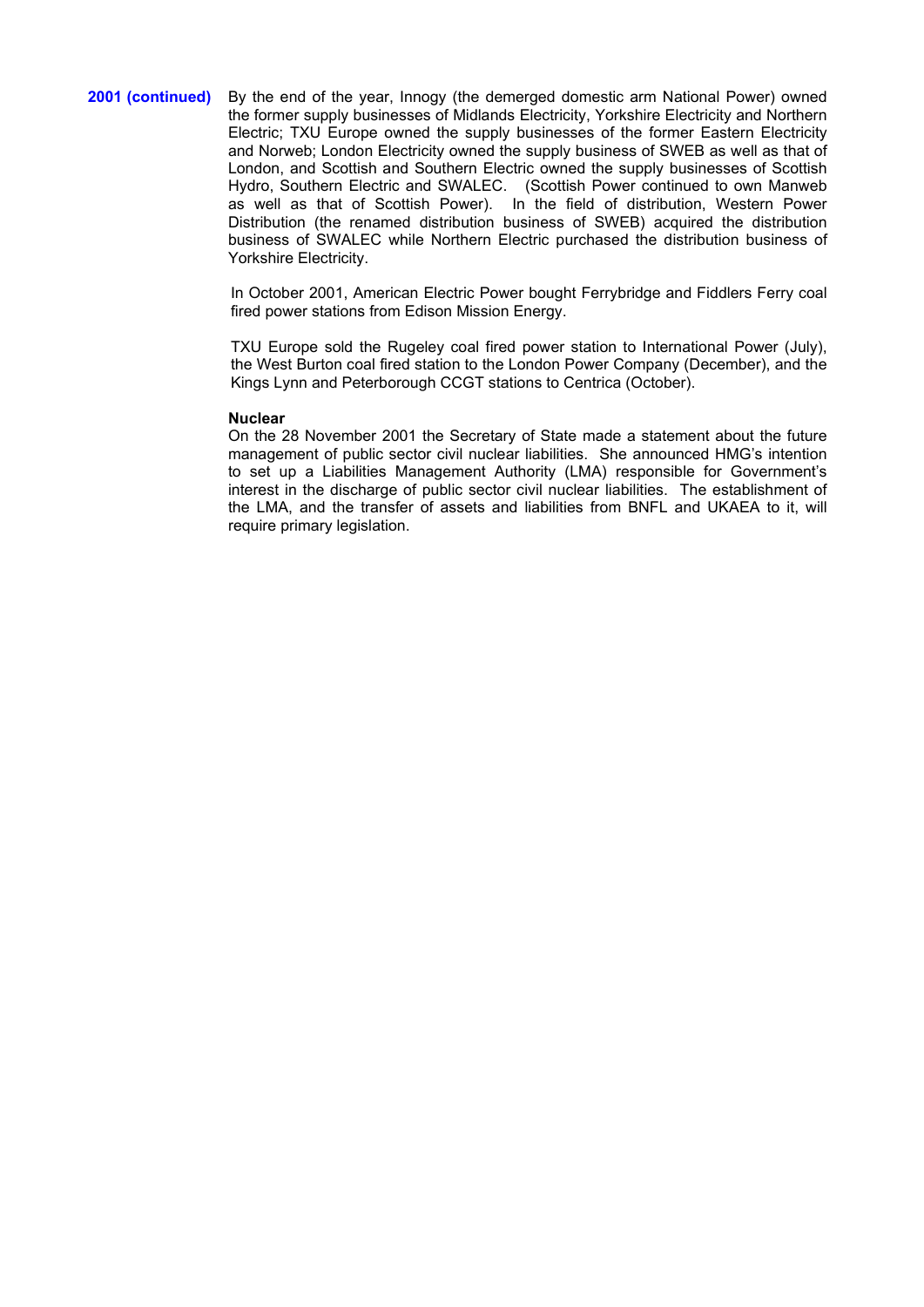## **2000 Fuel Poverty**

In the March 2000 Budget the Government announced a change in tax rules to facilitate BG Transco's Affordable Warmth Programme, which uses an innovative application of lease finance, to encourage the installation of installation of insulation This programme aimed to install central heating in 850,000 local authority/registered social landlord homes and 150,000 pensioners private sector homes over the subsequent seven years.

After extensive consultation Ofgem, published its Social Action Plan in March 2000. It is a framework for action across a wide range of activities to ensure that the economic benefits of liberalisation is re spread fully among vulnerable and disadvantaged customers.

The new Home Energy Efficiency Scheme (HEES) was launched in June 2000 to provide a package of insulation and/or heating improvement measures for households in receipt of an income or disability benefit. The scheme will have a total budget of nearly £300 million in the first two years.

The Fuel Poverty Monitoring and Technical Group, which includes representatives from across Government as well as external organisations, was set up in June 2000. It is responsible for the development of a suite of indicators for monitoring progress on tackling fuel poverty.

The Warm Homes and Energy Conservation Act, introduced by David Amess with Government and cross party support, became law in November 2000. The Act requires the Secretary of State for England and the National Assembly for Wales 'to publish and implement a strategy for reducing fuel poverty and set targets for its implementation'.

#### **Utility Reform**

Utilities Act 2000 enacted in June.

#### **Gas**

In October, BG plc de-merged into two separate listed companies, of which Lattice Group plc is the holding company for Transco and BG Group plc includes the international and gas storage businesses.

#### **Electricity**

In March National Power sold Eggborough power station to British Energy and Killingholme CCGT station to NRG. London Electricity purchased the Sutton Bridge CCGT station.

In April, the Secretary of State for Trade and Industry announced that he anticipated lifting the restrictions on the building of new gas-fired power stations, once new electricity arrangements were in place. This moratorium was lifted on 15 November.

In August, AES' new coal fired station at Fifoots Point began to generate.

In September, PowerGen sold its Cottam power station to Edf.

#### **Energy Efficiency**

In July 1999, the Regulator announced his intention to raise the level of Energy Efficiency Standards of Performance (EESOP), which obliges electricity supply companies to improve energy efficiency amongst their domestic consumers, from £1.00 to £1.20 per customer with effect from April 2000. He also announced his intention to extend EESOP obligations to gas supply companies, also at a rate of £1.20 per customer.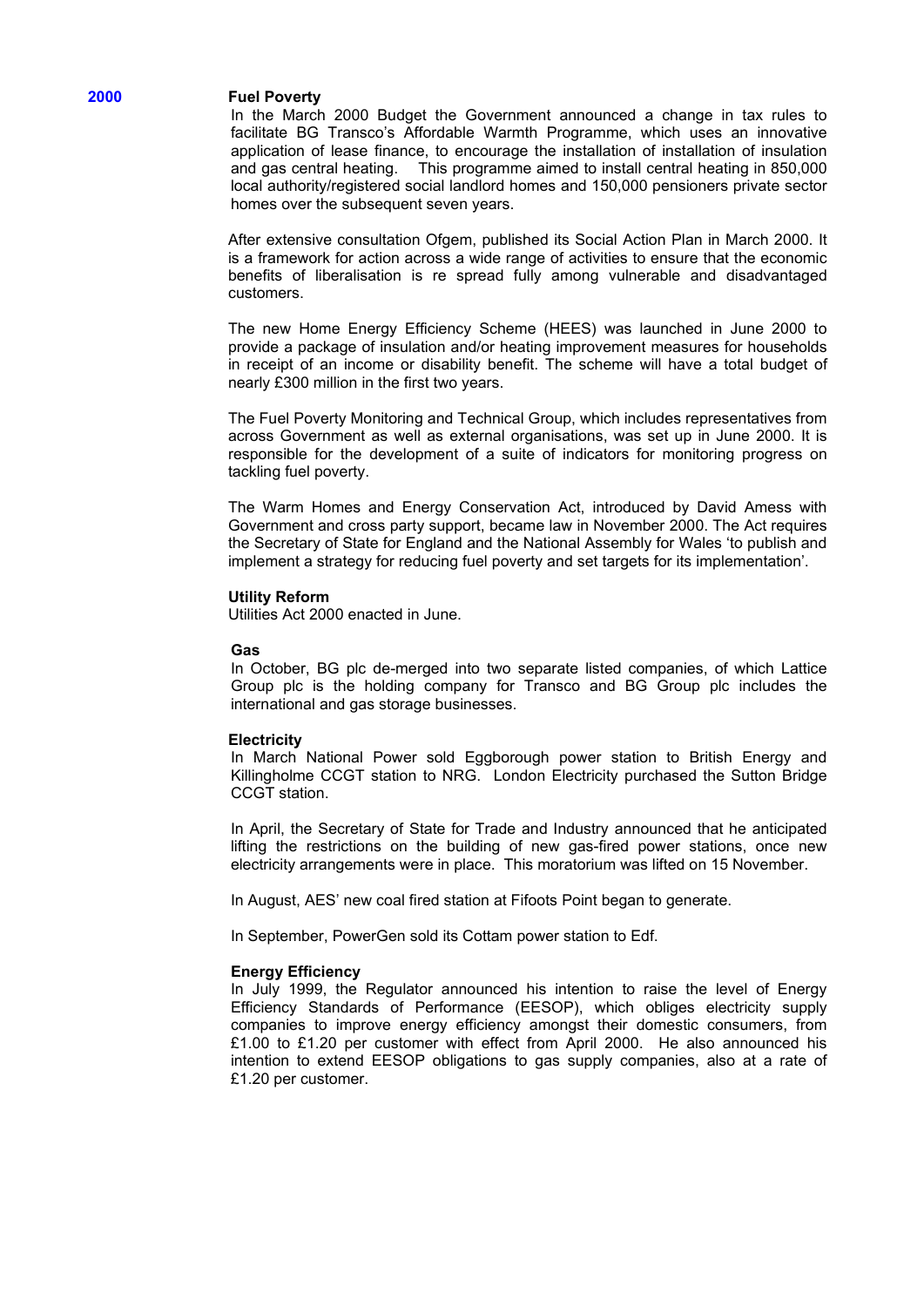## **2000 (continued)** The Utilities Act received royal assent and enabled future EESOP obligations to be set by the Government. The Government had previously indicated such an intention explaining that it was appropriate for the Government rather than the Regulator to decide social and environmental obligations that had significant financial cost. In March 2000, the Government published a consultation document, "Energy Efficiency Standards of Performance 2002-2005" seeking views on the format and level of a new EESOP, and in November, published its provisional conclusions and announced the re-naming of the obligation as the Energy Efficiency Commitment (EEC).

In November 1999, the Government launched its Good Quality CHP Standard and confirmed its target of achieving at least 10,000 MWe of CHP capacity by 2010: more than double current capacity. In December, the Government confirmed that electricity from CHP plants would be exempt from the Climate Change Levy where the electricity was used on site or sold direct to the consumers.

## **Coal**

At the end of January 2000 Midlands Mining ceased to produce coal from its only remaining colliery, Annesley-Bentinck. It ceased to sell coal in June.

On 17 April 2000, the Secretary of State announced a coal subsidy scheme designed to assist UK coal producers through a difficult transitional period arising from adverse market conditions and the imminent relaxation of the stricter gas consents policy. The Government's objective was to enable those elements of the industry with a viable future without aid to overcome short-term market problems. The subsidy scheme had to be approved by the European Commission, which was obtained in November 2000. Under the scheme, producers of qualifying coal are reimbursed for losses they incur on coal produced between April 2000 and July 2002, provided they can demonstrate long term viability and meet other conditions designed to avoid market distortions.

# **Oil**

January 2000: establishment of PILOT, to take over the work of the Oil and Gas Industry Task Force and give effect to the Task Force's recommendations.

September 2000: signature and publication of Memorandum of Understanding between Government, oil industry, hauliers, trade unions and police to ensure continued supply of fuel in the event of any further disruption by fuel protestors.

## **New and Renewable Energy**

In February the Government published *Conclusions in Response to the Public Consultation* ("New and Renewable Energy: Prospects for the 21st Century"). The document summarised the Government's strategy to make progress to a target of 10% of UK electricity from renewables sources by 2010, subject to the cost to consumers being acceptable.

In May the European Commission adopted a proposal for a Directive on the promotion of electricity from renewable energy sources in the internal electricity market. The Directive itself is to be agreed during 2001.

## **Nuclear**

In February, HSE published three reports into BNFL, covering

- The Storage of Liquid High Level Waste at Sellafield.
- Falsification of Data at the Mox Demonstration Facility.
- Team inspection of the Control and Supervision of Operations at Sellafield.

In March the Government announced that it considered that the earliest date possible for the introduction of any PPP into BNFL could not be before the latter part of 2002.

In April BNFL published its response to two of the HSE reports, with the third response to follow in the summer as agreed with HSE.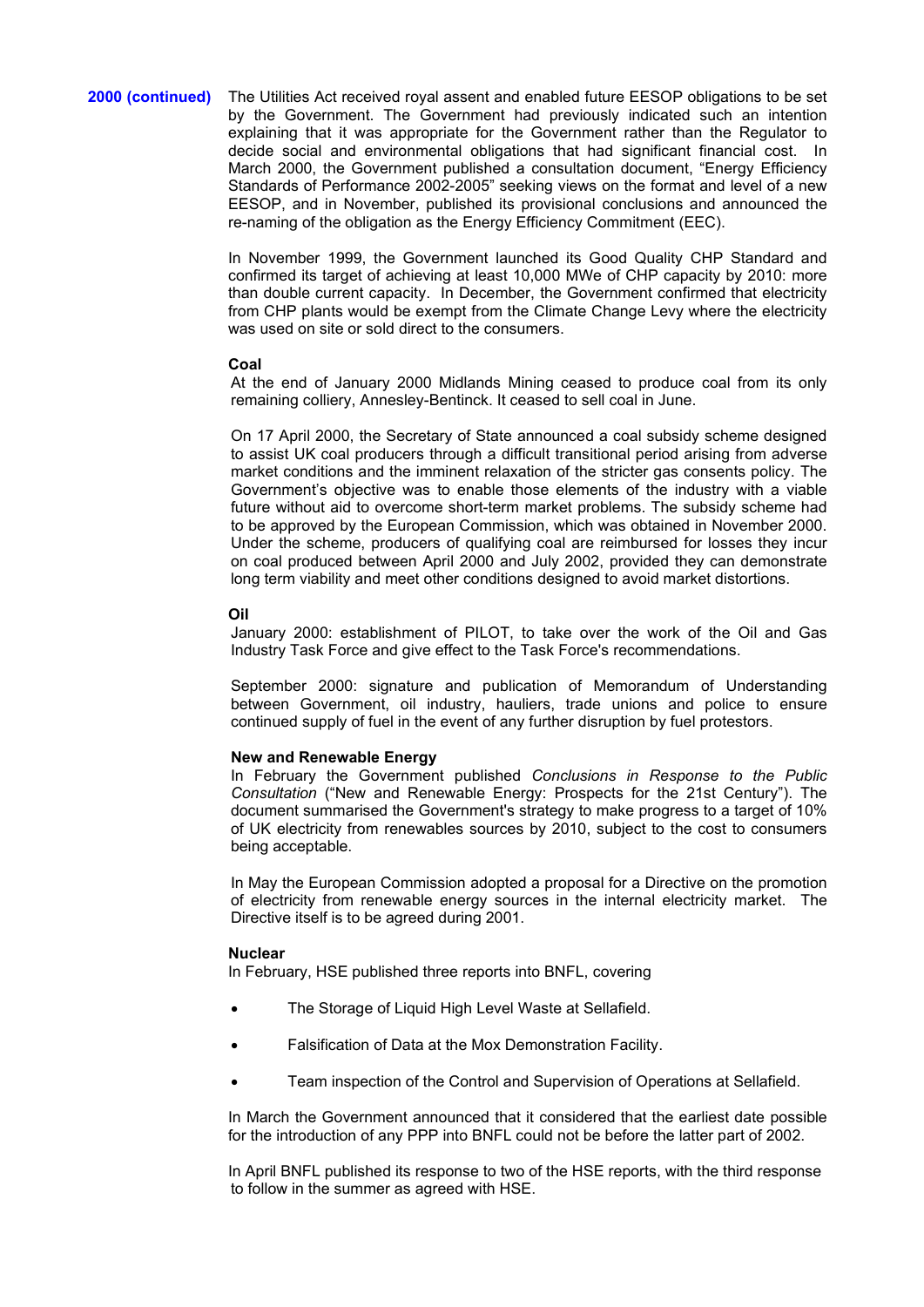**2000 (continued)** In May BNFL acquired the nuclear business of ABB. BNFL also announced a strategy for managing lifetimes of its Magnox stations. BNFL also closed its Hinkley Point Magnox station.

> In June BNFL's Wyfla station went offline for extended repairs and maintenance that was to last until August 2001.

> On 1 September 2000, the UKAEA's Directorate of Civil Nuclear Security was transferred to the DTI as the Office for Civil Nuclear Security (OCNS), to regulate security within the civil nuclear industry. It will have operational and regulatory autonomy within DTI.

## **Environment**

Royal Commission on Environmental Pollution report on climate change and energy In June, the Royal Commission on Environmental Pollution published its major report "Energy - the changing climate". It referred to the need for much greater international action if concentrations of greenhouse gases were to be stabilised. It emphasised the need for a long term vision of how large scale reductions in greenhouse gas emissions, of the order of 60% of carbon dioxide emissions by 2050, might be achieved.

## Climate Change Programme

The Government published in November its national Climate Change Programme. The Programme aimed to provide a strategic framework for the Government to deliver the UK's target under the Kyoto Protocol of reducing emissions of a basket of six greenhouse gases by 12.5% from 1990 levels in the period 2008-12; and also to move towards its own domestic policy goal of reducing carbon dioxide emissions by 20% from 1990 levels by 2010. The Programme drew together a wide range of existing and planned policies and measures, to engage all sectors of the economy and society in efforts to reduce greenhouse emissions. Many of these had implications for the energy sector.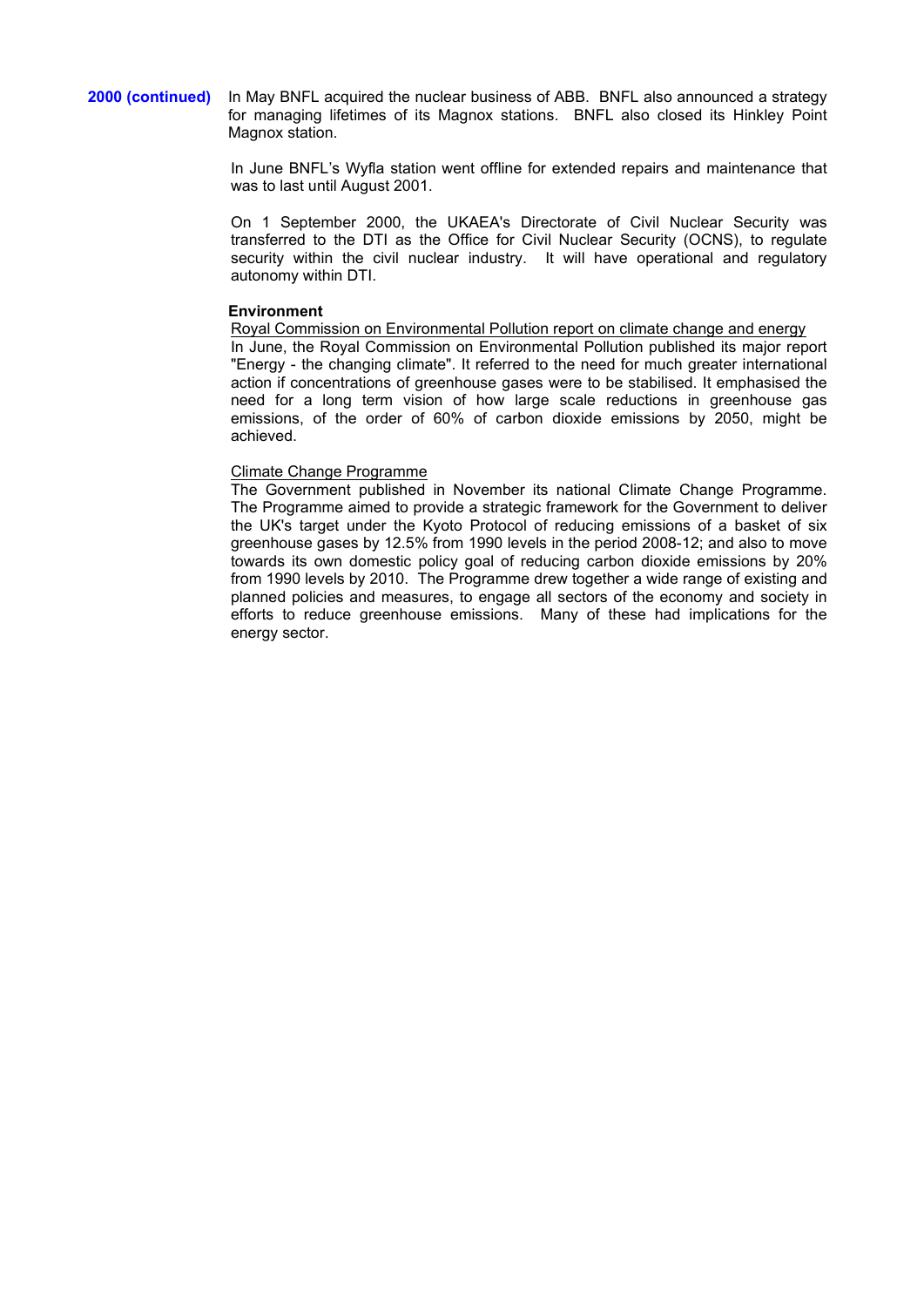## **1999 Nuclear**

The Government announced that it was looking to introduce a Public Private Partnership (PPP) into BNFL, subject to the company's overall progress towards achieving targets on safety, health, environmental and business performance as well as further work undertaken by the DTI and its advisers. The Government's working assumption was that PPP would involve BNFL as a whole. Existing legislation provided for the sale of up to 49 per cent of the company.

BNFL, in partnership with US engineering group Morris Knudsen, acquired the global nuclear business of the US company Westinghouse.

Following Government approval, BNFL commenced uranium commissioning of its Sellafield mixed oxide (MOX) fuel plant.

#### **Electricity**

Opening of supply market to full competition was completed in May. At the end of June, Ferrybridge and Fiddlers Ferry power stations were sold by PowerGen to Edison Mission Energy, and at the end of November National Power sold DRAX to AES.

The implementation date for the EU Electricity Liberalisation Directive was February 1999, which required an initial 25 per cent market opening to be implemented, with nearly all the Member States adhering to the timetable.

In October 1999, the Director General of Gas and Electricity supply (DGGES) published a report on Pool Prices. This concluded that the trading arrangements facilitated the exercise of market power. He proposed the introduction of a good market behaviour condition in the licences of the main generators.

#### **New and Renewable Energy**

In March 1999, a third Scottish Renewables Order (SRO) was made for 150 MW (DNC) of capacity.

In March 1999, the Government published a consultation paper "New and Renewable Energy - Prospects for the 21st Century". The legal provision for a new renewables mechanism was the Utilities Bill announced in the Queen's speech in November 1999.

#### **Coal**

In March 1999, the Government issued mineral planning guidance with respect to opencast mining.

In April 1999, the Department published its policy paper Energy Paper 67 on research and development into cleaner coal technologies.

In July 1999 Calverton Colliery closed.

In October 1999, the Government's Coal Field Task Force published a progress report relating to the problem of those communities affected by pit closures.

#### **Utility Regulation**

New name for the combined OFFER and Ofgas electricity and gas market regulator announced as Office of Gas and Electricity Markets - OFGEM.

In April, in its response to consultation, the Government confirmed its plans to establish independent consumer councils.

In July, the Government issued a discussion note on "The Government's Provisional Conclusions on how Energy Efficiency Standards of Performance under the proposed legislation for utility regulation could work".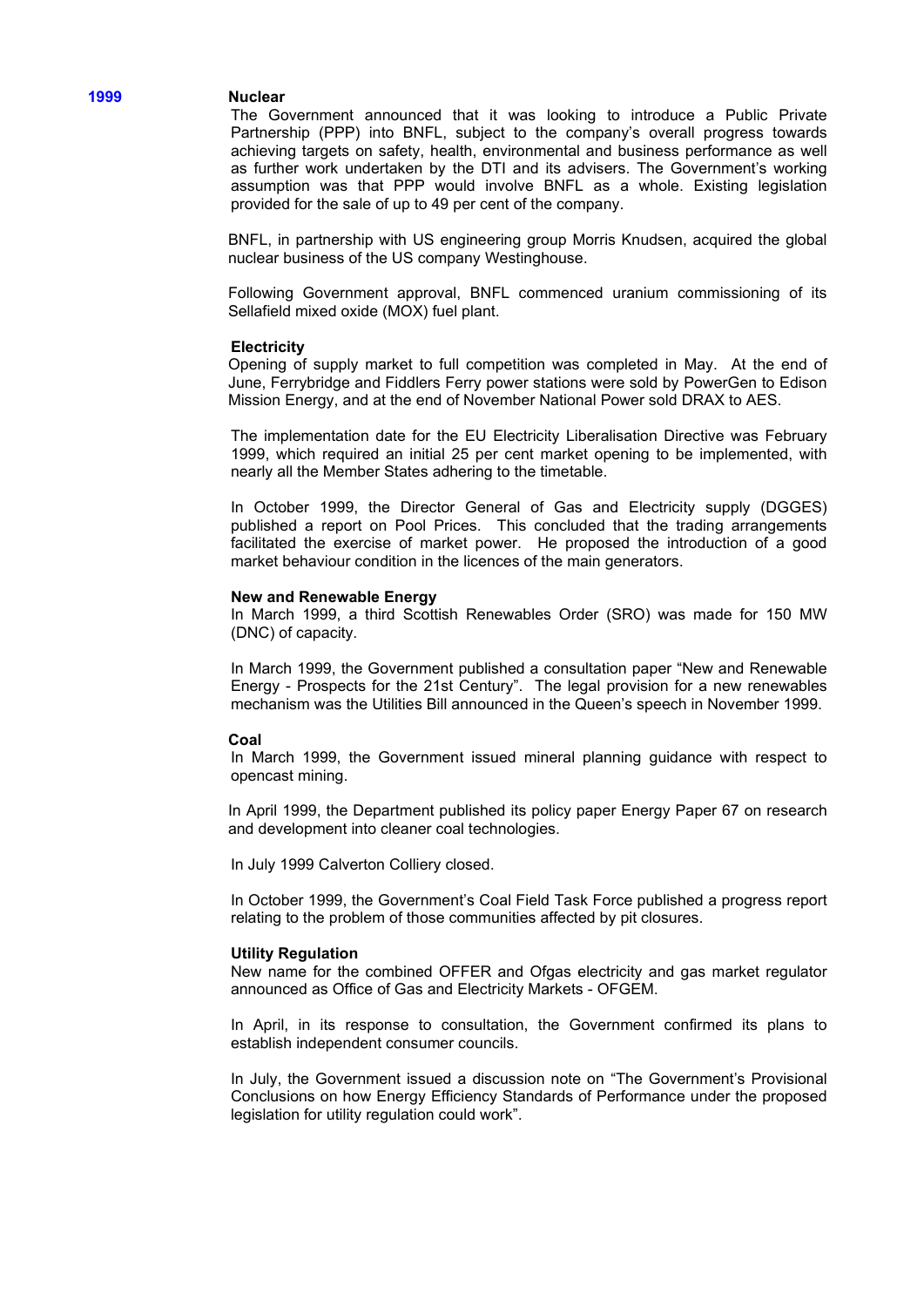**1999 (continued)** In November 1999, the Government announced a Utilities Reform Bill to provide a new framework for the regulation of the gas and electricity markets so as to provide a fair deal to consumers.

## **Fuel Poverty**

The Electricity Association Fuel Poverty Task Force was set up in May 1999 to bring forward energy related proposals to help alleviate fuel poverty. The task force comprises representatives from both gas and electricity customers.

In November 1999, an Inter-Ministerial Group on Fuel Poverty was set up to take a strategic overview of the relevant policies and initiatives with a bearing on fuel poverty, and to develop and publish a UK Strategy setting out fuel poverty objectives, targets and the policies to deliver those objectives.

## **Gas**

In June, BG announced it's restructuring to separate Transco, the regulated pipeline company, from the rest of the business.

A consultation exercise into the Fundamental Review of Gas Safety was launched by the Health and Safety Executive.

In September 1999, the HSE issued a consultation document outlining the proposed amendments to "The Gas Safety (Management) Regulations (GS (M) R)", with a closing date for December 1999.

## **Environment**

In the March 1999 Budget, the Government announced its intention to introduce a climate change levy on the supply of energy to business, following up recommendations of the Marshall Report.

The Government also followed up Lord Marshall's recommendations on emissions trading, by encouraging the launch of an industry-led project to design a pilot scheme for the UK.

## **Oil**

16th February 1999, the key Brent crude oil benchmark price touched \$9 per barrel, a record low level. However, by December 1999 the oil price had recovered to over \$25 a barrel.

Production from the UKCS reached a record level of 137 million tonnes of oil.

Drilling at BP Amoco's Wytch Farm onshore field achieved two world records - longest production well drilled and greatest horizontal drilling distance achieved.

Oil & Gas industry Task-Force report published in September 1999 set a vision for the UKCS in 2010, aimed at increasing investment in UKCS activity, increasing employment in directly linked and related industries, and prolonging UK self-sufficiency in oil and gas.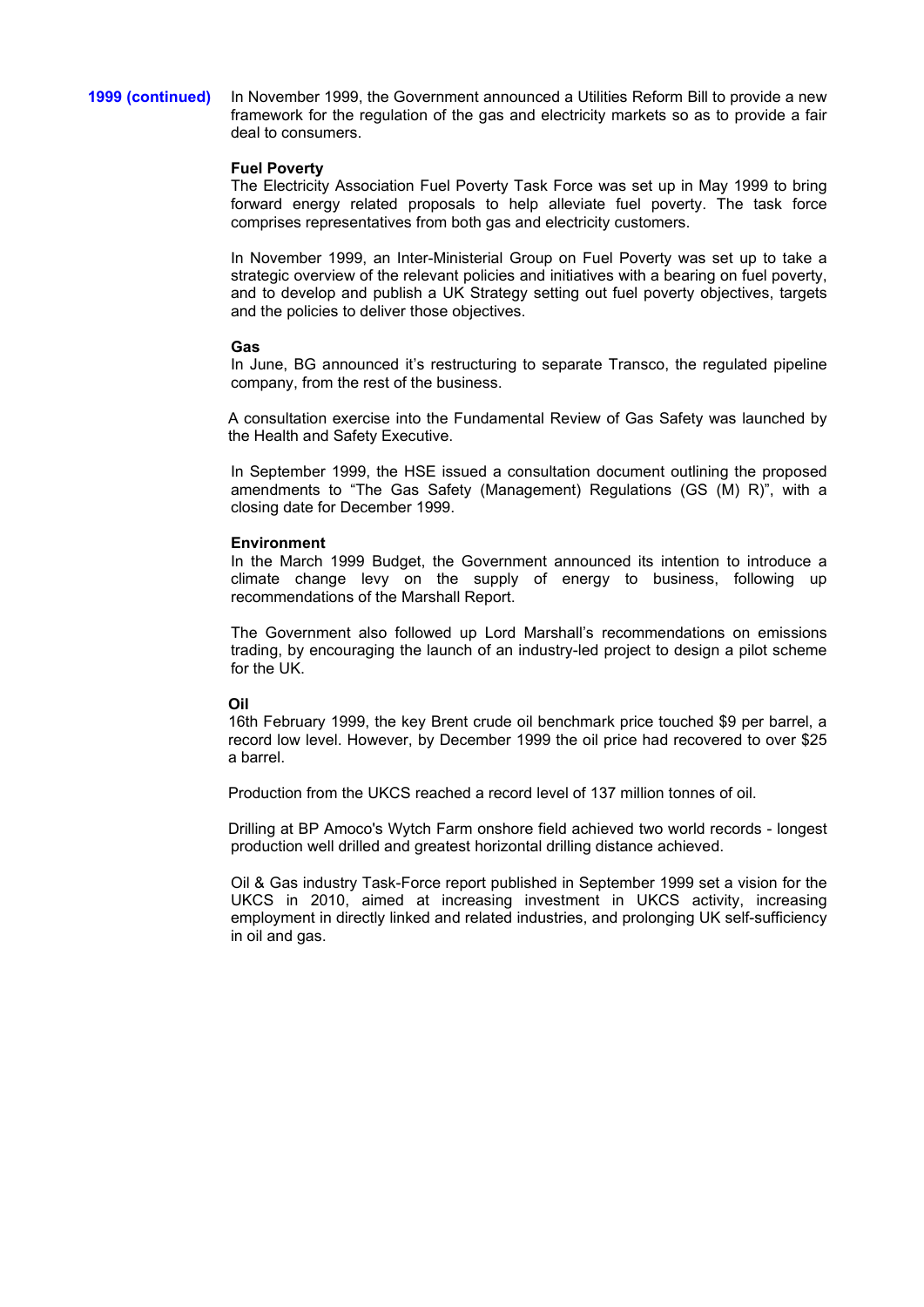## **1998 Coal**

The 5-year contracts with the electricity generators ended in March 1998.

Silverdale Colliery closed in December 1998.

#### **Electricity**

The final stage of opening electricity supply markets began in September and was completed in May 1999.

The Government published a White Paper (CM 4071) on energy sources for power generation, and adopted a more restrictive policy towards consents for new power stations, but with special provisions for CHP.

The Monopolies and Mergers Commission recommendation on revised transmission and distribution price control on Northern Ireland Electricity, which was subject to judicial review, was upheld by the Northern Ireland Court of Appeal.

#### **Gas**

Introduction of supply competition in Great Britain was completed in May 1998.

In April, the gas levy was reduced to zero.

The European Union Gas Liberalisation Directive entered into force in August 1998.

In October, the UK - Belgium interconnector became operational, providing a path for UK gas exports to markets in Europe as well as another route for imports of gas into the UK.

Revision of Frigg Treaty with Norway was signed in August 1998.

#### **New and Renewable Energy**

The fifth Non-fossil fuel obligation (NFFO) Order was laid in September 1998 for 1,177 MW of capacity.

#### **Oil**

International agreement reached on decommissioning and disposal of offshore structures.

New Regulations required Environmental Impact Assessments for offshore projects.

200 oil and gas fields in production in the UK.

#### **Nuclear**

In January, the Government transferred its shareholding in Magnox Electric to BNFL as the first stage of a merger of the two companies. Full integration of the combined business of the two companies was completed early in 2000.

The Health and Safety Executive and the Scottish Environment Protection Agency completed a full audit of safety at UKAEA Dounreay.

The acceptance of a small consignment of uranium from Georgia for non-proliferation reasons was subject to scrutiny by the Trade and Industry Committee, who approved of the Government's decision.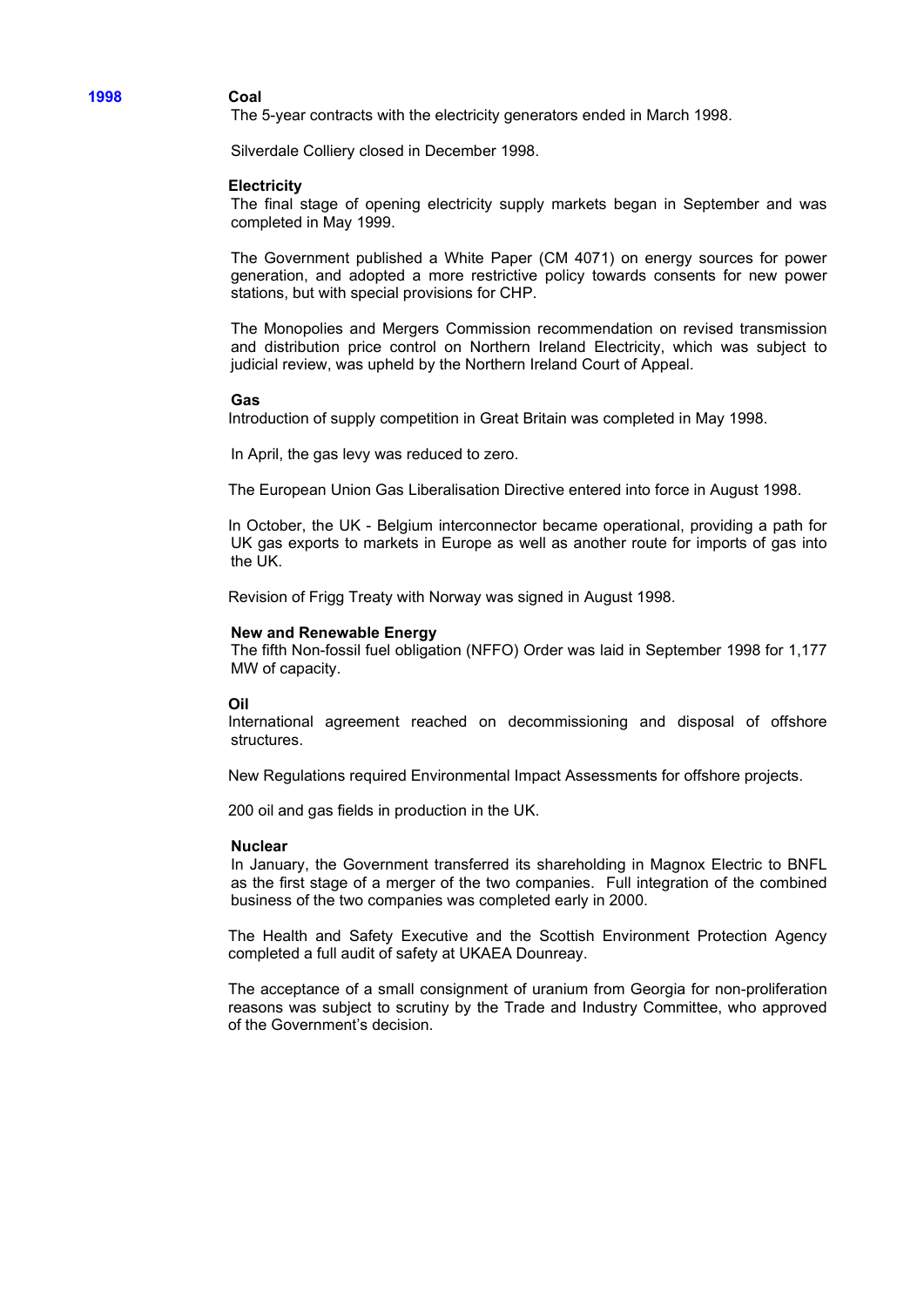# **1998 (continued) Utility Regulation**

In March, following an inter-departmental review, the Government published a Green Paper entitled 'A fair deal for consumers' on utility regulation aimed at ensuring that consumers got a fair deal from regulation, and at making regulation more consistent, transparent, and accountable. The Government's conclusions, in the light of The Government's conclusions, in the light of consultation, were published in July, including confirmation that the regulators for gas and electricity should be merged and that the Electricity Act 1989 should be amended to require the distribution businesses of the PESs to be licensed separately from their supply businesses. Detailed proposals on energy and the creation of independent consumer councils were published in November.

In October, the Government published its consultation document on "Possible Provisions for Energy Efficiency Standards of Performance in the New Framework of Utility Regulation".

A new gas regulator was appointed in November 1998; he also took over as electricity regulator in January 1999.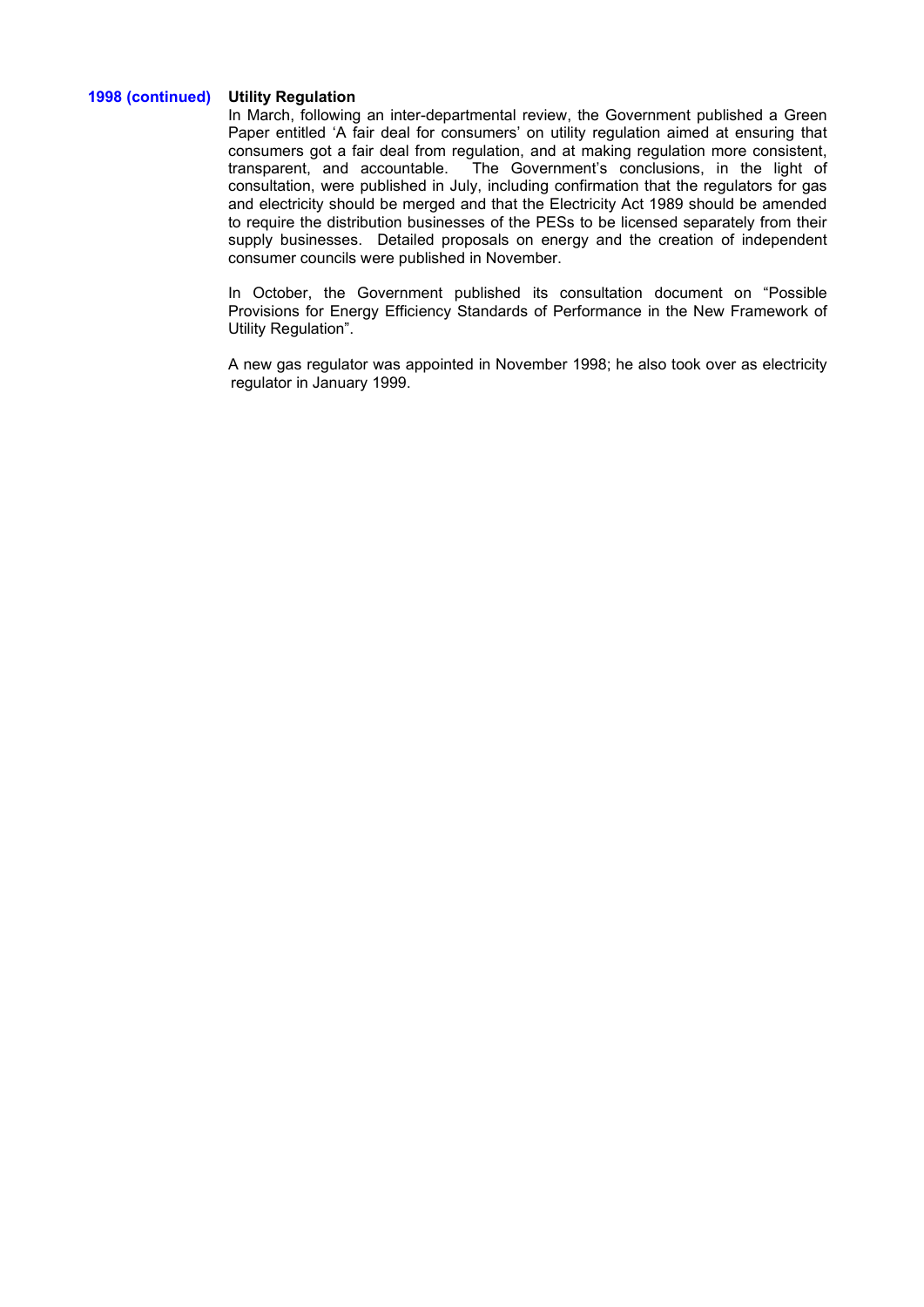## **1997 Regulation**

In June, the Government announced a review of utility regulation, to cover in particular electricity, gas, telecommunications, and water. It was aimed at ensuring that consumers get a fair deal from regulation, and at making regulation more consistent, transparent and accountable.

## **Electricity**

Revised Transmission Price control took affect from 1st April reducing prices further over four years.

In October, the Government announced a review of the electricity trading arrangements including the Electricity Pool. OFFER were asked to report by July 1998.

In December, the Government announced a review of fuel sources for power stations. A consultation paper was issued in June 1998.

The Regulator announced a proposed timetable starting in April 1998 for the rollout of the final stage of supply competition using customer postcodes. The Regulator subsequently modified the timetable and put in place arrangements for the extensive testing of the systems necessary to make competition work.

#### **Gas**

Following the increased expenditure on exploration and development of gas fields in the North Sea in the early 1990s, gas production increased to the point where the UK became a net exporter of gas for the first time.

By March competition in the domestic market was extended to include another 0.5 million households in Avon and Dorset and 1.1 million households in the South East of England, bringing the total to two million customers. Over 20 per cent of these households switched to a new supplier by the end of 1997.

In November 1997, as part of the next stage in the liberalisation of the gas industry, competition was extended to another 2.5 million domestic customers in Scotland and North East England.

#### **Nuclear**

On 1 April 1997, the Fossil Fuel Levy in England and Wales was reduced to 2.2 per cent (from 3.7 per cent in November 1996).

#### **New and Renewable Energy**

The fourth Non Fossil Fuel Obligation (NFFO-4) Renewables Order for England and Wales made for 873 MW Declared Net Capacity (DNC).

The second Scottish Renewables Order (SRO-1) was made for 112 MW of capacity.

John Battle, Minister for Science, Energy and Industry, announced a review of renewables energy policy on 6 June 1997.

#### **VAT**

On 1 September, VAT on domestic gas and electricity supplies was reduced to 5 per cent.

## **Windfall tax**

In the July Budget, the Government announced that the privatised utilities would have to pay a one-off windfall tax on the excessive profits they had made, payable in two instalments - one in 1997 and the other in 1998. Altogether this was expected to raise £5.2 billion.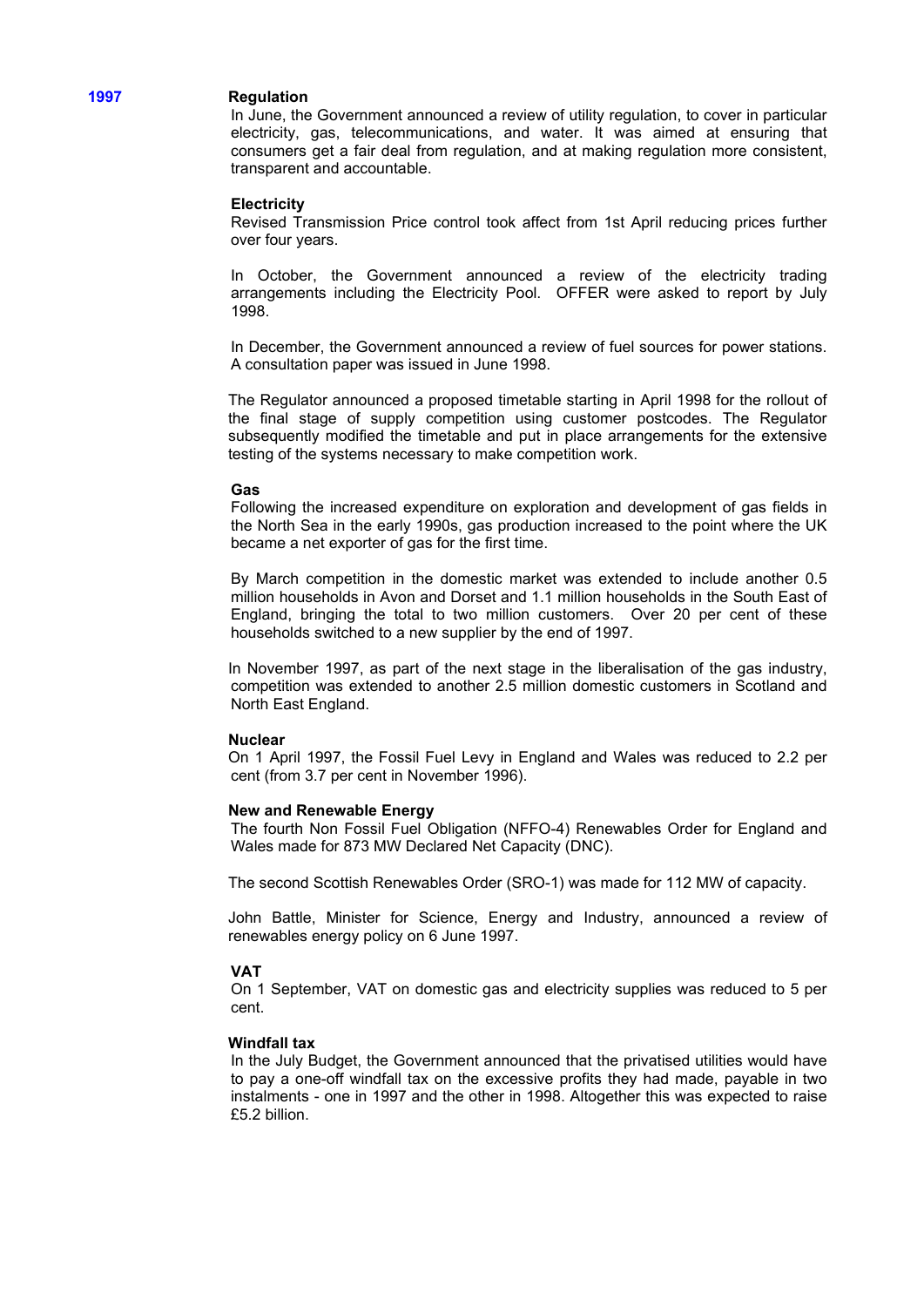# **1997 (continued) Winter Fuel Payments**

Winter Fuel Payments were introduced in the winter of 1997 for Great Britain (a similar scheme existed in Northern Ireland). Everyone over the age of 60 received the payment, regardless of whether they are getting a state Pension or any other social security benefits.

# **Oil**

November 1997 saw the start of production of oil from the Foinaven field. This was the first production from the British area of the Atlantic Margin known as the West of Shetland.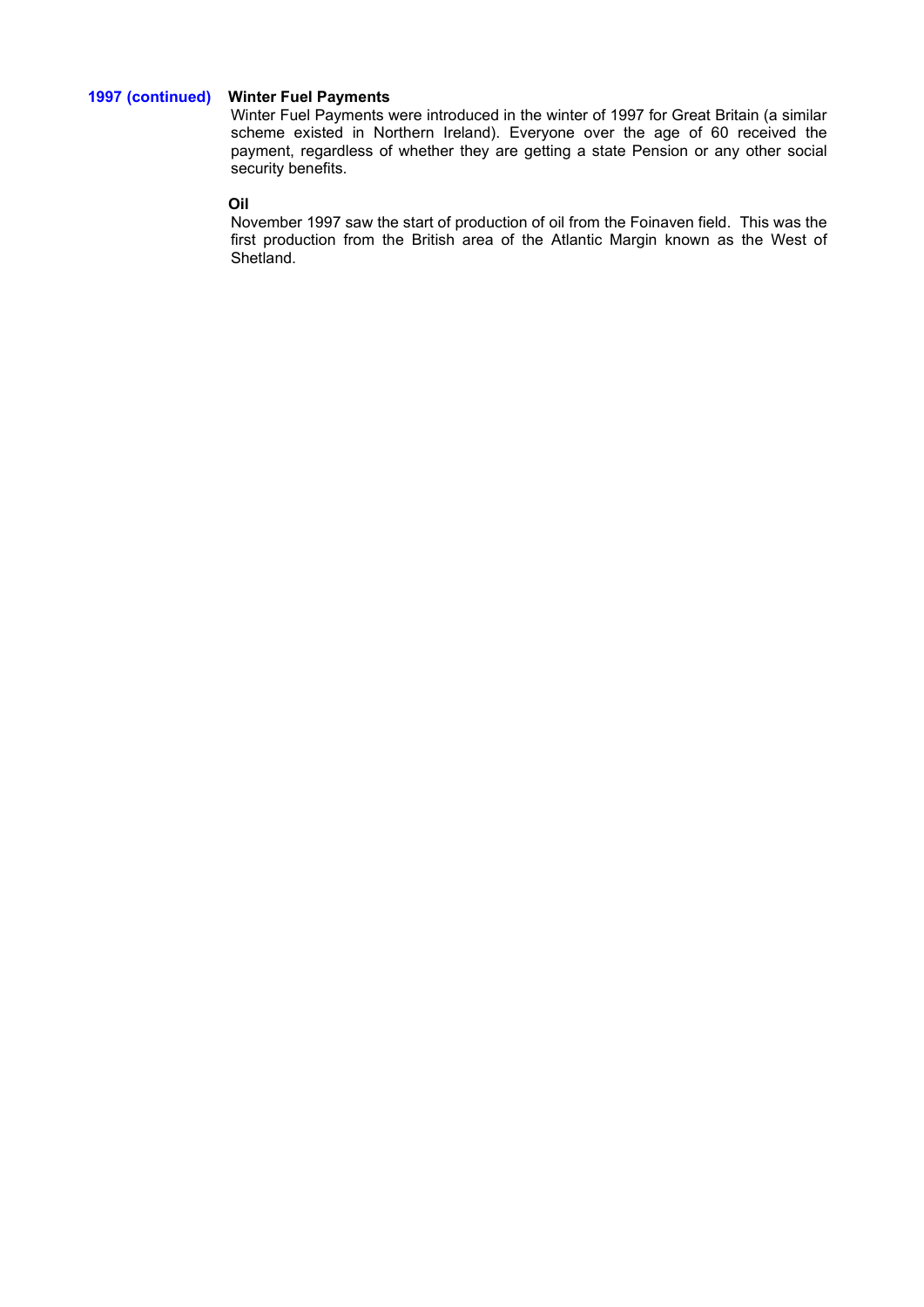## **1996 Coal**

In January the company Coal Investments ceased trading, closing four pits and selling two to Midlands Mining Ltd.

In May the National Audit Office published its report into the privatisation of British Coal's mining activities.

#### **Electricity**

The revised Distribution Price control (further tightened as a result of the second review in 1995) took effect from 1st April.

In July 1996 Eastern Group leased a total of 6 GW of coal-fired electricity generation capacity from National Power (4 GW) and PowerGen (2 GW). As a result, the pool price cap was lifted.

Bids made by National Power and Powergen for Southern Electric and Midlands Electricity respectively in 1995, which would have allowed significant vertical integration between generation and supply in the industry, were prohibited by the President of the Board of Trade in April following an investigation by the Monopolies and Mergers Commission.

## **Gas**

On 6 February in response to the separation of licensing for gas distribution and supply in the Gas Act 1995, British Gas Plc announced it was demerging into two companies, one responsible for the transmission of gas (BG Transco) and one for the supply of gas (Centrica).

On 1st April, the first stage of the introduction of competition in the domestic market began - around 540,000 customers in South West England were enabled to purchase their gas from a variety of suppliers. By the end of the year just under 20 per cent of households switched to a new supplier, whose prices were on average 10-20 per cent less than those charged by British Gas.

#### **Nuclear**

The nuclear generating industry was formally restructured on 31 March 1996 in preparation for privatisation. A holding company, British Energy plc (BE) was created, together with two subsidiary companies - Nuclear Electric Ltd, (now called British Energy Generation) which now operates the PWR and five AGR stations in England and Wales, and Scottish Nuclear Ltd (now called British Energy Generation UK), which operates two AGR stations in Scotland.In July 1996 British Energy, which operates the AGR/PWR nuclear electricity power stations in the UK was floated on the London Stock Exchange by the Government. Magnox stations remained in the public sector under the ownership of Magnox Electric plc. Magnox Electric and BNFL merged early in 2000.

Because of the privatisation of British Energy, on 1st November, the Fossil Fuel Levy in England and Wales was reduced from 10 per cent to 3.7 per cent (on 1st April 1997 it was reduced further to 2.2 per cent).

The premium element of prices payable in Scotland under the Nuclear Energy agreement ended in July 1996. A new Fossil Fuel Levy was introduced at a rate of 0.5 per cent to support renewable energy.

In September, AEA Technology, the commercial arm of the UK Atomic Energy Authority, was privatised.

#### **Regulation**

On 10th June, the Office for the Regulation of Electricity and Gas (OFREG) was formed to perform a similar role in Northern Ireland to that of OFFER and OFGAS in England and Wales. It Is unique in that it Is the only combined utility regulatory office in the UK.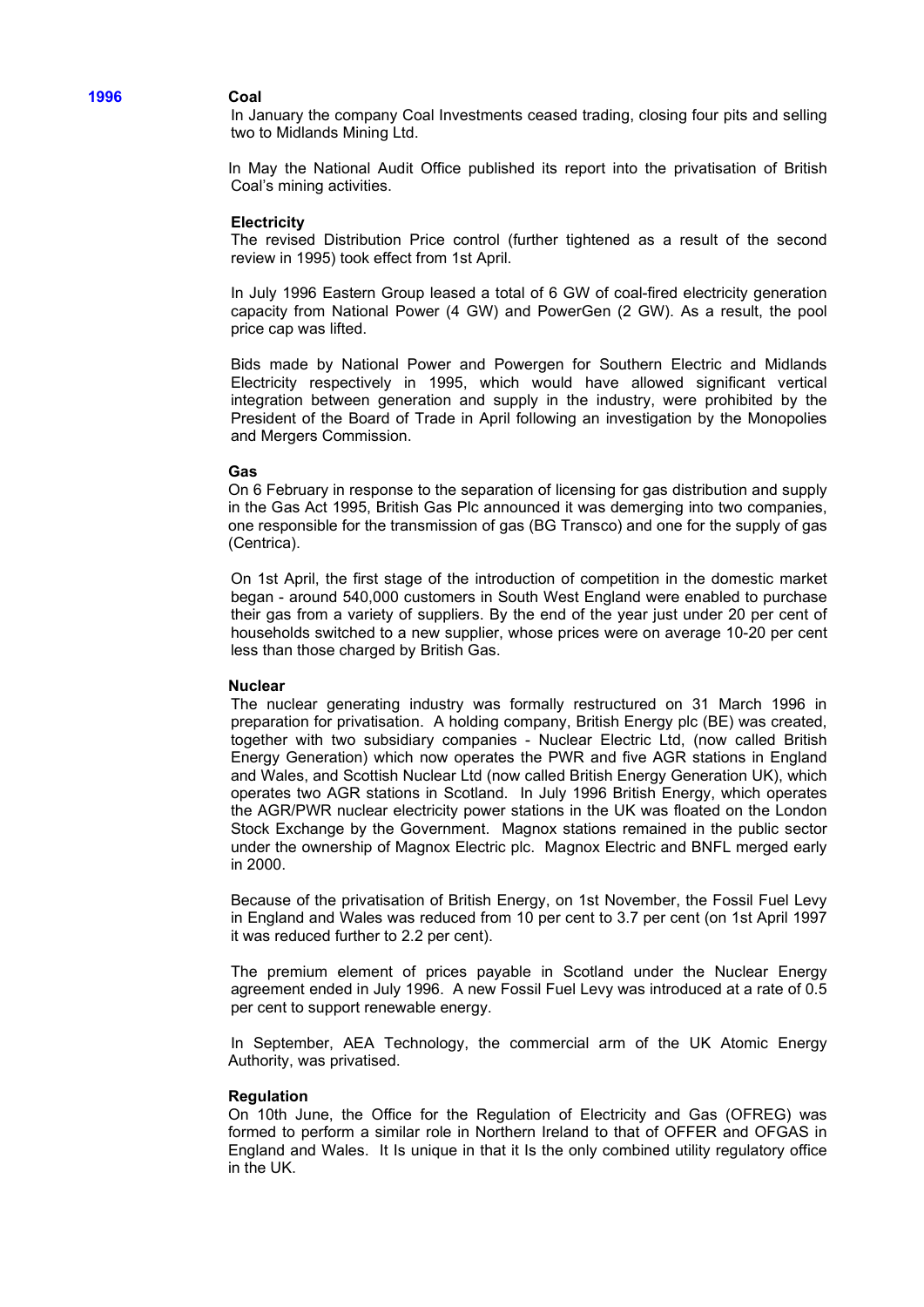The Domestic Coal Consumers Council was abolished.

#### **Electricity**

In March, the Government's 'Special Share' in each of the Regional Electricity Companies expired. The companies were then exposed to the full disciplines and opportunities of the market, including acquisitions and mergers. In 1995 there were four bids involving Regional Electricity Companies, followed by a further seven successful bids in 1996 and two more in the first half of 1997.

In March, the Government also floated its remaining 40 per cent share in National Power and PowerGen on the London Stock Exchange. It did, however, retain its 'special share' in these companies.

Following a review, the distribution price control was revised from 1st April.

The DGES decided to review again the Distribution Price Control following Northern Electric's defence against a take-over bid from Trafalgar House.

The National Grid Company was floated on the London Stock Exchange in December. As a result, customers of the Regional Electricity Companies received a discount of £50 on their electricity bills in early 1996 as their share of the benefit from the sale. Before the company was floated, its Pumped Storage Business was transferred to a new company, First Hydro, which was then sold to a US generator, Mission Energy.

The Government still holds a special share in the National Grid Company which is not time limited.

#### **Gas**

The Gas Act 1995 set out the Government's plans for the liberalisation of all gas markets, including the domestic sector. The Government and the industry put into place the licensing framework and the administrative/computer framework required to support the forthcoming gas pilot trials.

By the end of 1995, there were 40 independent gas marketing companies selling gas to UK end-users. They had captured 80 per cent of the firm industrial and commercial market, and 70 per cent of the market for "interruptible" sales.

The development of a "gas bubble" (an excess of supply over demand) in 1995 and into 1996 led to a sharp fall in the spot price of gas from 0.7p/KWh to around 0.4p/KWh (10p per therm). The main beneficiaries of this were customers on shortterm gas contracts.

## **Oil**

Production from the UK sector of the North Sea and onshore sites reached a new record level of output at 130.3 million tonnes per annum.

#### **Nuclear**

In February, electricity generation began at Sizewell B, the UK's only pressurised Water Reactor, whose construction had been completed the previous year.

In May, the Government published a White Paper on the prospects for nuclear power in the UK. It concluded that nuclear power should continue to contribute to the mix of fuels used in electricity generation, provided it maintained its current high standards of safety and environmental protection; that building new nuclear power stations was not commercially attractive; and that there was no justification for any government intervention to support the construction of new nuclear stations.

**1995 Coal**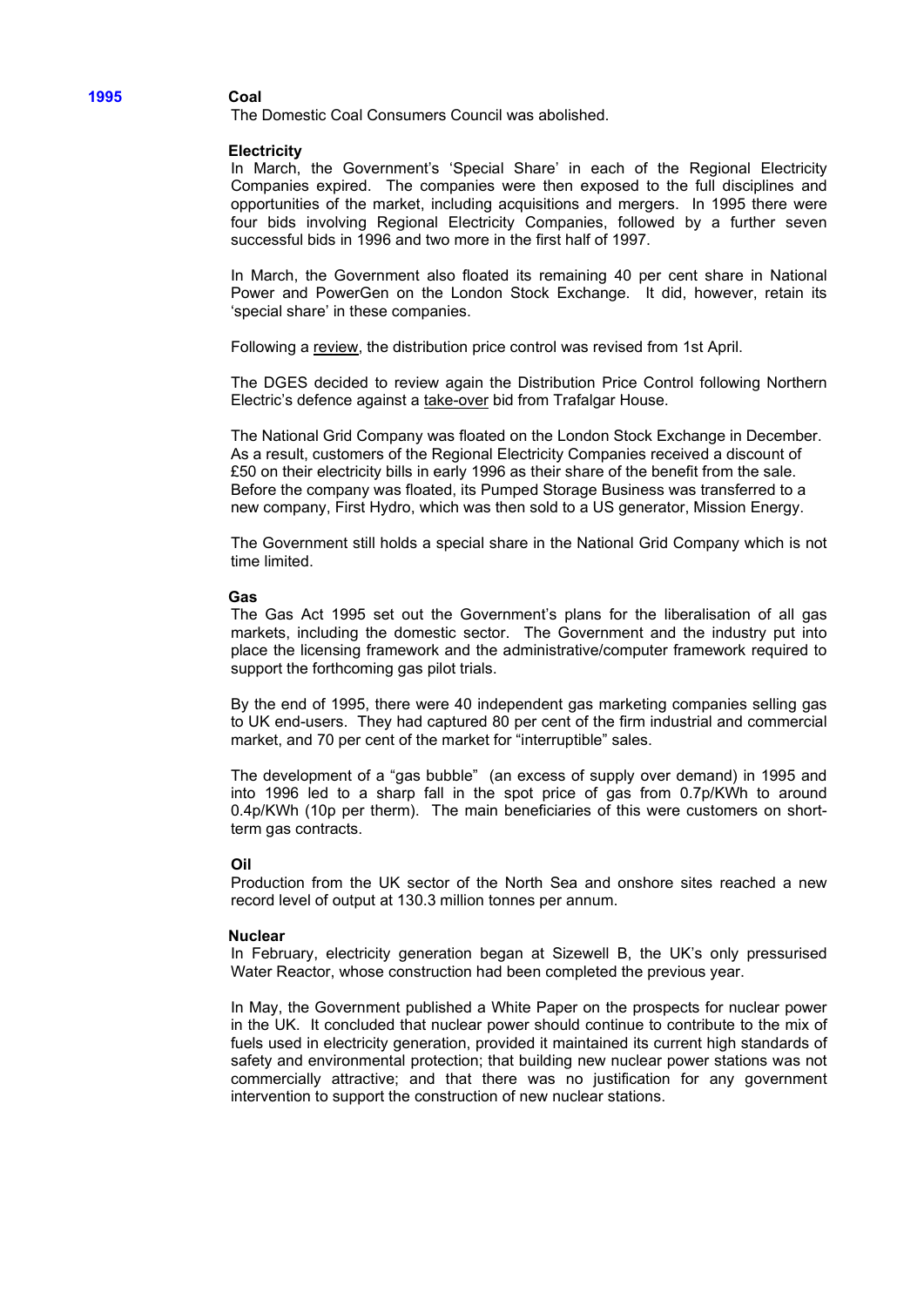## **1995 (continued) Energy Conservation**

The Home Energy Efficiency Act 1995 (HECA) requires all UK local authorities, with housing responsibilities, to prepare an energy conservation report, identifying practicable and cost-effective measures to significantly improve the energy efficiency of all residential accommodation in their area; and to report on progress in implementing the measures.

## **1994 Coal**

Coal Authority was brought into legal existence under Section 1 of the Coal Industry Act 1994 on 19th September.

The 31st October was the Coal Authority "Restructuring Date". Ownership of Britain's coal reserves was transferred to the Authority and it assumed its full range of functions including powers to license coal operations.

In December, British Coal Corporation's mining activities were sold to the private sector.

## **Electricity**

In April, competition in the electricity market was extended to include all customers whose demand exceeded 100 kW.

From 1 April the revised (tightened) supply price control took effect.

OFFER imposed the first Energy Efficiency Standards of Performance (EESOPs) on electricity companies, requiring them to promote and carry out energy efficiency measures for their customers. At the same time OFFER included within the price controls a charge of £1 per customer per year to pay for the measures. This first EESOP covered the period 1994-1998, but was subsequently extended, at the same level, until March 2000.

## **New and Renewable Energy**

The third Non Fossil Fuel Obligation (NFFO-3) Renewables Order for England and Wales was made for 627 MW Declared Net Capacity (DNC).

The first Scottish Renewables Order (SRO-1) for Scotland was made for 76 MW Declared Net Capacity (DNC).

The first Northern Ireland NFFO (NI-NFFO-1) Renewables Order was made for 16 MW Declared Net Capacity (DNC).

## **VAT**

In April, the Government introduced VAT on domestic fuel at a rate of 8 per cent.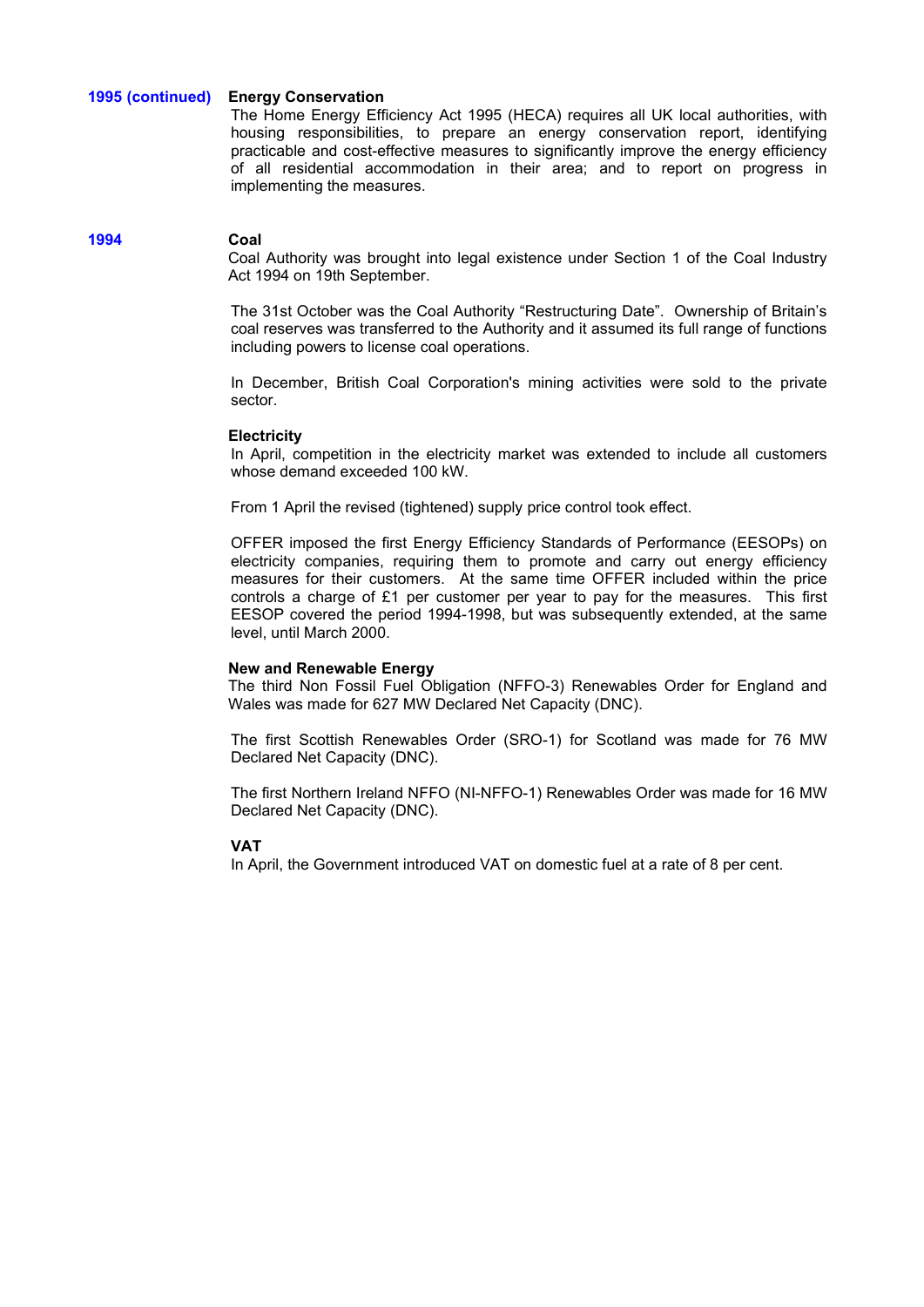## **1993 Coal**

Coal Review White Paper, "The Prospects for Coal", published on 23rd March. Main conclusions were:

- subsidy to be offered to bring extra tonnage down to world market prices,
- no pit to be closed without being offered to the private sector,
- no changes to the gas and nuclear sectors,
- increased investment in clean coal technology,
- regeneration package for mining areas increased to £200 million.

On 2nd December, the Coal Industry Bill was published. Its main features were:

- to enable privatisation,
- to establish the Coal Authority,
- to protect the rights of third parties,
- to safeguard pension and concessionary fuel entitlements
- to retain HSE and HM Mines Inspectorate as bodies responsible for mine safety & inspection.

#### **Electricity**

In June, Northern Ireland Electricity plc was floated on the London Stock Exchange.

#### **Gas**

The Monopolies and Mergers Commission published a report on competition in gas supply.

#### **Oil**

Unleaded petrol sales accounted for 50 per cent of the total UK market for motor spirits.

## **1992 Electricity**

In March, generation in Northern Ireland was transferred from Northern Ireland Electricity to four independent generation companies. Northern Ireland Electricity plc became responsible for transmission and distribution and supply. A special share was retained in Northern Ireland Electricity.

#### **Gas**

Following the withdrawal of BG's legal monopoly relating to the non-tariff or contract market for customers with demand greater than 25,000 therms per annum, British Gas was prompted in March by the Director General of Fair Trading to create the conditions whereby competing suppliers should be able to supply at least 60 per cent of the market for customers whose demand exceeded 25,000 therms. In August, the market sector open to competition was extended to include customers with an annual demand of between 2,500 and 25,000 therms. The agreement between British Gas and the Director General of Fair Trading was then redefined as 45 per cent of the market for demand greater than 2,500 therms per annum.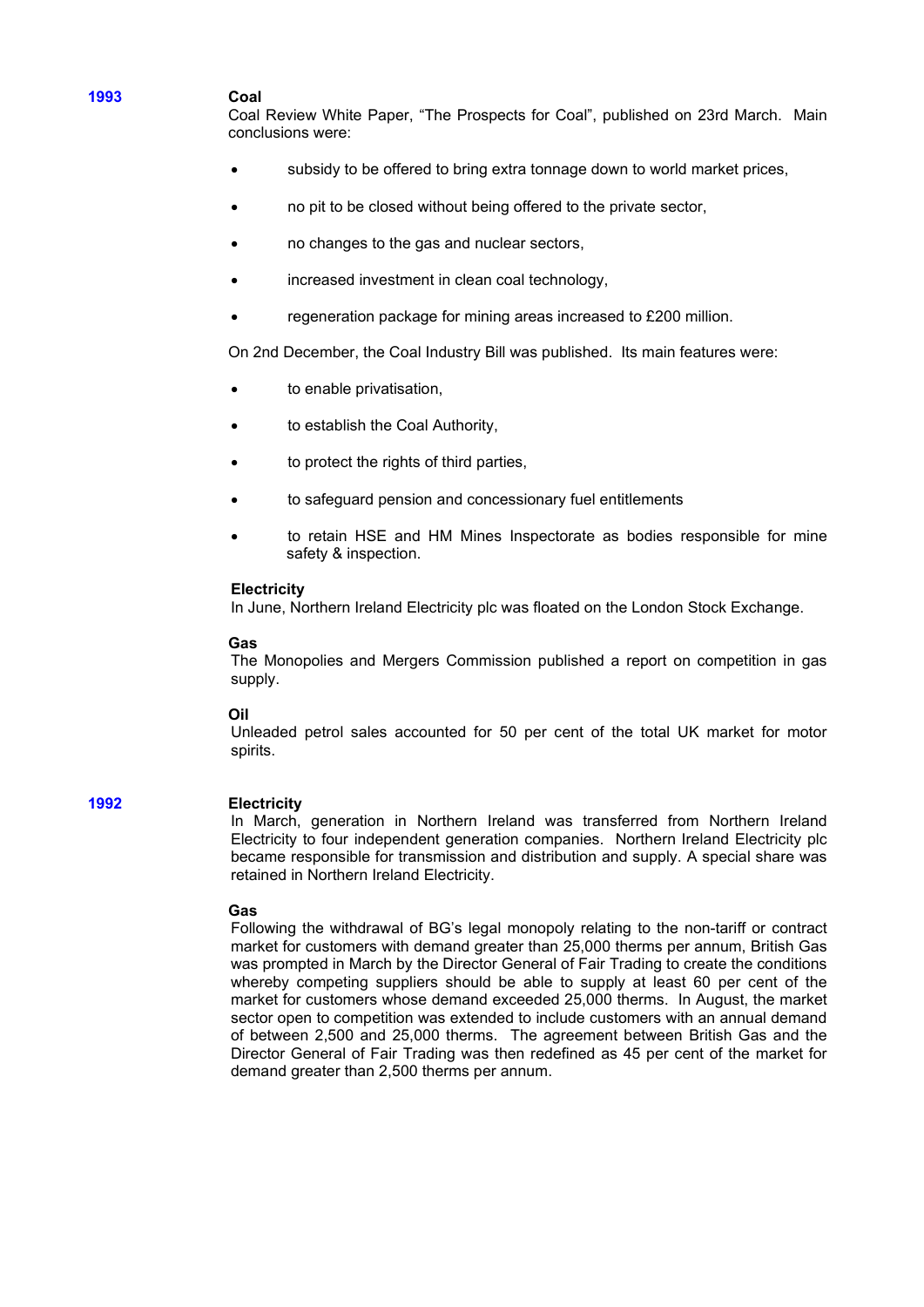# **1991 Electricity**

60 per cent of the shares in National Power and PowerGen were floated on the London Stock Exchange in March. The Government retained the remaining 40 per cent of shares. Scottish Power and Scottish Hydro Electric were floated in June. The Government retained ownership of Nuclear Electric. In England and Wales the longterm costs of generation from nuclear sources were funded from the proceeds of the "Fossil Fuel Levy" on supplies of certain electricity. In Scotland contracts were established with the Scottish PESs for the output of the Scottish nuclear generating stations.

## **New and Renewable Energy**

The second Non Fossil Fuel Obligation (NFFO-2) Renewables Order for England and Wales was made for 457 MW Declared Net Capacity.

#### **Oil**

The Gulf War began in mid-January and ended in late February, following the occupation of Kuwait by Iraq in August 1990. This provoked worldwide concern about the availability of oil. The annual average price of crude oil rose sharply, and took two years to settle back to its pre-war level.

One hundred oil and gas fields were in production in the UK.

#### **1990 Electricity**

The new licensing regime for electricity companies was established along with the post of Director General of Electricity Supply (DGES) by the 1989 Electricity Act. The Act also gave powers to the Secretary of State for Trade and Industry to replace existing public electricity boards by Plc's. The Office of Electricity Regulation (Offer now merged with OFGAS to form OFGEM) set up in shadow form.

Provisions of the Act came into force in March. The Central Electricity Generating Board (CEGB) was split into four companies, National Power and PowerGen (fossil fuel generation), Nuclear Electric (nuclear generation) and the National Grid Company (NGC) (transmission). Twelve Regional Electricity Companies replaced the Area Electricity Boards. At the same time, the South of Scotland Electricity Board and North of Scotland Hydro-Electric Board was replaced by Scottish Power and Scottish Hydro-Electric (generation, transmission, supply and distribution) and Scottish Nuclear (nuclear generation). The ordinary shares in the National Grid were transferred to the 12 Regional Electricity Companies (RECs).

At vesting, (31 March) price controls, put in place by the Government, came into being for the transmission business of NGC and the supply and distribution businesses of the RECs. There was not a generation price control as this sector was open to competition from the start.

The 12 Regional Electricity Companies in England and Wales were floated on the London Stock Exchange in December. The Government retained a special share in each of the privatised companies, known as the 'Special Share', which prevented any other investor from buying more than 15 per cent of the shares for a period of five years.

At the same time the market for customers with demand exceeding 1 MW was opened up to competition.

During 1990 the Electricity Pool was established. This was a trading mechanism (now superseded), which called generators online to provide a "pool" of electricity for suppliers to purchase. Other than for a few very large contracts, there were no direct contracts between generators and suppliers/users.

#### **New and Renewable Energy**

The first Non Fossil Fuel Obligation (NFFO-1) Renewable Order for England and Wales made for 102 MW Declared Net Capacity (DNC).